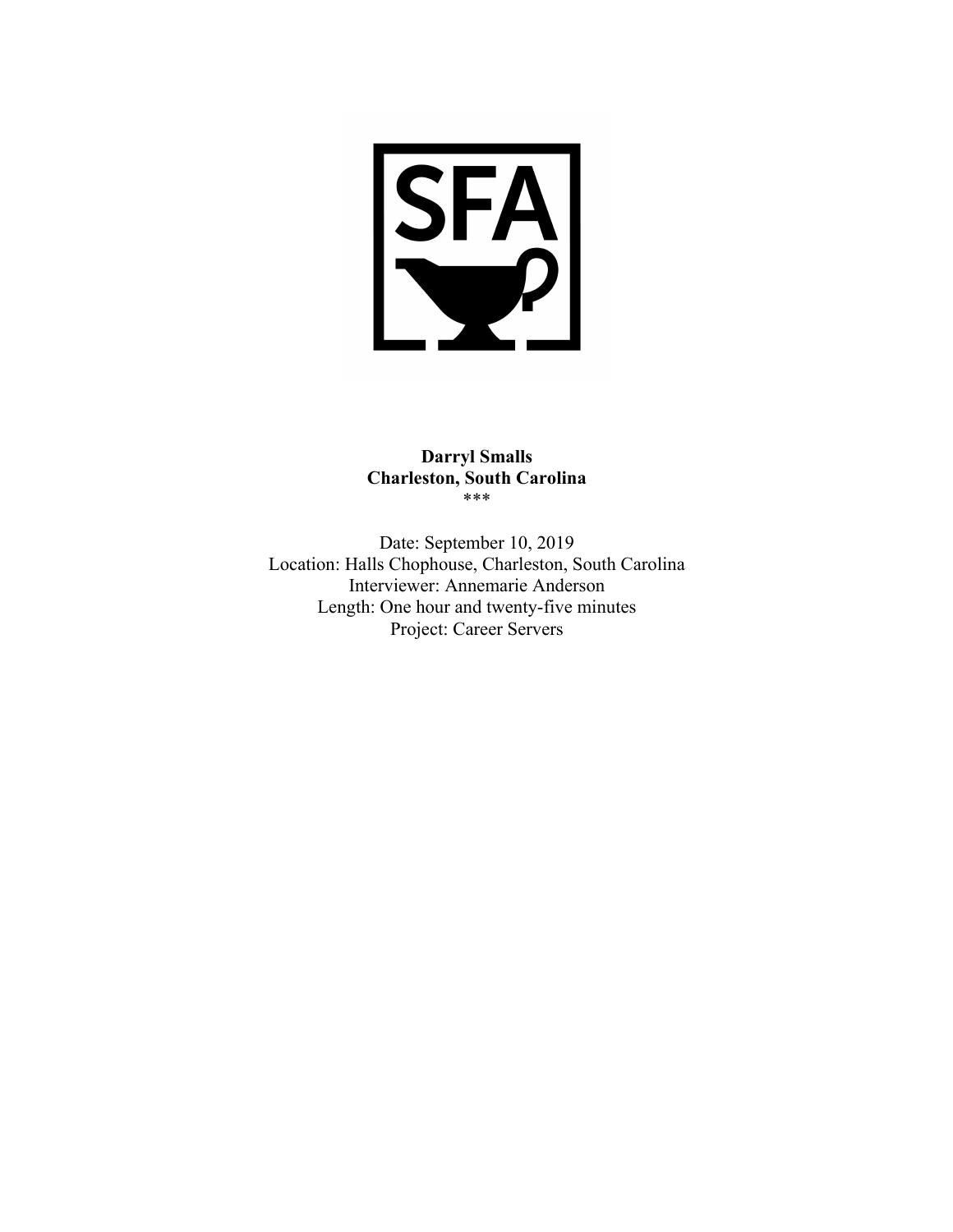**Annemarie Anderson:** Today is Tuesday, September 10<sup>th</sup>, 2019. This is Annemarie Anderson recording for the Southern Foodways Alliance. I'm in Charleston, South Carolina, at Halls Chophouse with Mr. Darryl Smalls.

Mr. Smalls, would you go ahead and introduce yourself for the recorder? Tell us your name and tell us what you do.

## $[0:00:20.2]$

**Darryl Smalls:** My name is Darryl Smalls. I'm a waiter, bartender at Halls Chophouse. I've been here since 2009. I've been in food and beverage for a total of thirty-nine years, November will be forty years coming, and I started in 1979 at Marianne's Restaurant. I was sixteen years old, in high school, planning on after graduating join the Marines, which I met my boss who's French. She owned a French restaurant called Marianne's, of course. Got in the business and enjoyed it. Planned on after graduating, I was going to join the Marines, again, but I didn't make it that far, because I was talked out of it, and enjoyed what I was doing, learning about wine and fine food, fine dining, and the rest is history.

[0:01:28.6]

**Annemarie Anderson:** That's great.

[0:01:30.1]

**Darryl Smalls:** Yes, yes, yes.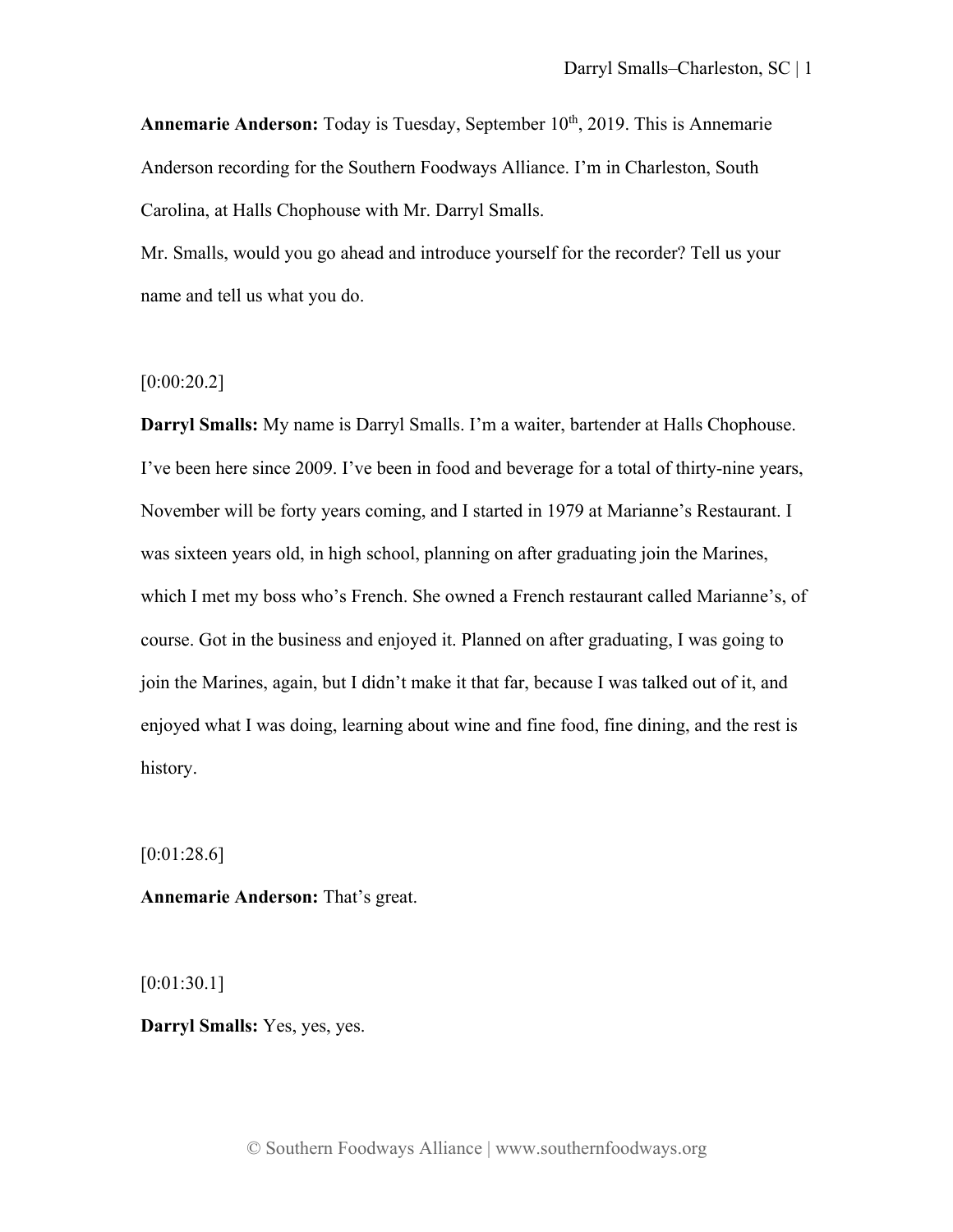## [0:01:31.2]

**Annemarie Anderson:** So before I ask you several questions about that and we get into your career, could you tell me a little bit about growing up? First of all, could you give us your birth date for the record? And then tell us a little bit about the Charleston of your youth.

# $[0:01:46.1]$

**Darryl Smalls:** I was born July 9<sup>th</sup>, 1964, in Charleston, downtown. My mother's from here. My dad's from downtown as well. As a youth, I played sports, was in the Boy Scouts for a short period of time until I discovered football and got a love for that and baseball.

Upon getting my first job, was in food and beverage at the age of sixteen, I realized that it was meeting different people and enjoying people and enjoying food, and learned about wine after I was twenty-one years old. I started reading about wines. One of my favorite books was *Windows of the World*, and it taught me about French grapes and Appalachians and the taste and how wine was made. So that was when I got to be very interested in that. That's all I know for the front part of it.

 $[0:02:56.9]$ 

**Annemarie Anderson:** That's fine.

 $[0:02:57.5]$ 

**Darryl Smalls:** Go ahead.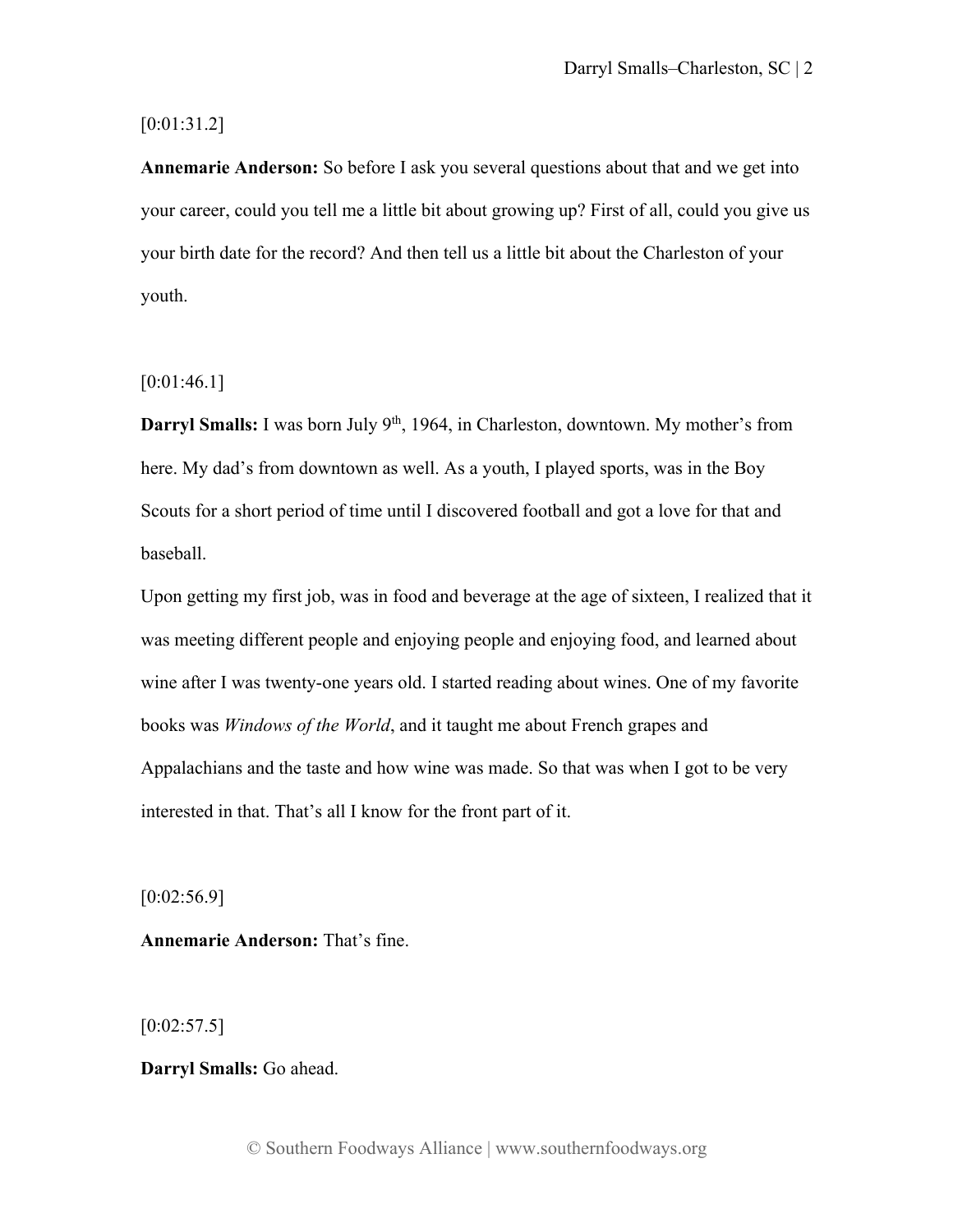## $[0:02:58.8]$

**Annemarie Anderson:** Well, tell me a little bit about—I guess let's talk about getting your first job. Tell me a little bit about how you got the job at Marianne's.

## $[0:03:07.7]$

**Darryl Smalls:** A friend of mine named Lionel Scott was going out for an interview at her restaurant. I said, "If you find a job, I want a job, too." So he got hired over at Marianne's, and he asked me if I could accompany him on the following day. So I went in there, and they had just moved into this new building of on Meeting Street, 234 Meeting Street. I walked in there, and there's boxes everywhere and there's people everywhere, and everybody's getting set up. I'm like, "Oh, my gosh. Is this the first day?"

And he's like, "Yeah, this is the first day. So I want you to meet my boss, the owner," which was a gentleman by the name of Serge Claire. He's a little short Frenchman that I couldn't understand because he spoke French and English, and he talked pretty fast. So it kind of got me a little—I was a little confused for a second because he was talking to me, and I was like I couldn't get past the accent and, you know, if he was upset or was he happy or whatever it was.

So after that, he's telling me to do things and asked me what I want, and I was like I didn't know how to answer, but just shook my head, saying, "Yes, sir. Yes, sir. Yes, sir." Then he sat me down at the end of the night and asked me what my age was and, you know, what did I want to do in my future, and I wasn't sure, but I knew I was going to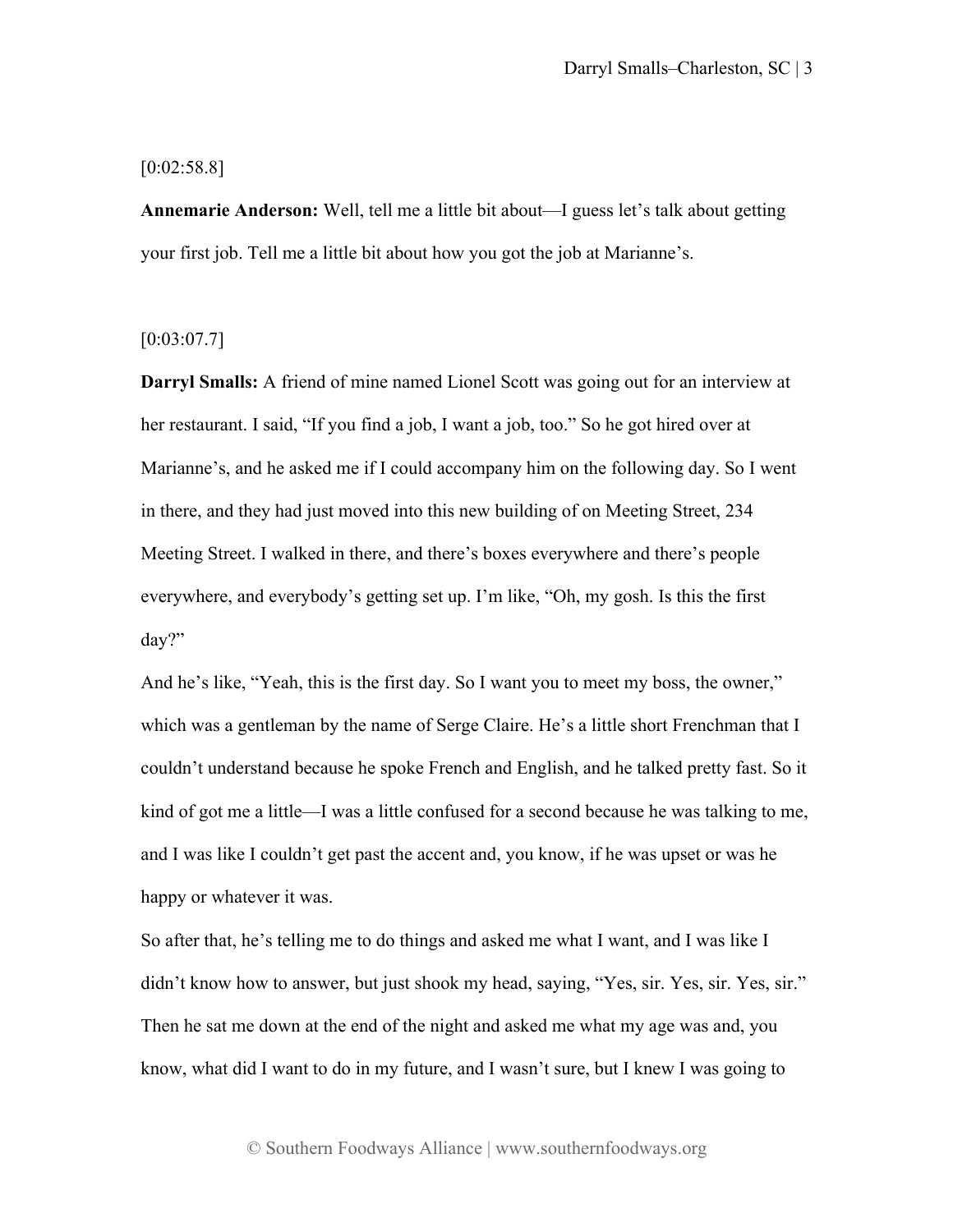join the military. And he told me that I could do well in this business as long as I stayed with him, and I did. So that was the start of it.

 $[0:04:59.3]$ 

**Annemarie Anderson:** That's great. And that was in 1979?

[0:05:01.0]

**Darryl Smalls:** 1979, yes, ma'am.

 $[0:05:02.0]$ 

**Annemarie Anderson:** Okay. Well, tell me a little bit about Marianne's. Could you describe the restaurant for us?

 $[0:05:06.3]$ 

**Darryl Smalls:** It was a French restaurant, French cuisine, bistro, and we did things, everything, a lot of things tableside. Entrée-wise, we did Dover Sole, Chateaubriand, rack of lamb, and for desserts we did Bananas Fosters, Cherries Jubilee, and another one was Baked Alaska. So all these dishes for desserts, it was flames involved. So I was a pyro growing up as a kid, loved flames, so I'm like, "Well, I think I'm going to like this a lot." And I was sixteen, as I say, but the waiters were a lot older than I were, so I learned how to make Bananas Fosters, which is one of my favorite desserts to make, and I got hooked on doing it. So every time they needed it done, I'm like, "I'll do it for you. Let me do it for you." And I would make big giant flames at the table. We had tin ceilings, but they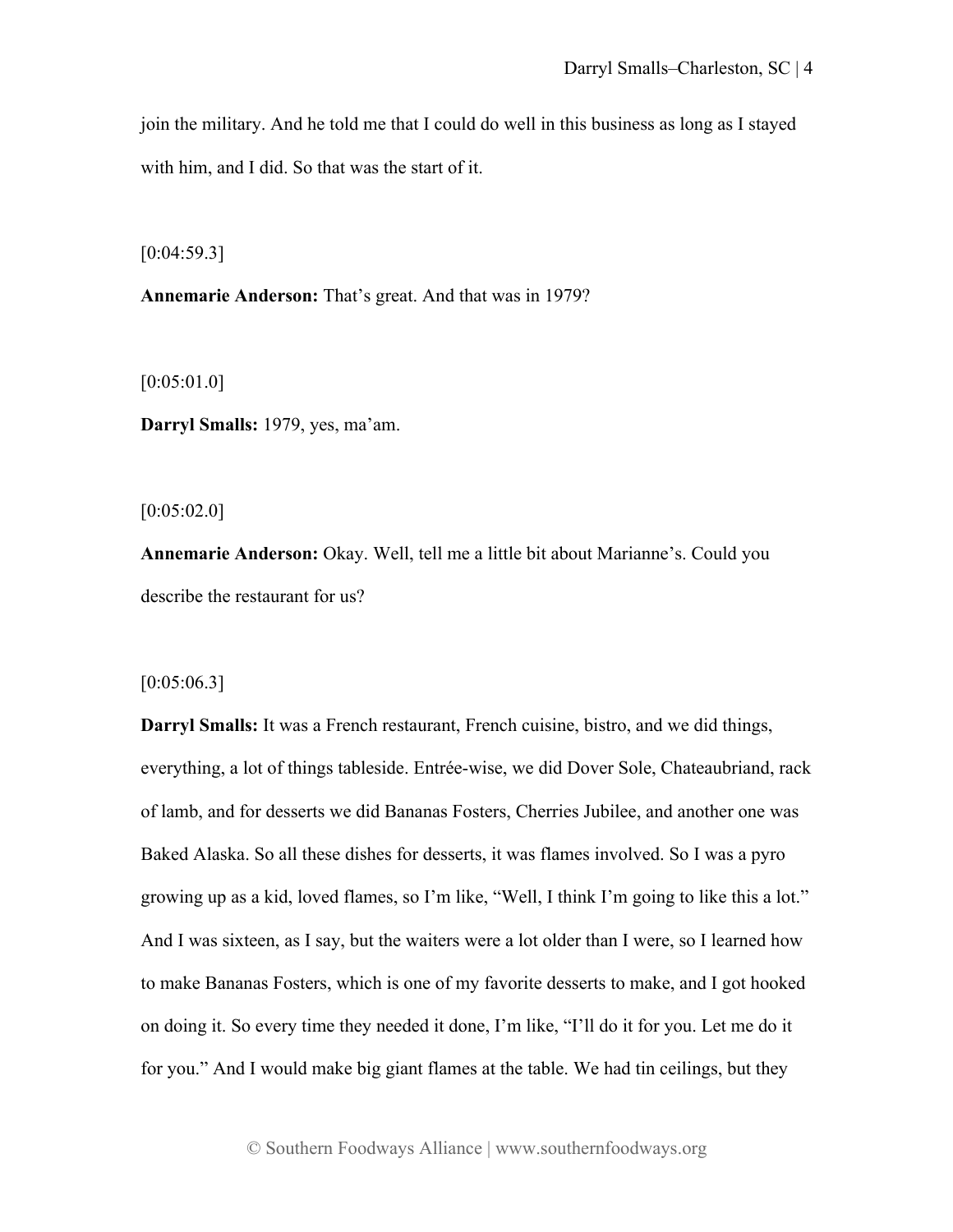taught me how to do it where no one would get hurt, the ingredients that was involved, and as time progressed, I got really, really good about it. So then I learned how to makes Crepes Suzette, and that was one of my favorite desserts to make, too, because we made our crepes right there at the table.

Then we got into wine. I saw these waiters talking about wines at the tables. I'm like, well, I didn't think you have to learn about it. I figured you just open a bottle of wine and here you go. A gentleman gave me this book to read, which was *Windows of the World*, and it had all these different regions and grapes and different descriptions about wines. That drew my attention, so every night when I got off from work, I started reading it and reading it and reading it, and then eventually I started, when I turned twenty-one, I started going to wine tastings.

My boss, every night before I'd leave, he'd talk to me, and he would tell me about different wines, and I'm like, "Well, I can't drink right now because I'm just sixteen years old."

He's like, "Well, once you turn twenty-one, I'll show you. We'll show you. I'll teach you how to drink wine and enjoy it."

"I don't know why, because I'm not going to be here that long."

He's like, "Yes, you will."

And I'm like, "Okay. Whatever." And I guess he was right, because I stayed there. For thirteen years I worked there.

 $[0:07:49.6]$ 

## **Annemarie Anderson:** Wow.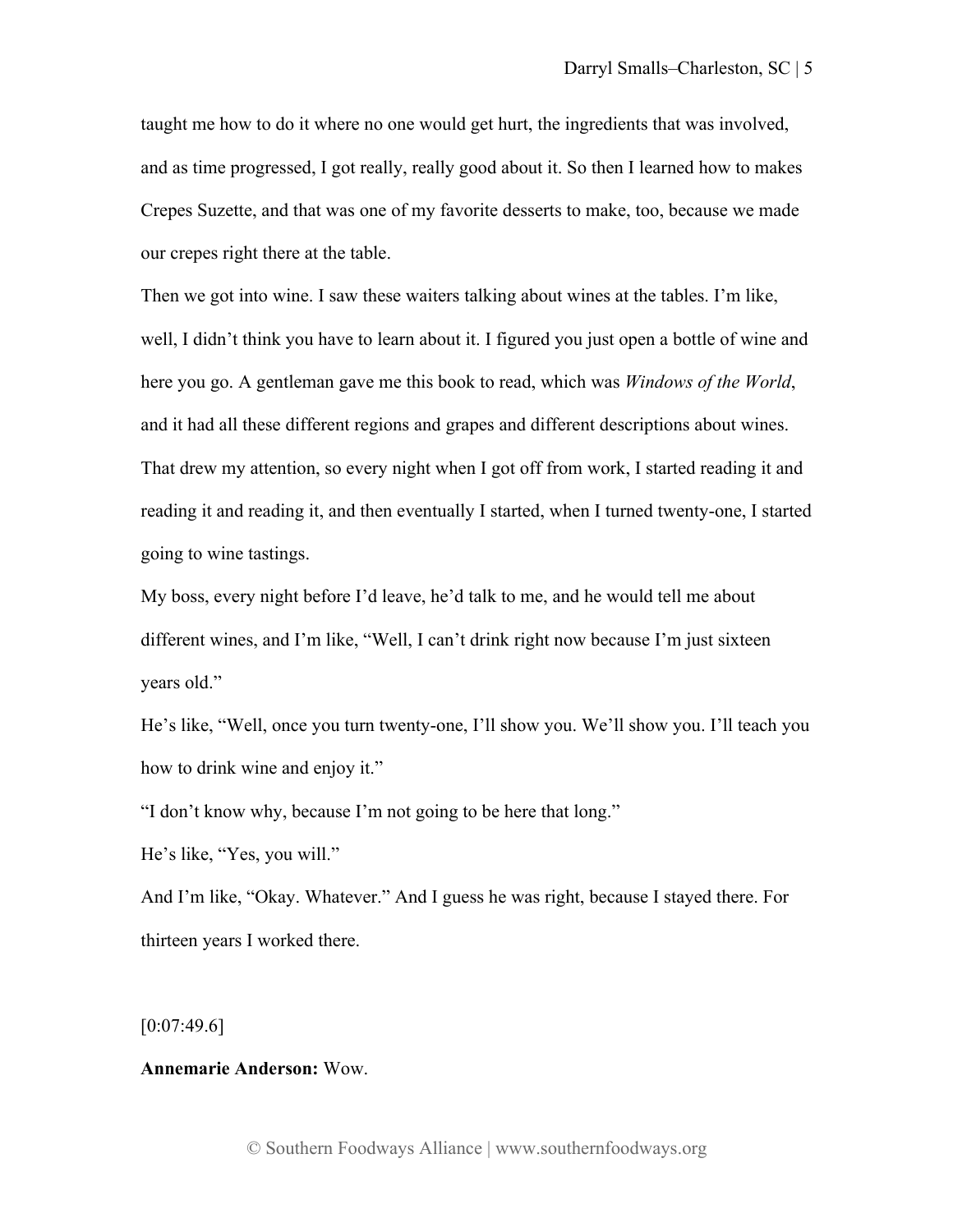[0:07:50.5]

**Darryl Smalls:** Yes, ma'am.

 $[0:07:51.4]$ 

**Annemarie Anderson:** Well, tell me a little bit about—well, what was your first position at Marianne's?

 $[0:07:54.4]$ 

**Darryl Smalls:** I was a busboy. I bussed the tables, and when I was bussing tables, he was like, "Darryl, everybody's watching you. Everybody enjoys you when you come in." He goes, "When you come to work, you work hard. But the guests are watching you." And he was right, because every now and then, someone at the tables would pull me over and, like, talk to me and ask me questions, and I would bus the tables and carry the trays back to the kitchen, and they're like, "You're really good. You ought to wait on tables." I'm like, "No," and I was really bashful at the time, so I'm like I didn't know how to take that, because in my mindset, I was like, "This is for a short period of time." But, lo and behold, it was people that were impressed by what I was doing and brought me out of my shell pretty much.

 $[0:08:45.8]$ 

**Annemarie Anderson:** For sure.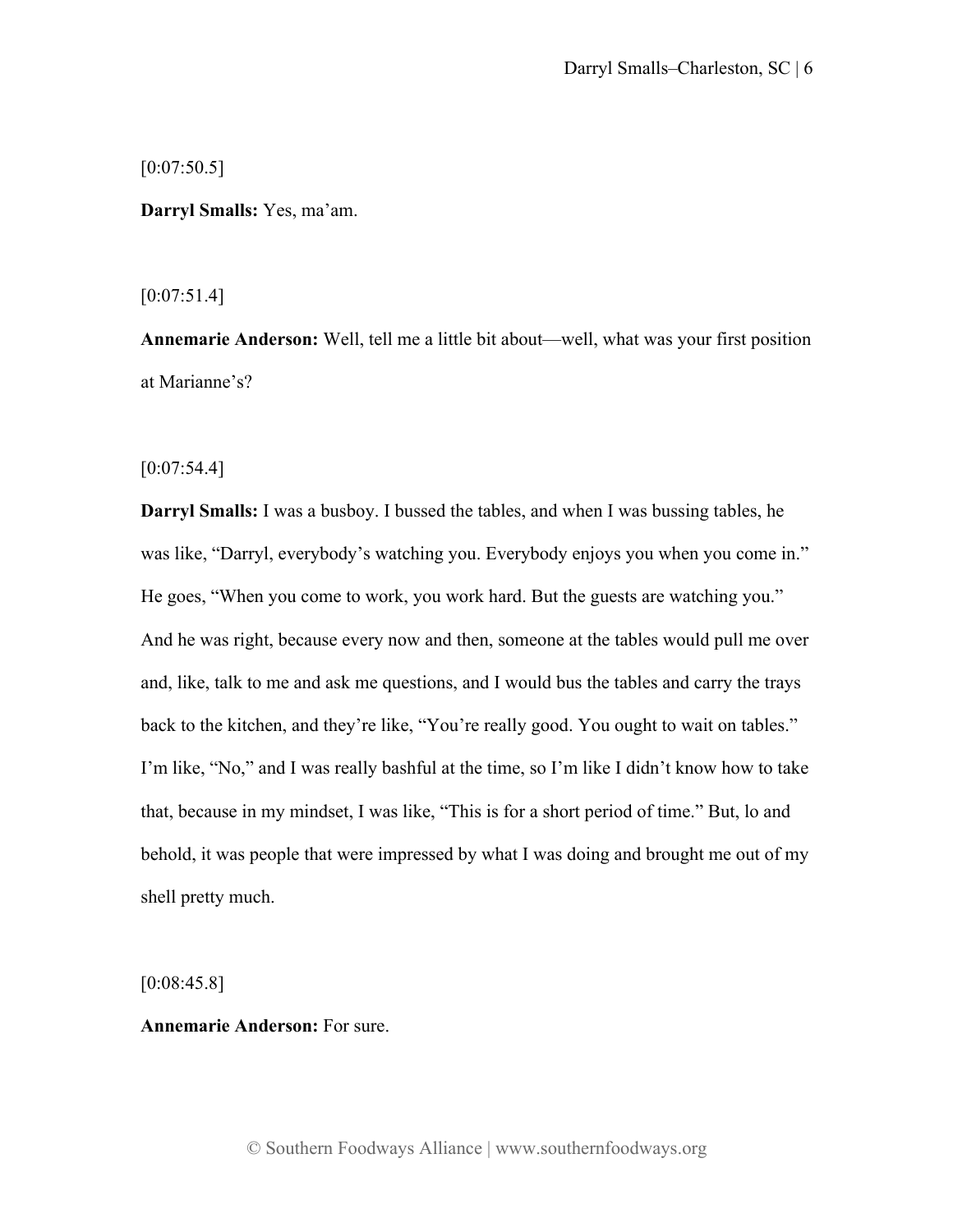$[0:08:47.1]$ 

**Darryl Smalls:** Yes, ma'am.

[0:08:47.8]

**Annemarie Anderson:** And could you spell your boss's name for me, just so I can have it for the record?

[0:08:51.5]

**Darryl Smalls:** It's S-e-r-g-e, Serge; Claire, C-l-a-i-r-e. Serge Claire.

 $[0:09:00.5]$ 

**Annemarie Anderson:** Great, great. And tell me a little bit about—you're talking about some of these—some servers, and your boss, Mr. Claire, trying to teach you and educate you about food and wine. Could you, I guess, go into a little more detail and tell me a little bit about some of the servers who kind of mentored you or taught you?

# [0:09:20.1]

**Darryl Smalls:** Okay. A lot of the servers that mentored me, one person was a gentleman by the name of Bill Thompson [phonetic], Lawton McIntosh [phonetic], and Ben Cheetham [phonetic]. These guys, Ben went to Newberry, Laughton McIntosh went to Newberry as well, but Lawton is from Anderson, South Carolina. He was one of my mentors, because he trained me how to wait on tables and pretty much—then Bill Thompson, he's from Anderson but he went to The Citadel. So a lot of these guys are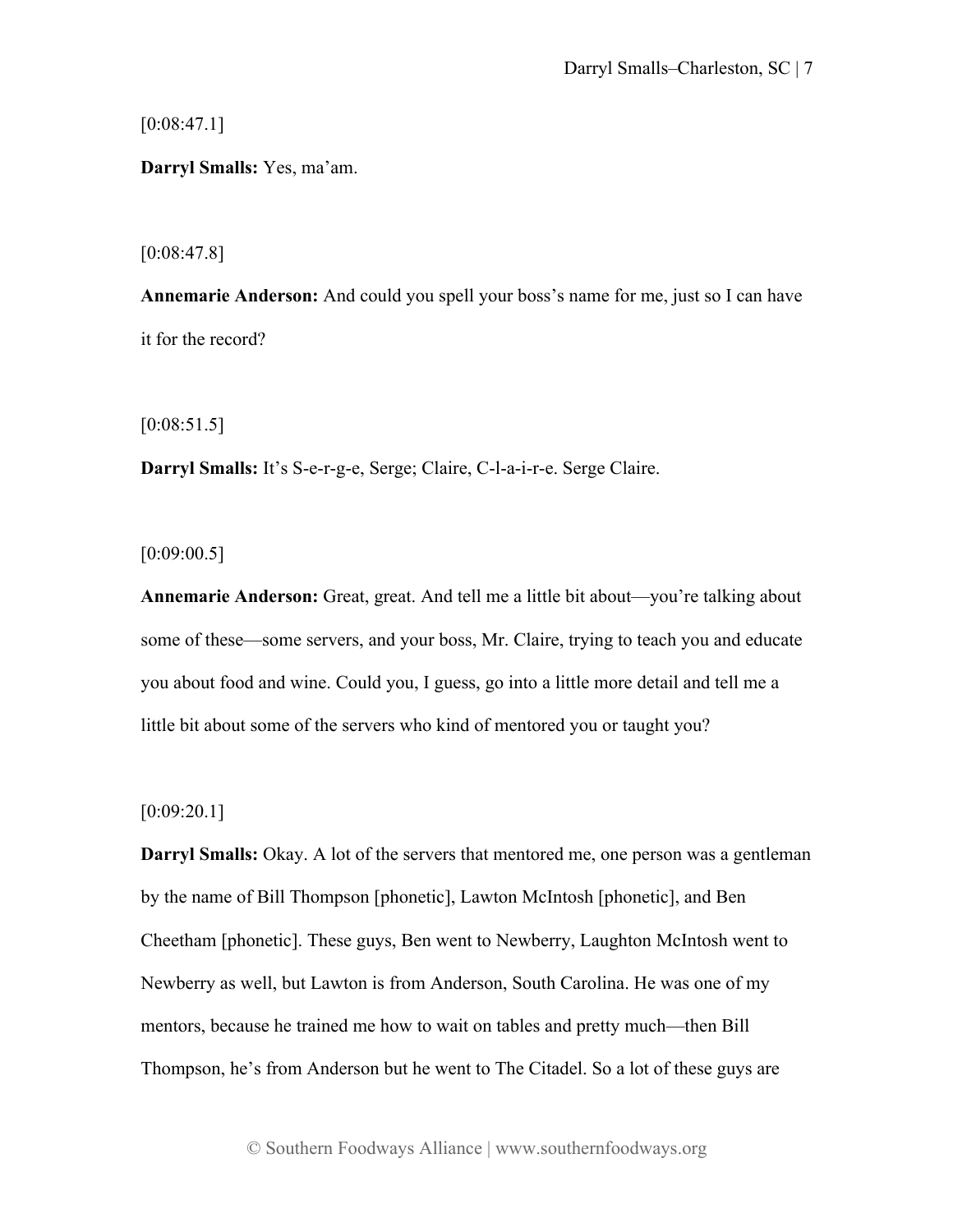college guys that graduated and worked in food and beverage, and every night they would tell me, "Save your money. Save your money. Save your money. Save your money. You're going to do well in this business. You're going to do well." Then on my days off, they would come pick me up and we'd go to the beach and we spent a lot of time together. And I said, "These guys are really nice people. I mean, I enjoy being around them." And at the same time, they taught me a lot about how to greet tables, how to respect myself as well as others, and they turned out to be good friends, too, very good friends of mine.

Moving forward as the years passed, as a matter of fact, before the year was out, before it was even a year, two or three months into bussing tables, my boss asked me to wait on tables. I'm like, "I cannot go talk to those people. I can't do it, just no way possible." So another month passed, and I was offered the job again, but this time, my boss told the manager, "If he doesn't accept it, fire him."

And the message got to me, and I was offered the job again. They said, "By the way, if you don't accept it, Serge said they could fire you."

I went, "He's going to fire me?"

And, like, they said, "Yeah."

So I'm like, "Okay, I'll try it."

My first night on the floor, I went to the table, and I was like, "This is fun. I could do this." And ever since, I mean, I'm still doing it. I love it. It's fun. It's like traveling without even leaving my hometown, because I've met wonderful people from across the United States, Europe. My boss's wife was Swedish. Her name was Christine Claire, and her and I had a rapport to where, you know, I'd spend a lot of time at their house on my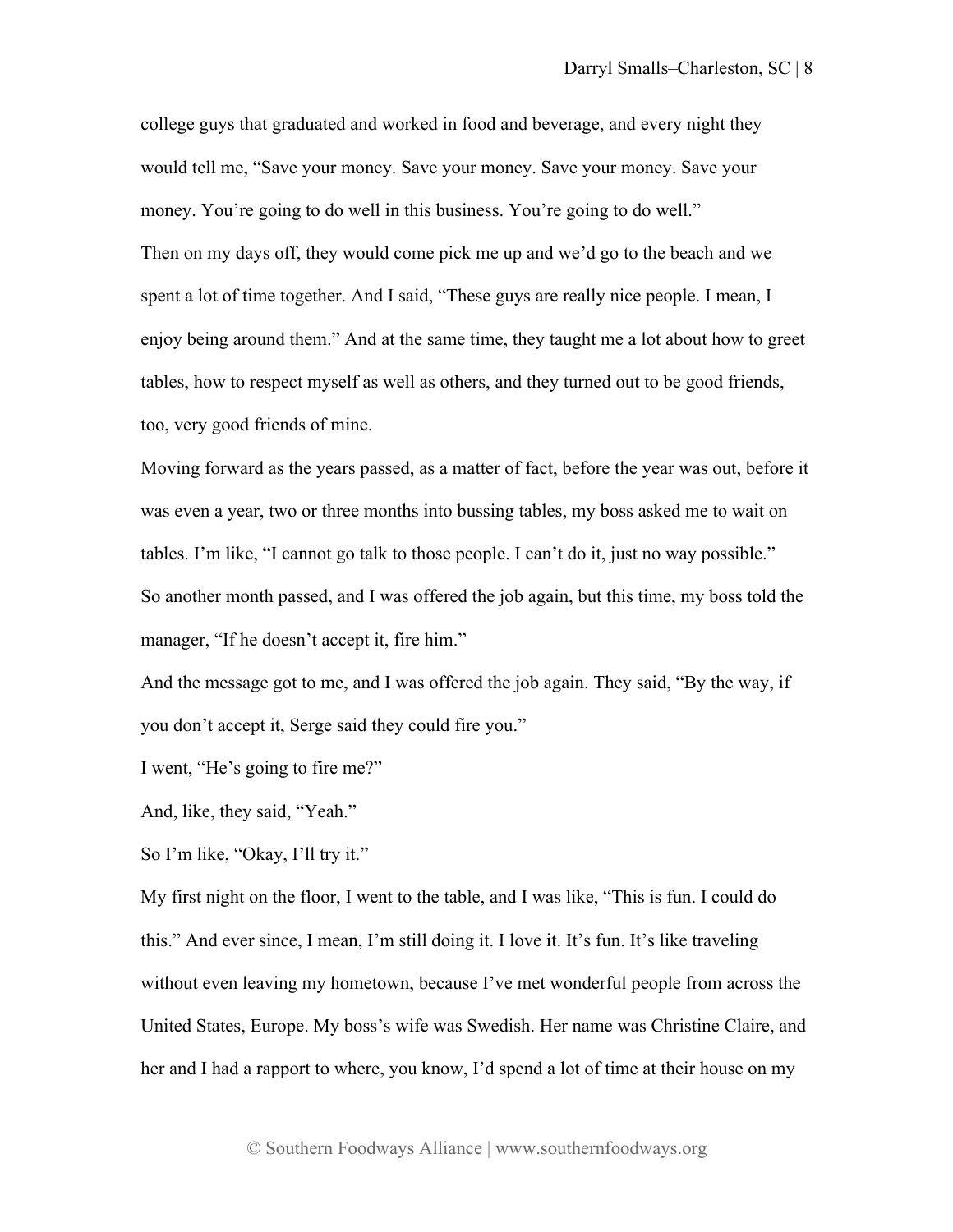days off or driving them home. She wanted to send me to Sweden to work at a hotel, in a Sheraton in Sweden.

And her husband's like, "No, no. Do not go to Sweden, do not, because you would never come back."

I'm like, "Really?" So I said, "What's in Sweden?" And we got to talking about it. They brought one of their friend's daughter down for the summer, and I was in charge of watching her and training her to wait on tables. I was afraid of it, because I didn't know if I knew what I was doing or if I was doing it right, and turned out to be I was training everybody coming in through the restaurant. So I got to be a big part of the family. And, lo and behold, thirteen years later, I was there and managing the restaurant and bartending and going to wine tastings, going to wine dinners, and I started selling not bottles of wine at the tables, I was selling *cases* of wine to people. I would describe the wine, I would describe the menu, and people decided to say, "You know, why don't you do our menu for us?" And I started, I would do the menu for the tables.

Then I learned about champagne and the scotches and bourbons and, I mean, it just kept going on, kept going. Every day was like something new. And even up to now, I'm still learning the different things, because, as you know, everything changes, your clientele, I mean, the atmosphere, the place that I go. I just fell in love with it.

### $[0:14:24.6]$

**Annemarie Anderson:** Definitely. Tell me a little bit about you—I mean, you keep kind of touching on educating yourself about both food and wine and other types of alcohol.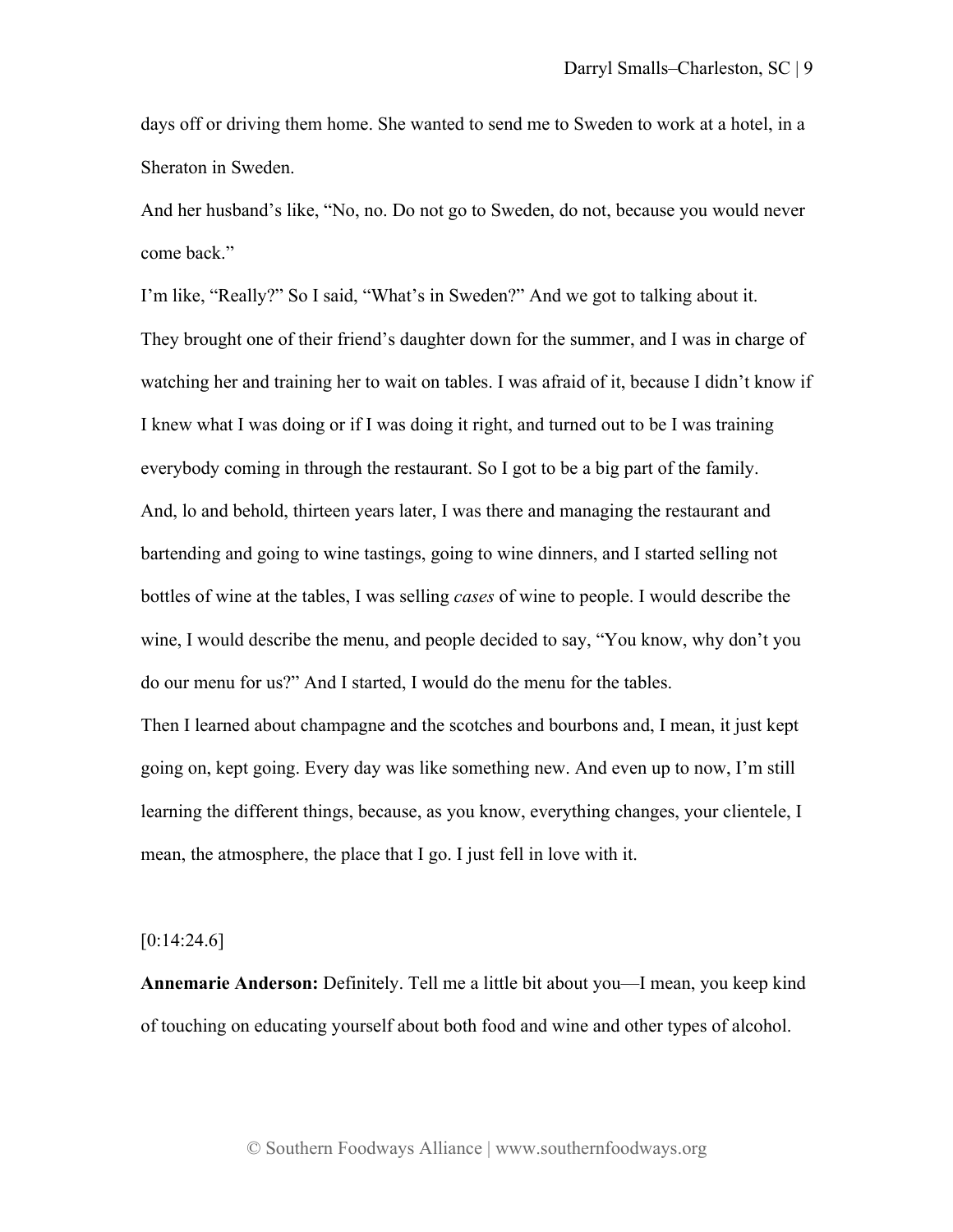But could you talk or go into a little bit more detail about how you do that, how you educate yourself, and how you have since the beginning?

#### $[0:14:44.6]$

**Darryl Smalls:** Well, after accepting the fact that, you know, this is what I like to do, I got to myself a lot on my days off. I'd be at home, and I'm like, "You know, why don't you read about it, read more into it, get a bigger grasp of the people that you are working with and taking care of." So I adjusted myself. I'm like, "Enjoy it, embrace it." And every day was like a different day for me. It was like, you know, every table was a different new concept of what you had to do and how people would stare at me and then I would stare at them, and how you view your surroundings, so how to adjust to what is at hand. And that turned out to be really great because reading people was an enjoyment for me, if this person's going to be very intense or if this person's going to be standoffish, and that turned out to be like this is like a game. It's like a fun game that you can tell when someone's upset or having a bad day, and I realized that I set the tone, that if they're having a bad day, hey, let's make it better. Let's have fun. Let's forget about what happened. And my address was, "How you doin' today?" and I'd go by that vibe, and I'm like, "Okay." I'll go back, I'll leave the table, I'm like, "Okay, get a mindset. If they had a bad day, you don't want to make it any worse. Let's put a smiling face." I enjoy smiling, like watching people smile and making people smile.

So boss would come up to me and say, "You took your table so-and-so, and they called the next day," or they sent a letter or something.

I'm like, "They did?"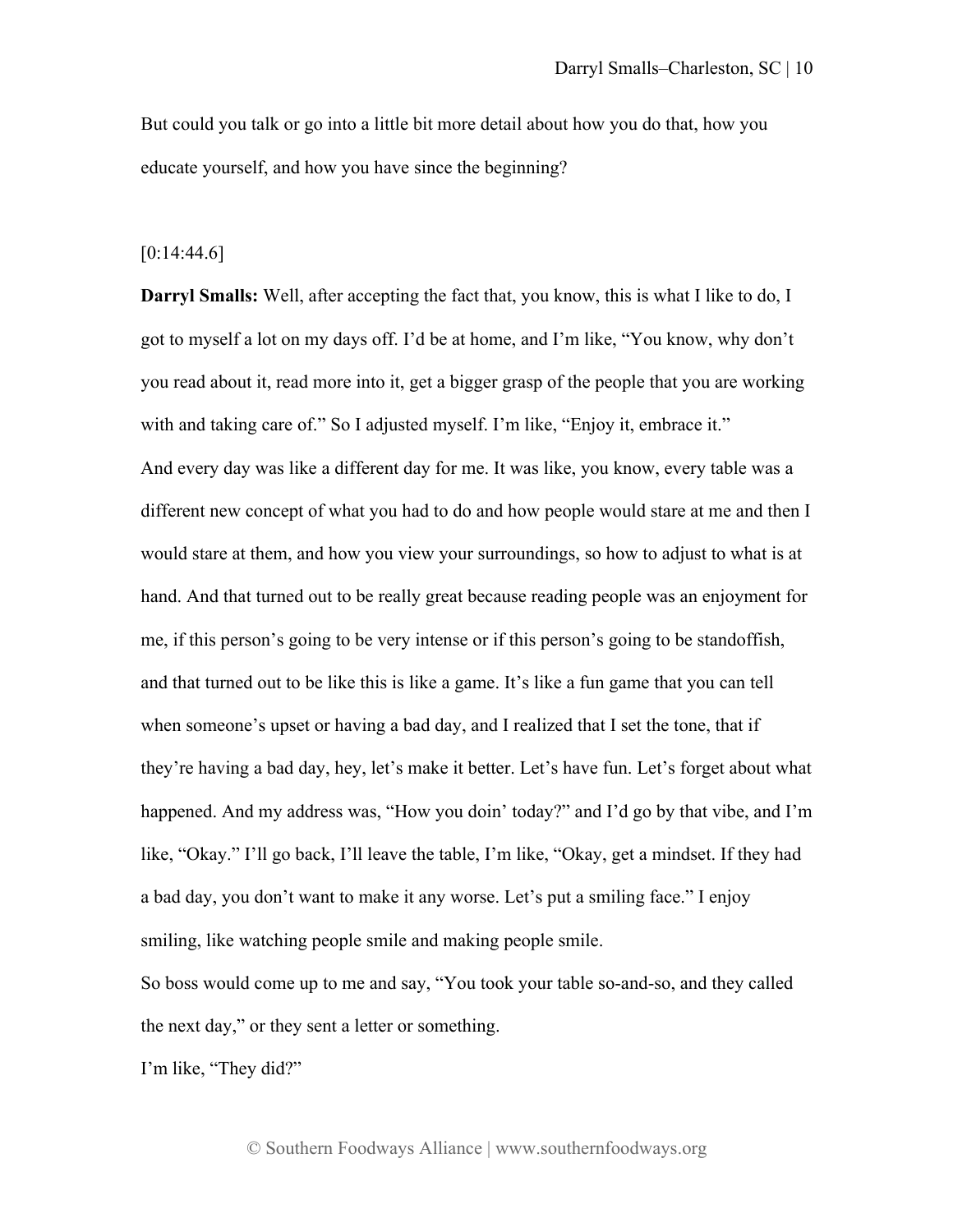He goes, "Yeah, they said you really made their evening experience."

And I'm like, "Whoa! I did?"

And these people would come back to the restaurant and request me, so I'm like, "All right!" So, making friends.

We grew from there, and every night I would go to work, there'd be a different customer. It's like, "So-and-so wants you to wait on them." I was invited out to dinner quite a few times, then I was invited to wine dinners, just around town, and it just excelled. Like, I mean, I loved it, and that's what I got.

 $[0:17:54.0]$ 

## **Annemarie Anderson:** That's great!

# $[0:17:54.2]$

**Darryl Smalls:** Yes. Out of the whole thing is, like I said, it's a unique job, it really is, and some people just take it as coming to work, but it's more than that. It's making friends and making people smile, and that's what I do, and that's what I enjoy doing still. And not even only at work, other places that I go, grocery store or anywhere, I'll just enjoy making people's day. That's what I learned. That's what I'm here for. I was wondering, like, "Am I doing what I'm supposed to be doing, what God put me on this Earth to do?" And I'm thinking that's what it is, just being around people and just making them laugh.

 $[0:18:45.7]$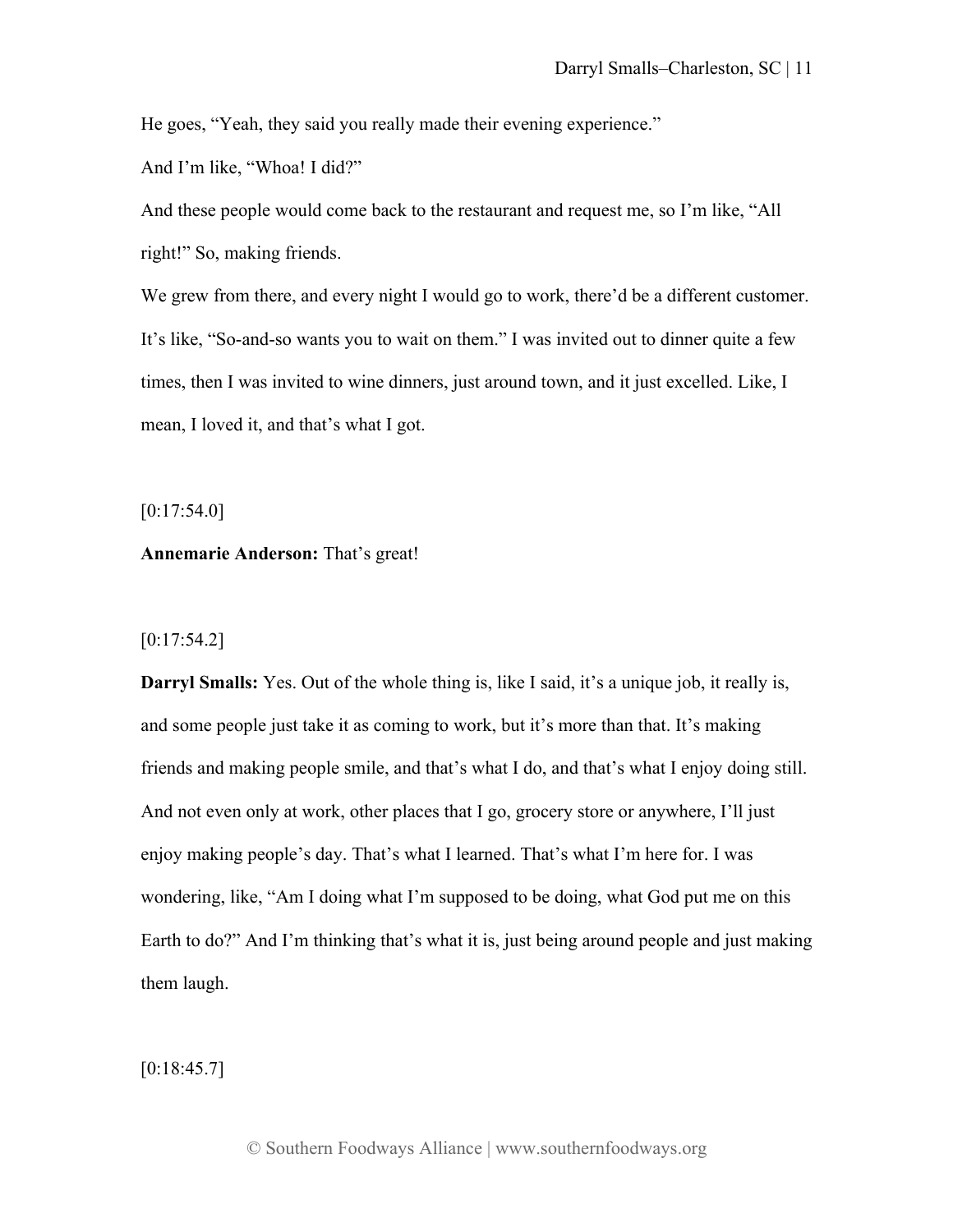**Annemarie Anderson:** That's great. Well, tell me a little bit, too, because—so at Marianne's, did you both serve and bartend there?

#### [0:18:54.8]

**Darryl Smalls:** I started as a busboy and then I waited on tables and then managed, and then I moved out of management into bartending, and that was another different level there because that's when I was dealing with more intense clientele, because, as you know, serving alcohol, it changes people's moods. And come to find out, I was setting the pace on that, because, like I said, going back again, some people come in a bad mood, some people a little frustrated, some people a little stressed, and a lot of people turn to that, the alcohol, as a release or a getaway. Not only serving it, but talking to people about—like I had a gentleman come sit at the bar one night, and he kind of was staring at the bar, down at the bar, and I saw him from a distance before I approached him, and I'm like, "Maybe he's not having a good day." So I was a little busy at the time, but I went and said hello to him, and I said, "How you doin'?"

He's like, he says, "I'm doin' all right. I'm okay." And he ordered a Scotch on the Rocks. I remember what it was, it was Dewar's on the Rocks. I took care of everybody else and decided to go back to him and, like, just leaned up against the bar and said, "Let's talk about it."

And he held his head up and his eyes kind of opened up wide, he was like, "Are you talking to me?"

I said, "Yes, sir." I said, "Let's talk about it." I said, "How's your day? Can I help?"

© Southern Foodways Alliance | www.southernfoodways.org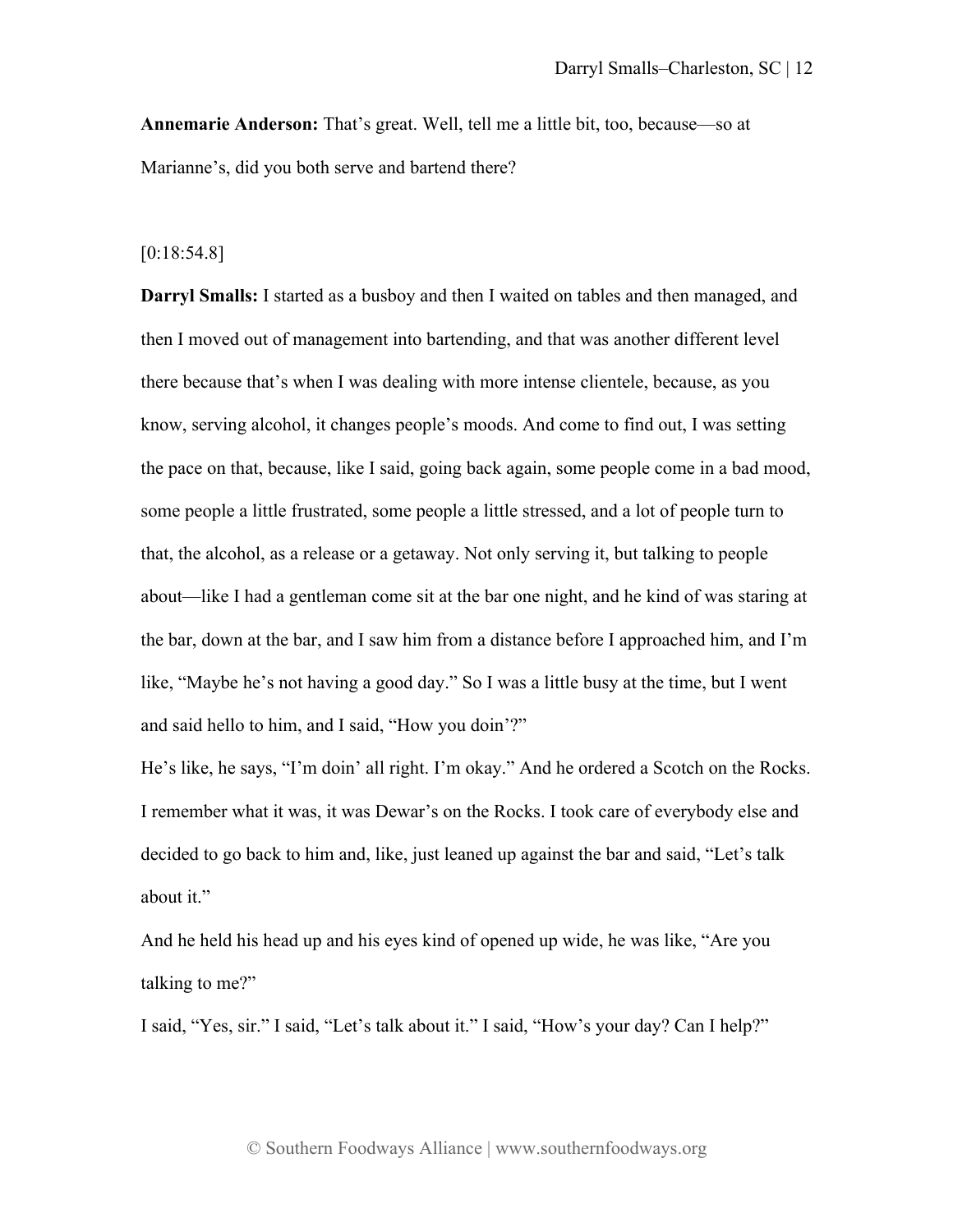And he was going through something at the time. I bought him a drink. I said, "This one's on me." I said, "My name's Darryl. Are you from the Lowcountry?" and this and that, and just making him feel a little comfortable. And he smiled, and we talked. He was there for like an hour, and we talked.

And he came back. Like two days later, he came back, and he shook my hand and said, "Thank you very much." He goes, "I was going through a divorce at the time," and it was just something that suddenly happened, took place with him, and he just didn't know—he needed a friend, someone to talk to. And he kept coming back. That was an electrifying moment for me because I'm, like, I made an impact on someone.

But I felt the power that I had, you know, that just came over me. People have issues and it's like no one knows what kind of day anyone's having until—you know, we make fun of people, we overlook people, we sometimes just don't even care about folks when just the little things that you do could make someone's day. And I pass that on to everybody else. I say, "You know, everybody needs a little smile or pat on the back or a hug." You never know. I mean, I think that I'm that person, and there's a lot of people, a lot more people like that, but they haven't brought it on themselves. But it's just a wide spectrum in this business that I learned, that you come across people. Even I've learned when you're having a bad day, sometime people don't want to hear it. In this business, you can't bring it to work because as much as you read people, people read you, too, and we need each other. Food and beverage is a big part of making some experience an awesome one, or just the little things, and that's what I like about it.

[0:23:15.1]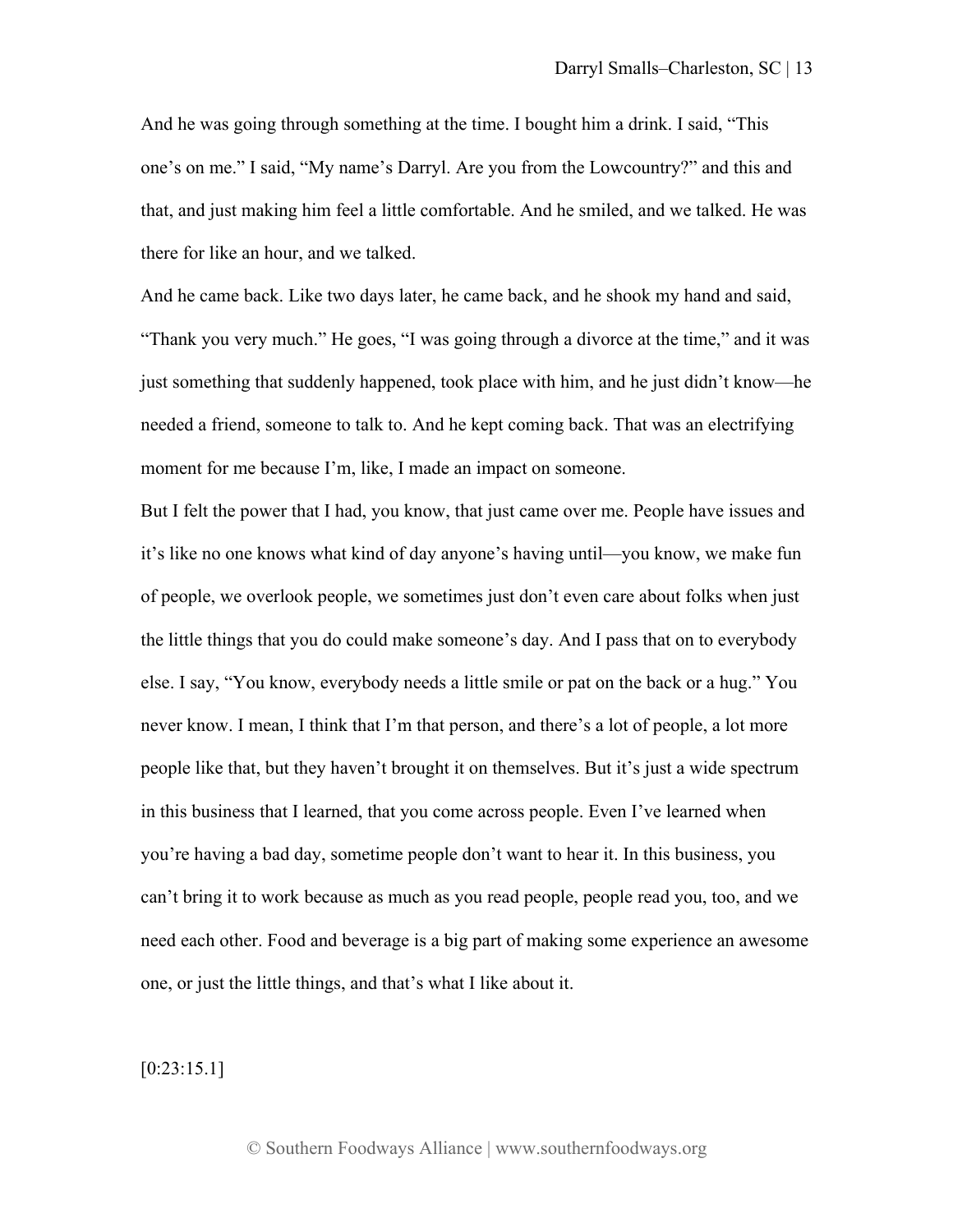# **Annemarie Anderson:** That's great.

 $[0:23:17.5]$ 

**Darryl Smalls:** Yes, ma'am.

[0:23:18.0]

**Annemarie Anderson:** That's wonderful. That's really powerful illustration of that, the story about the man with the Scotch on the rocks.

 $[0:23:25.0]$ 

**Darryl Smalls:** Yeah, it's Scotch on the rocks, Dewar's on the rocks, it was. I drink Scotch now for that reason. It's one of my winter drinks. But I made that guy's night.

[0:23:40.8]

**Annemarie Anderson:** That's great. Well, tell me a little bit—you've talked a lot about the intensity of the change between being a server and being a bartender, but could you tell me a little bit about the learning curve of, like, being behind a bar? Because it's a really physical as well as kind of like mentally and emotionally, like, it's a lot of work, if that makes sense.

 $[0:24:03.2]$ 

**Darryl Smalls:** Yeah.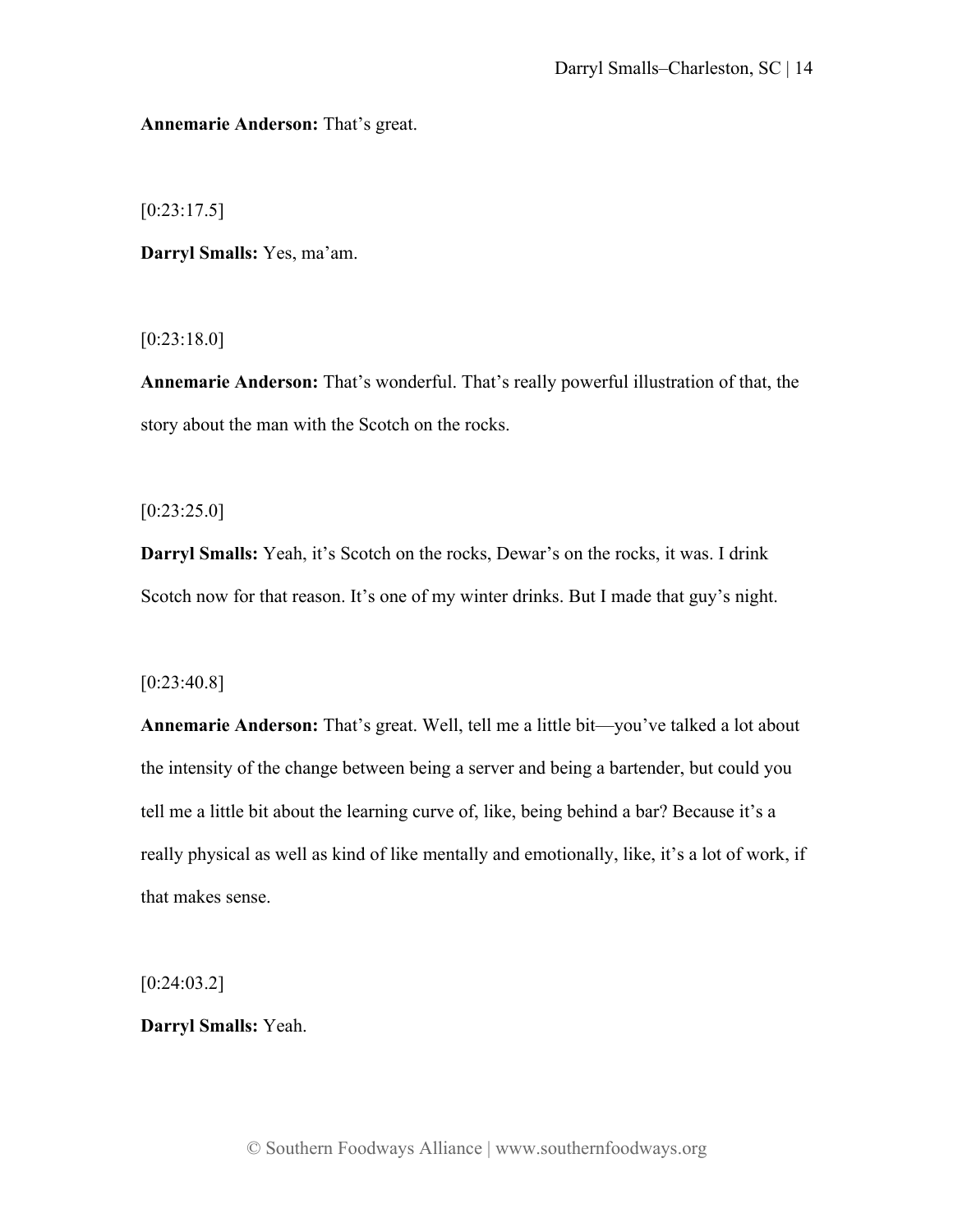#### [0:24:03.8]

**Annemarie Anderson:** Could you talk a little bit about that?

## $[0:24:05.6]$

**Darryl Smalls:** Yes, I can say being a waiter and moving behind a bar, it's baby steps. I found out once I got behind a bar, I controlled a lot of—it was a powerful job. It could be a dangerous job. It's always fun, but I realized that I was selling something that could matter to being happy or being tragic. And meeting these different people and meeting their different emotions, I learned that, you know what, you care about what you do, you care about yourself, you care about people that you meet. What you're serving could get you in a lot of trouble or get them in a lot of trouble, so I learned to control what I do and what I was doing. Like I've seen people come in there that they probably had more than they should have. I seen people come in there with others, like on a date, and for some reason it went the wrong way. One person would leave. If it was a couple, one person would leave in frustration. Another person sits at the bar, continues to drink. But then that's when I would intervene and say, "Look, are you going to be okay? Do you have a way home, or is there anything I could do?"

Some people could be aggressive, and a lot of people would break down in tears. But I can show that moment, and knowing when to and when not to serve people and caring for them. I've driven people home from work. I'll put them in a cab, or just watching people and learning that you care about what you do and it's not just a money thing. Money was never the forefront of it. It's just the enjoyment what I do and how I do it.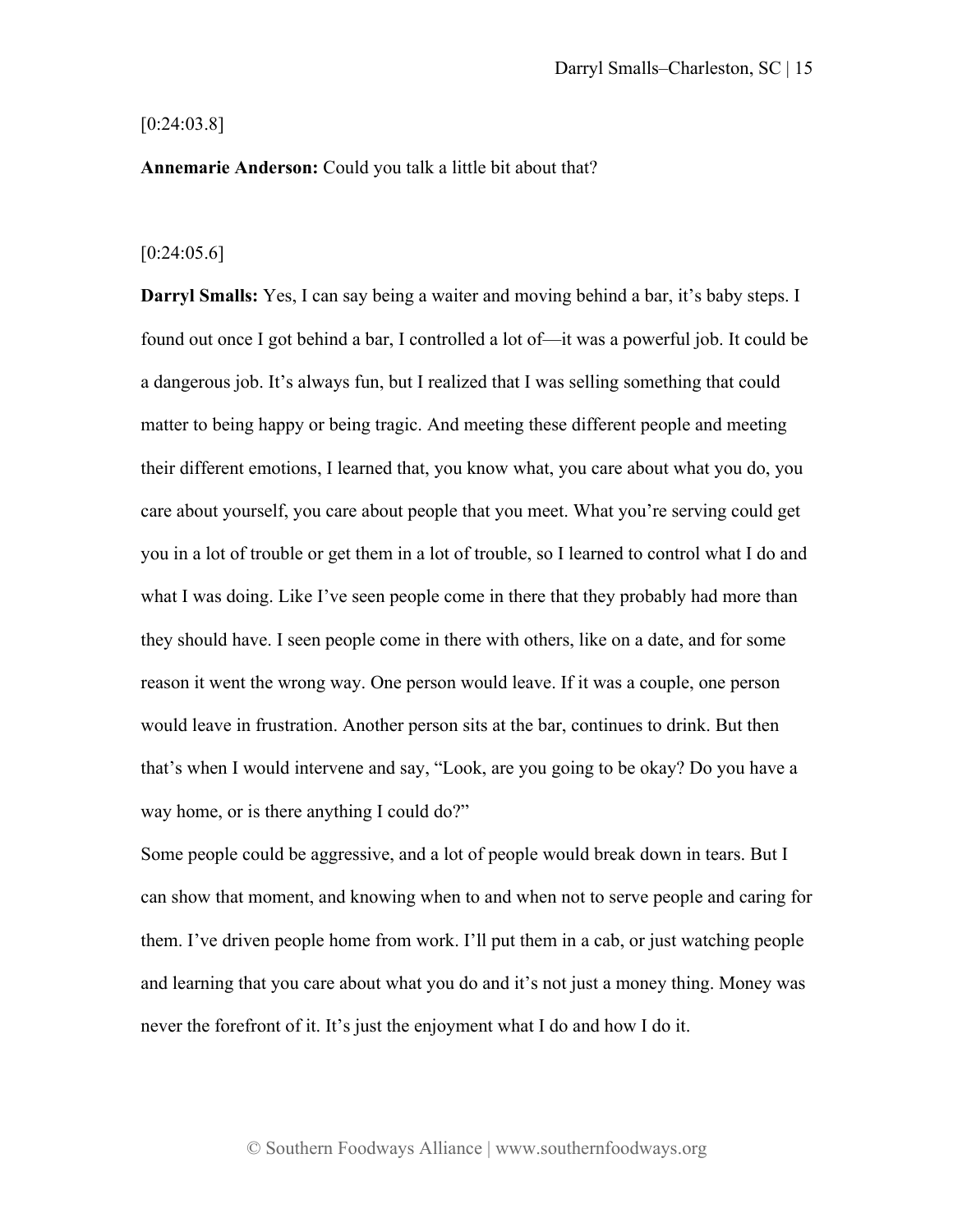I went through a moment in my life when I see that people use alcohol as a release, and I think that could be really bad in so many ways, and I wish that a lot of bartenders feel the same way. It's like you look at the person, not to say, "He's having a great time. Give him another drink. Give him another drink." That's not the way you do it. It's like you've got to make sure that they get home safely. As much as they're having a good time, it could really go bad in a very fast moment. So you take the job seriously and, at the same time, enjoy what you do, but you are responsible for that person that you're serving. Even if it comes down to, like, food-wise, like you don't want to throw a bunch of food in front of someone just to get your bill high, or gouge someone.

But going back to the liquor, it's like continuously serving someone and not caring, just thinking that the bill's big, more money, that's not the concept. You're looking at it the wrong way, and if you think that you're doing yourself good, you're hurting yourself and a lot of people. I don't think you're a responsible person when you do something like that. We're all here to have a great time, but at the same time, we have to be safe and we have to do our job as the establishment. DUI is a big thing. It's expensive. But I think the bartenders are more liable when you continue to serve someone that doesn't need to be. I mean, it's dangerous, and that's why, like I say, I've stuck in this business, because I control that destiny for everybody, and when I see someone, even if I'm not serving them, that's intoxicated, I go out of my way to, even though I don't even know them, that they're safe. That makes me happy and that makes them happy, maybe not at the moment, but it comes back full circle in what I do.

[0:29:34.3]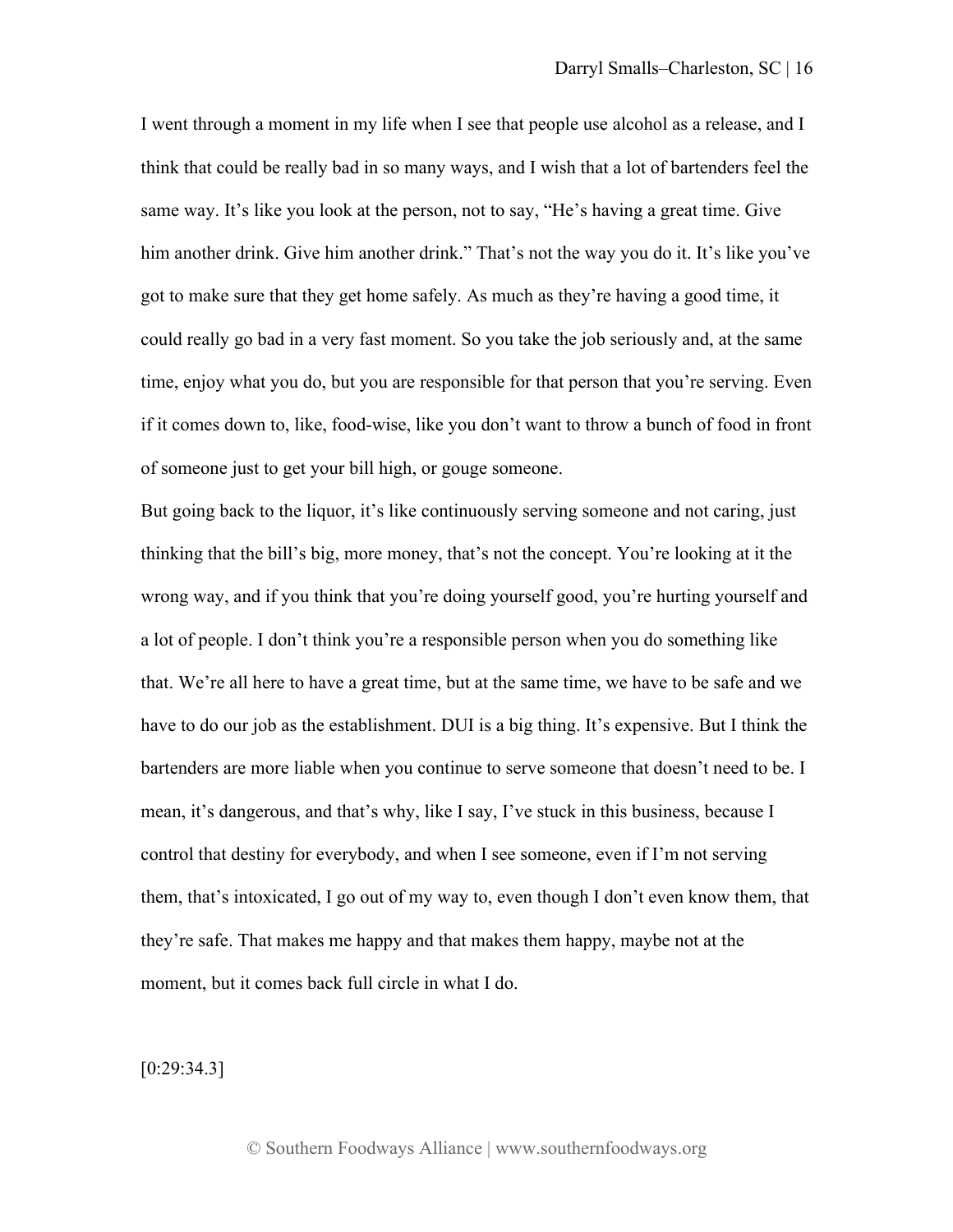**Annemarie Anderson:** For sure. That's really thoughtful. And so what year did you start bartending?

 $[0:29:40.5]$ 

**Darryl Smalls:** I started bartending in 1982.

 $[0:29:46.3]$ 

**Annemarie Anderson:** Okay. And can you tell me a little bit about—so who taught you how to bartend? Who'd you learn that from?

 $[0:29:56.6]$ 

**Darryl Smalls:** A young lady by the name Georgia Roddy [phonetic], she's from New York. She's a realtor now, but she taught me how to bartend. Mainly, when I was a busboy, every time I'd bring glasses to the bar, I'd ask the bartender, "What's that drink? What's this drink? What's that drink?" or I'd just watch them.

When I got out of management, my boss would say, "What do you want to do? What are you going to do? You're not a manager anymore."

I'm like, "I want to bartend."

And he says, "Okay."

And I went behind the bar, no training at all, just went back there, and [snaps fingers]. The drinks weren't as fancy as now. It's like we have Dirty Martinis now, you have Peach Sangria, all this stuff. It was just a simple Scotch and Water, Gin and Tonic, and the Martinis were just gin, it wasn't vodka, as we know it today, and you had your Tom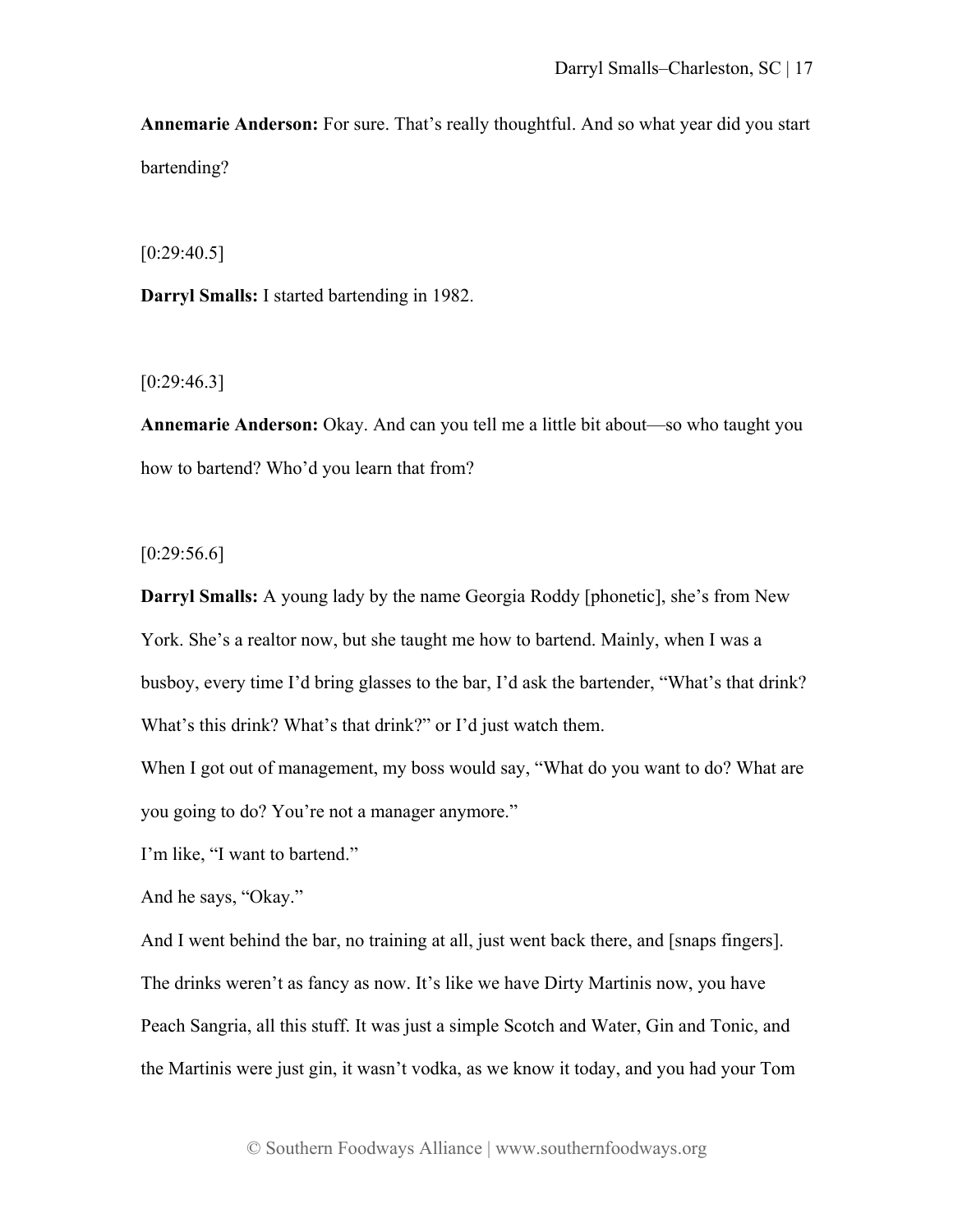Collins and Sidecars. The book that I learned from was *Mr. Boston*. It was a little red book that I'd read all the time.

But I found that, you know, this is fun. This is fun mixing different drinks and making things. I mean, when someone comes to the bar, I'm like, "What do you want to drink?" And they wouldn't know because—mainly the ladies. I'm like, "Let me make something fun for you." And Lemon Drop was one of my favorite drinks to make, because it was made with fresh squeezed lemon, and anything made with fresh was delicious, and I made people smile. So I'm like, "Wow. Okay. We're going to move it up then." So every day I would learn to make a different drink, and I built a clientele behind the bar. One day I was off from work, and I came back the next day, and my boss and the waiters are like, "These people came looking for you, and they sat at the bar and they said you made this drink, you made that drink." Every drink that I would make, I didn't have a measurement. I would just go with my own instincts and found I had to learn how to do measurements. And I was like, "Ah, gosh," because people wanted to know how you make this and how you make that, so it got to be more detailed than just, like, just doing it off my own.

So that was another level, because I'm like, "Okay. Teach me how to make this drink." And, all right, and then I felt, you know what, they like me, people like me, so I'm, like, I started training other bartenders.

But it was a downfall with that, I mean, when's my days off, my boss would call me in, and I'd have to come in because I had certain guests that come in, and then the bartenders were like, "Well, we need you to be behind the bar more often." So it turned out I was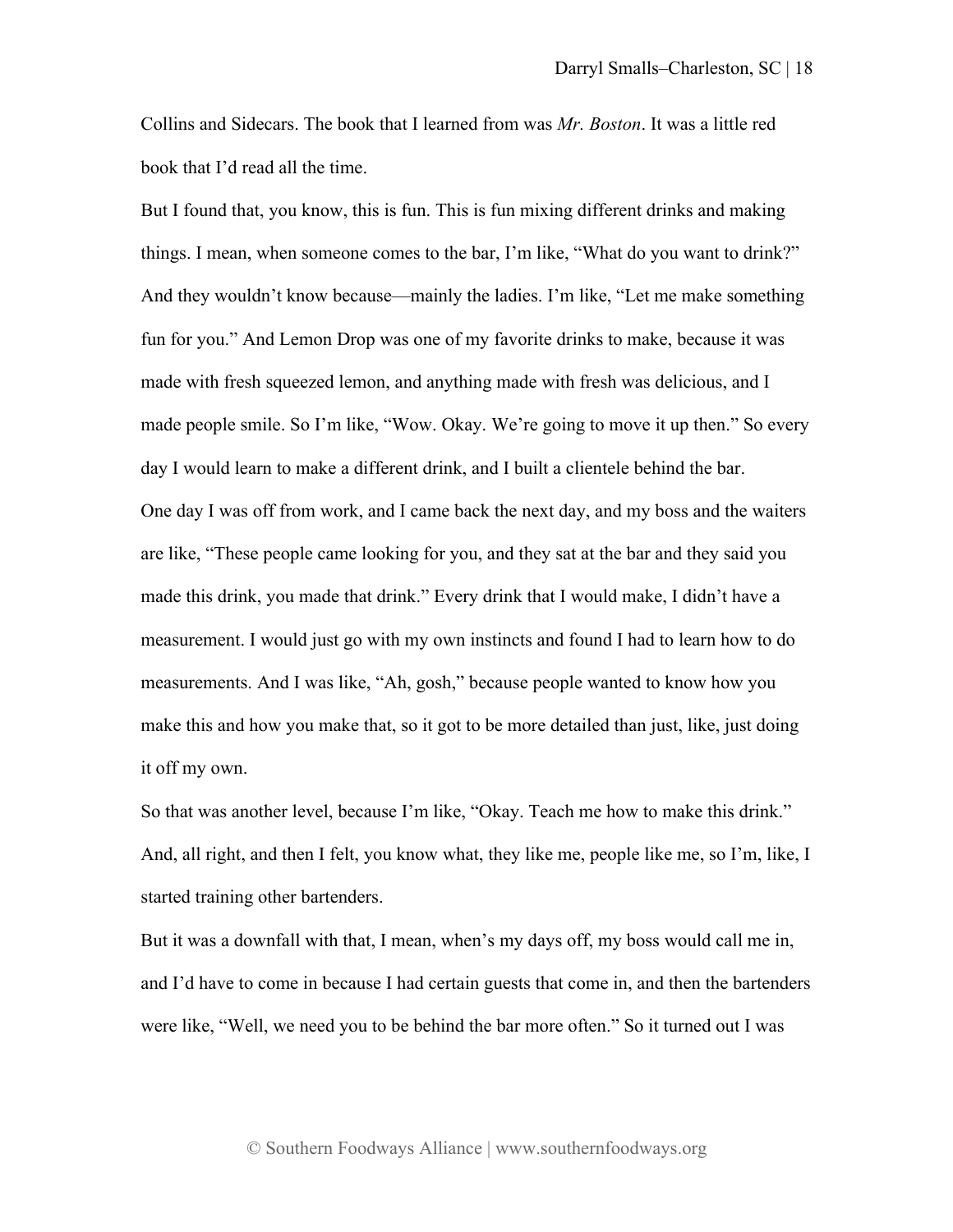working seven days a week, but it was fun, a lot of fun, but then fatigue set in and I found out that I wasn't spending time giving myself any time. I was just wearing myself out. So then I had to get to myself and figure my schedule, because I was extending myself out way too much. When I would get to myself on those days I would have off, I felt kind of lonely because I'm like I got my rest, went to the gym, and I'm like, "I want to go back to work."

I went to my boss, I said, "Look."

He goes, "Well, you got two days a week off now, so you pick what days you want off." I'm like, "Okay. Cool." I said, "But can I get back on like what I usually do, like seven days?"

And he's like, "No."

Then my mom got involved, because I would come home and as soon as I'd sit down, I would fall asleep. But then I started dreaming about my work or what I forgot to do the night before, in my dreams, and I realized that I was wrapped up into it really good, and I enjoyed it. So it energized me. So I got my two days off. After getting two days off, like, I couldn't wait to get back to work. I'm like, "I want to be around these people." Then I started bartending at this place called Vickery's, and they had a contest in town, and it was the best bartender. I started in Vickery's in 1993, and it was a Cuban-style restaurant out of Atlanta. I think it was on Crescent Avenue that they opened the first Vickery's. I met this group that moved to Charleston, and they were friends with the guys Mark and Jerry, Mark Cumins and Jerry Scheer. They owned T-Bonz in Charleston. So these guys were friends with Jim Stalker, and Jim Stalker was the main owner for Vickery's.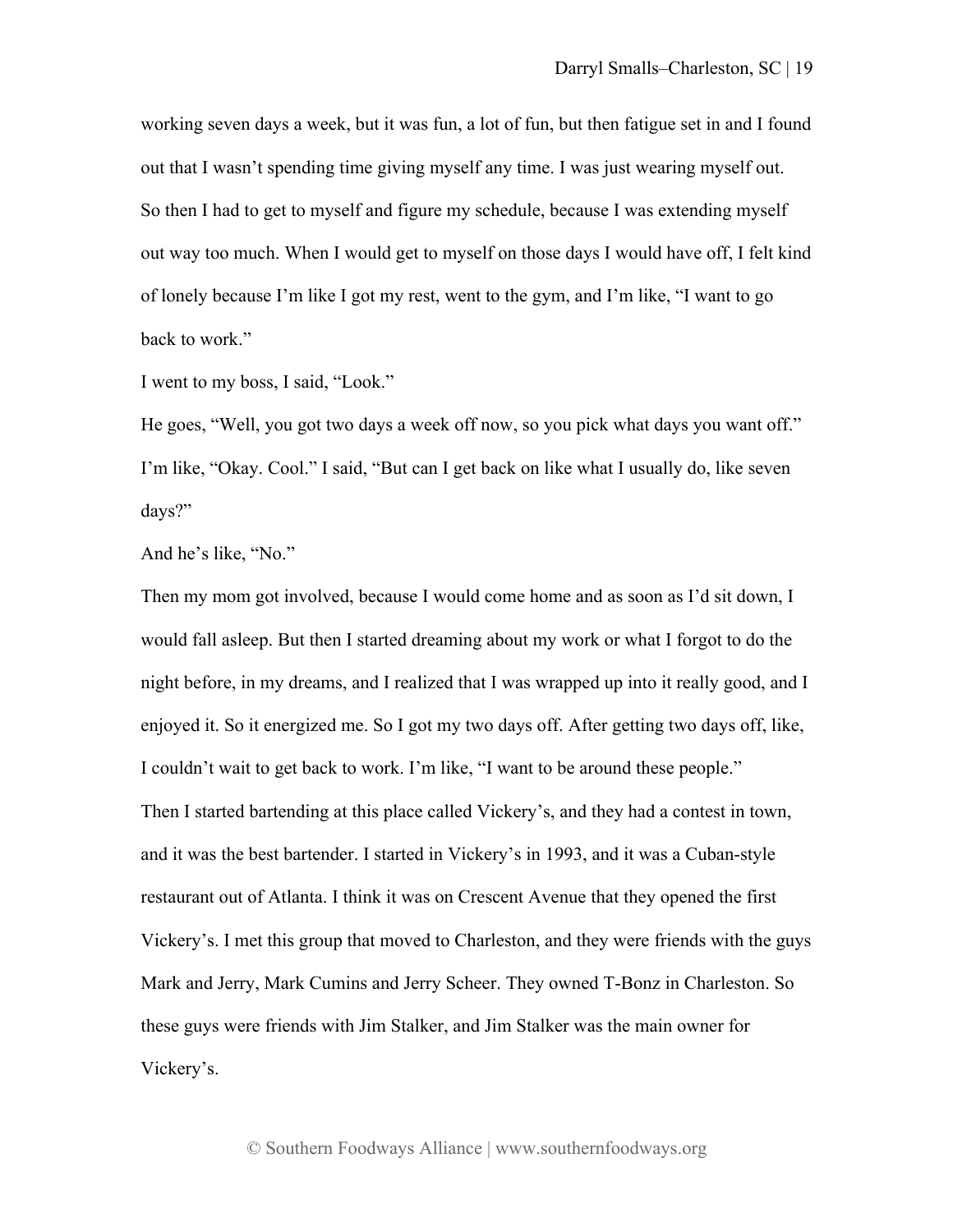I started bartending there after I left Marianne's in 1993. I realized my clientele followed me to Vickery's from Marianne's. And my boss came up to me, he said—he called everybody "Coco." He said, "Coco, you left my place and now the business is gone over to where you are."

I'm like, "I think so." But he wasn't happy about it. But I'm like, "I think they are." Well, every night I went to work at Vickery's, the bar would fill up. Well, they had this contest for best bartender, and I didn't think anything of it. We had a lot of bars in Charleston, so I'm, like, you know, I didn't throw my name in the hat. But people started voting. We had a newspaper called the *Upward Herald* at the time, and it started there. So everybody, clientele, would vote on best bartenders around Charleston.

Well, I got this phone call. Coming to work one day, I got this phone call, and the phone call was a young lady from the newspaper *Upward Herald*. She said, "Mr. Smalls, this is—." I forget her name. "I'm calling from *Upward Herald*. You've been voted Best Bartender in Charleston. Would you like to talk with us?"

I was still so surprised about it, I'm like I didn't know what to say because I was driving and I was talking on the phone. And I got to work, and they told me, said, "Well, this young lady's here to talk to you."

I met her, and she said, "Well, not only that they voted for you, but they said you would make sure that you'd get home safely, you were always happy, you always made people feel good."

I'm like, "Really?"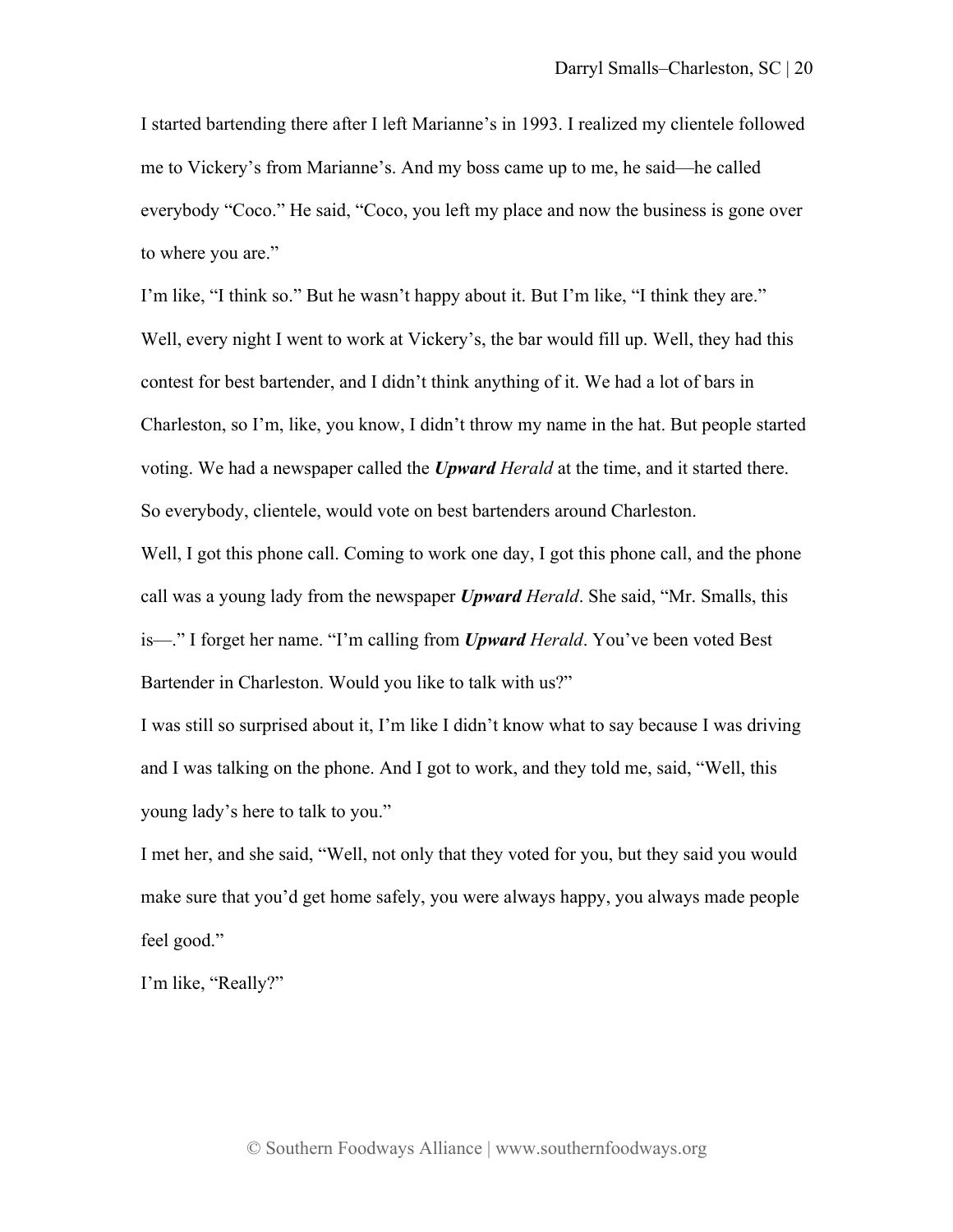So I ran home and I told my mom about it. I said, "Mom, guess what happened!" And I was in the newspaper, and I was, like, *so* happy about that and surprised. The following year, they did it again. I won four times in a row.

[0:37:33.3]

**Annemarie Anderson:** That's great!

## [0:37:35.1]

**Darryl Smalls:** Yeah. Then I got these awards and everything and [unclear]. And I felt really established at that point. I was like, "This is a business. This is where I'm at." Just when you don't know that people are watching you, they are. They are. You're not just a body in a space. I mean, you make an impact on what—I was making an impact on what I was doing. But it wasn't like work to me. It was like fun, and I enjoyed it, and I'm still enjoying it. I'd like to tell everybody, whoever hears this, that whatever you do, make the best of it, and if you're not happy with it, find your happy, because getting up out of bed and getting a shower and getting dressed to go to work is more than that. You're presenting yourself to a lot of people in different emotions, and in anything you do, you got to take it serious. But the most important thing, enjoy it, and if you're not enjoying it, don't do it.

[0:38:56.0]

**Annemarie Anderson:** Definitely. So how long—you started Vickery's in 1993, and how long were you there?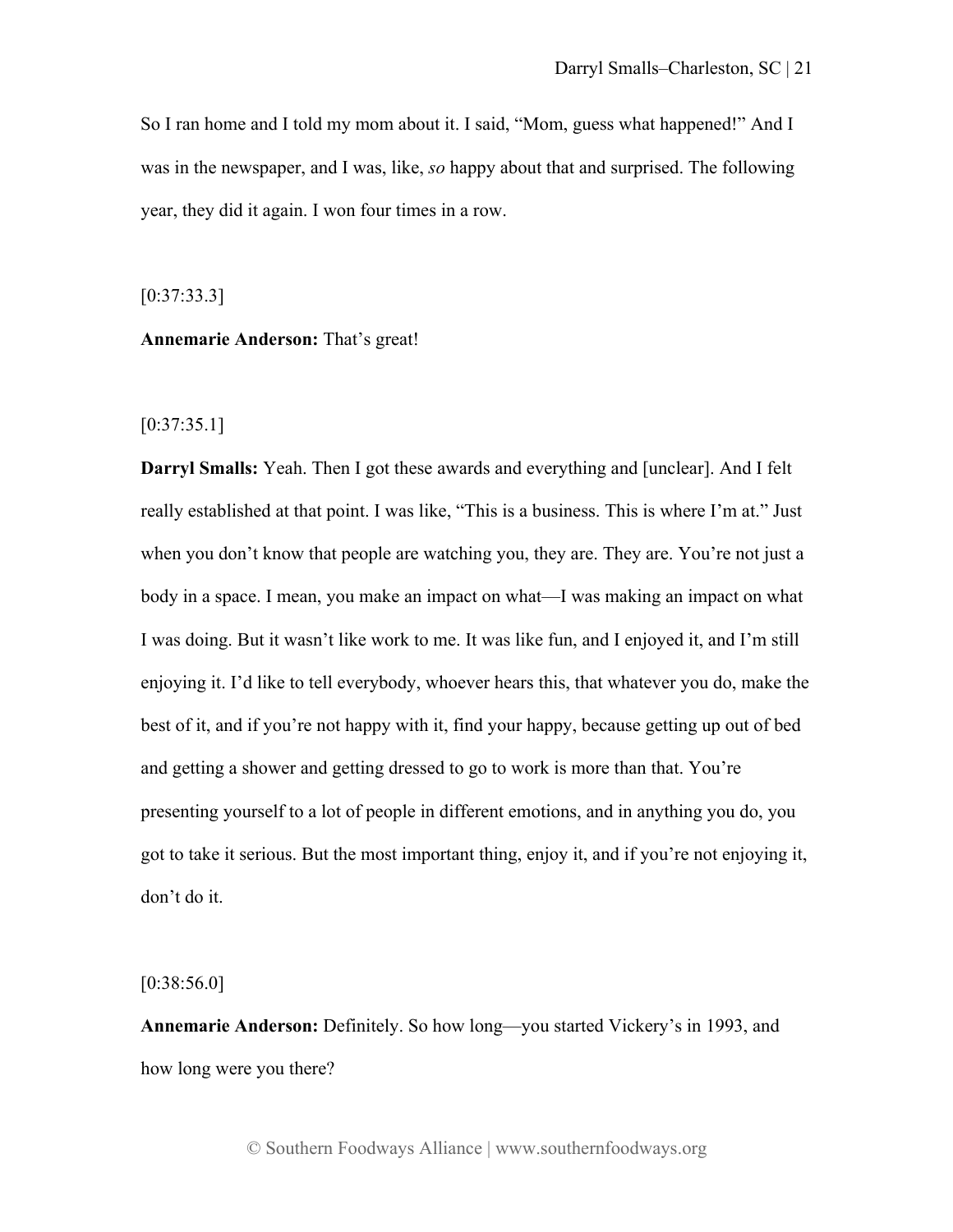[0:39:02.9]

**Darryl Smalls:** I was there until 2009, worked there for seventeen years.

[0:39:06.6]

**Annemarie Anderson:** what did you do there besides bartend, or is that all you did?

[0:39:10.5]

**Darryl Smalls:** I bartended. That was my main job, just bartending.

 $[0:39:13.5]$ 

**Annemarie Anderson:** And what kind of a restaurant was Vickery's? Could you talk a little bit about that?

[0:39:18.0]

**Darryl Smalls:** It was a Cuban-style restaurant, fun atmosphere. We sold Cuban sandwiches, Jerk Chicken, Mojo Wings. What else we had over there? It's just fun food. It was like plantains, but more so Cuban-style food. But we had a big giant bar, and everybody sat at the bar. On Sundays, we'd do Sunday brunch, and it was just a great time. One of our biggest events we had was a Halloween party, which was one of the biggest things in Charleston, and we would serve—it would be at one point, we had 1,200 people in there.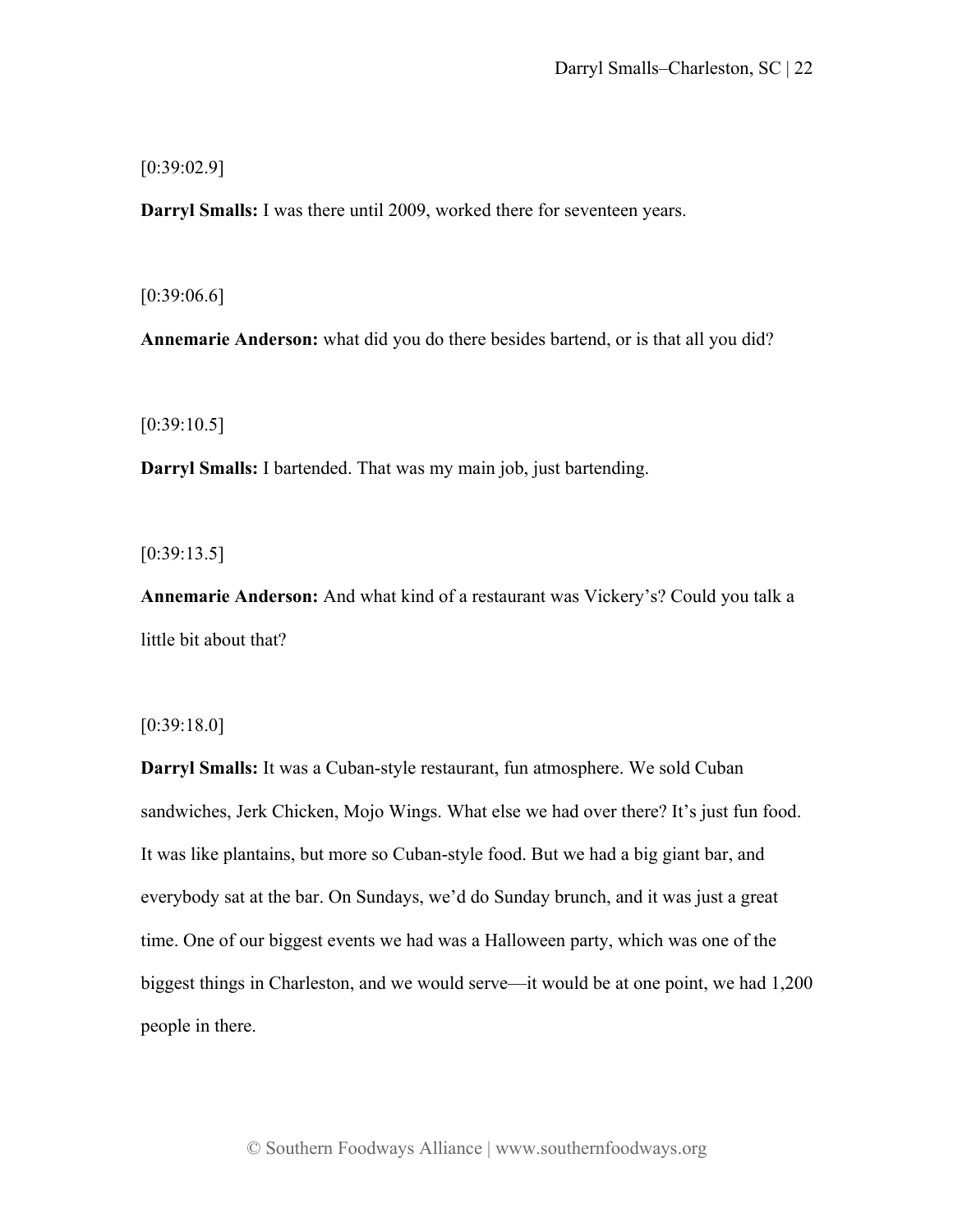#### [0:40:08.9]

## **Annemarie Anderson:** Wow.

### [0:40:10.0]

**Darryl Smalls:** One of our Halloween parties, you know, Halloween contests. But I never dressed for Halloween, because as kids, like, we didn't do it. It's so funny that my partner and I went out looking for costumes, and I'm like, "I never dressed for Halloween when I was a kid. I don't want to do it now."

He's like, "Well, we got to do this because this is what we do."

And I'm like, "Okay, I'll give it a whirl."

We went to one of the event stores to get our costumes, and he went and put on a pink tutu in the back. I went looking for him. His wife was back there, and everybody's laughing. I walk back there, and this guy's like 245 pounds, and he's in a pink tutu. I went to the floor laughing so hard. I'm like, "I'm not wearing that. There's no way possible!"

He goes, "We got to do it. We got to do it."

Well, guess what. I put it on, and it was the most fun I've ever had in my life. It's like I don't understand how women wear tutus or leotards, because it's *hard*. [Laughter] I wore it for nine hours, and I don't think I'll do that again.

But Vickery's was a fun, fun place. Everybody in Charleston came there. It was a staple. But, still, I got to meet more people, and more people kept coming, and the bar would be five deep. You know, when you went to a bar, everybody's standing wanting to be served, wanting to be served, and then I saw how my job made a big impact on what I did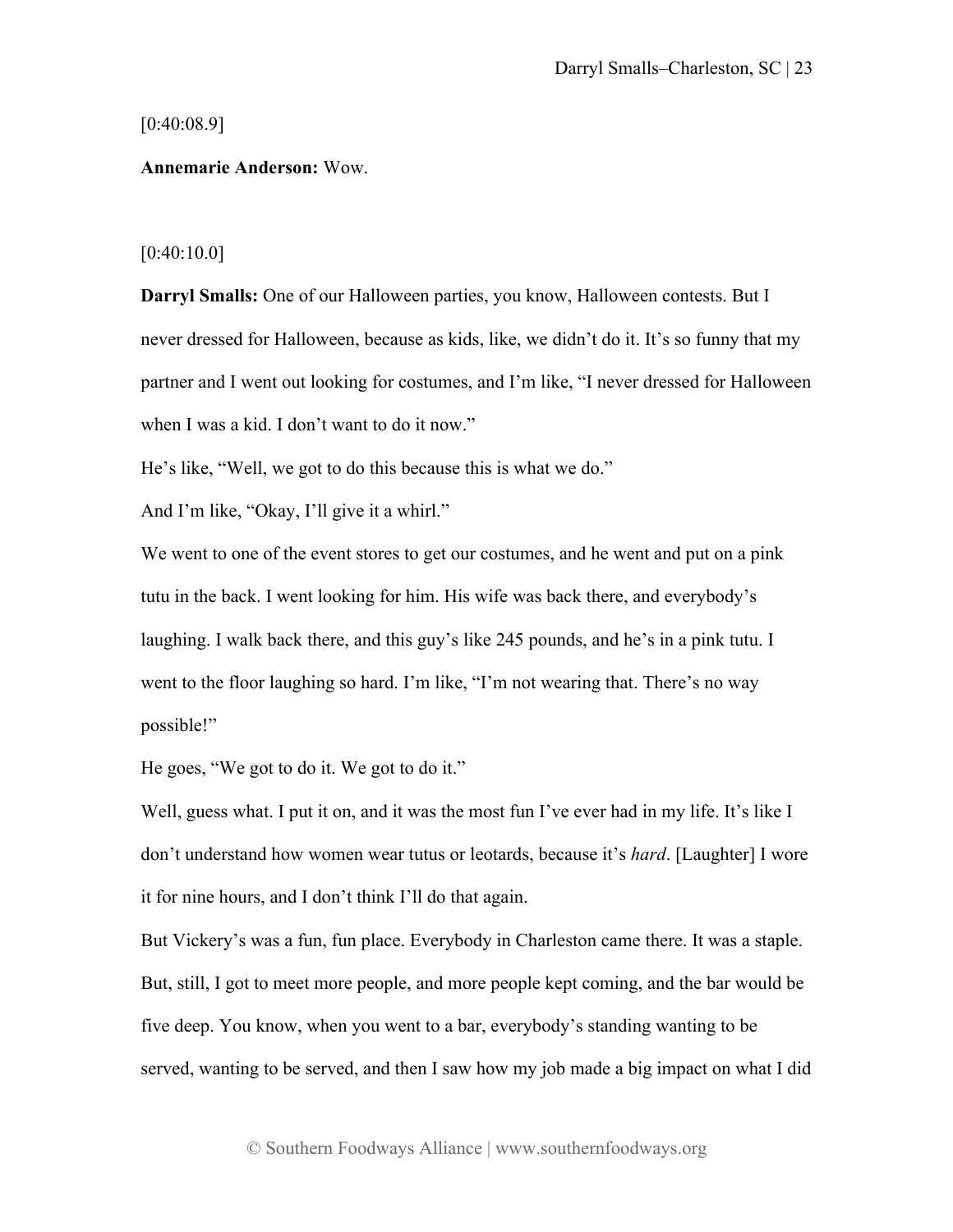because I would never go to the person that was raising their hands. I looked for the person that was quiet, staring, and looked and just stared and was patient.

There was a gentleman that came in from Atlanta, and I got to know him very shortly. He was drinking Dewar's. So I said to him, "What can I get you?"

He said, "I'll have a Dewar's on the rocks." And I remember him, but he made an impact on me for some reason. I don't know why.

About two or three months later, this gentleman walked in. I knew he was from Atlanta. He walked in. When he walked in, he sat at the bar, and I saw him from this before he sat down. I waved at him, and led him to the spot that was open at the bar, and I put a Dewar's on the rocks in front of him. And he stared at me, went, "You remembered my drink."

I said, "Yeah."

He handed me, like, a fifty. He says, "That's amazing." He goes, "I live in Atlanta. I go to the same place all the time. Bartenders don't do this to me." He says, "Thank you very much."

Well, a month later—his name was Steve. A month later, month and a half later, he had some friends come in from Atlanta with him, and he introduced me to them. And I'm like, "Wow!"

He goes, "Well, I told them about you, that you remembered my drink." And I met his friends, and his friends tell me that, "He can't stop talking about this. He said the bar was five deep, it was packed, and you saw him come in, and you put a drink in front of him." Most people don't have that—I mean, I'm like, "I don't know why. I just remembered what he had." And from there on, I start remembering people, what they drank, and that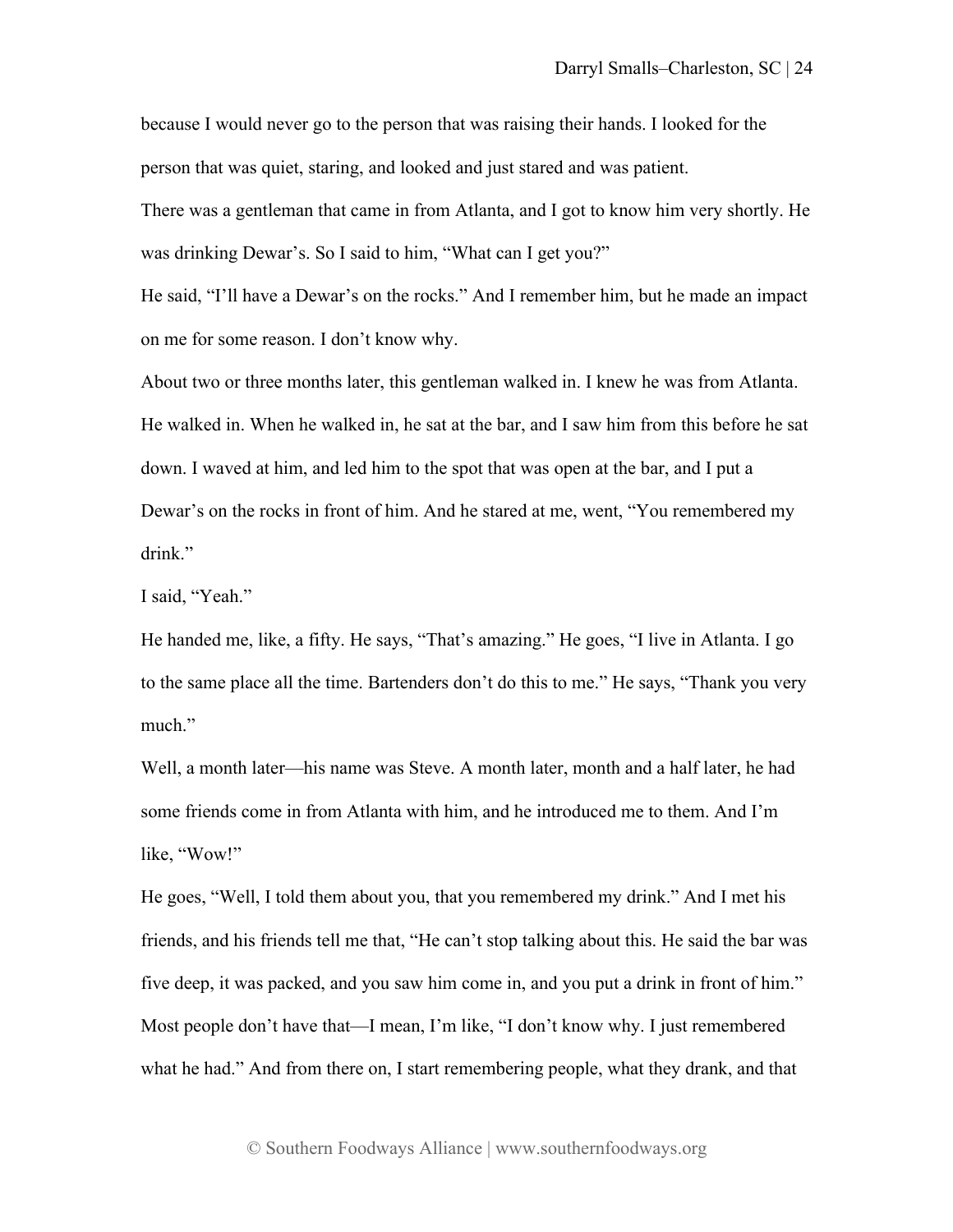turned out to be another level. I'm like, "All right!" You know? But I said, "He gave me fifty dollars. He didn't have to give me fifty dollars."

He goes, "You have no idea how you made his night."

I still smile about that, because I try to do it every time I come to work. I mean, someone come in, "Mr. Brown, how you doin'?" or "Miss Kim, how you doin'?" It makes people—it makes their day. We all want to feel important and special.

[0:44:21.2]

**Annemarie Anderson:** For sure. Definitely. Well, so you left Vickery's in 2009?

 $[0:44:26.9]$ 

**Darryl Smalls:** Yes, ma'am.

[0:44:27.7]

**Annemarie Anderson:** Okay. And you came here?

 $[0:44:29.6]$ 

**Darryl Smalls:** Yeah. This place here I'm at now, at Halls, I would drive by it every day when I was working at Vickery's on my way to work, and I, like, stared at it. For some reason, when I'd get prior to Halls, I'd stare in that direction, but never thought that I'd be working here.

So I was doing car service to make extra money, driving people to the airport, from the airport to the hotel, and that kind of stuff, and was dressed in a suit and was driving a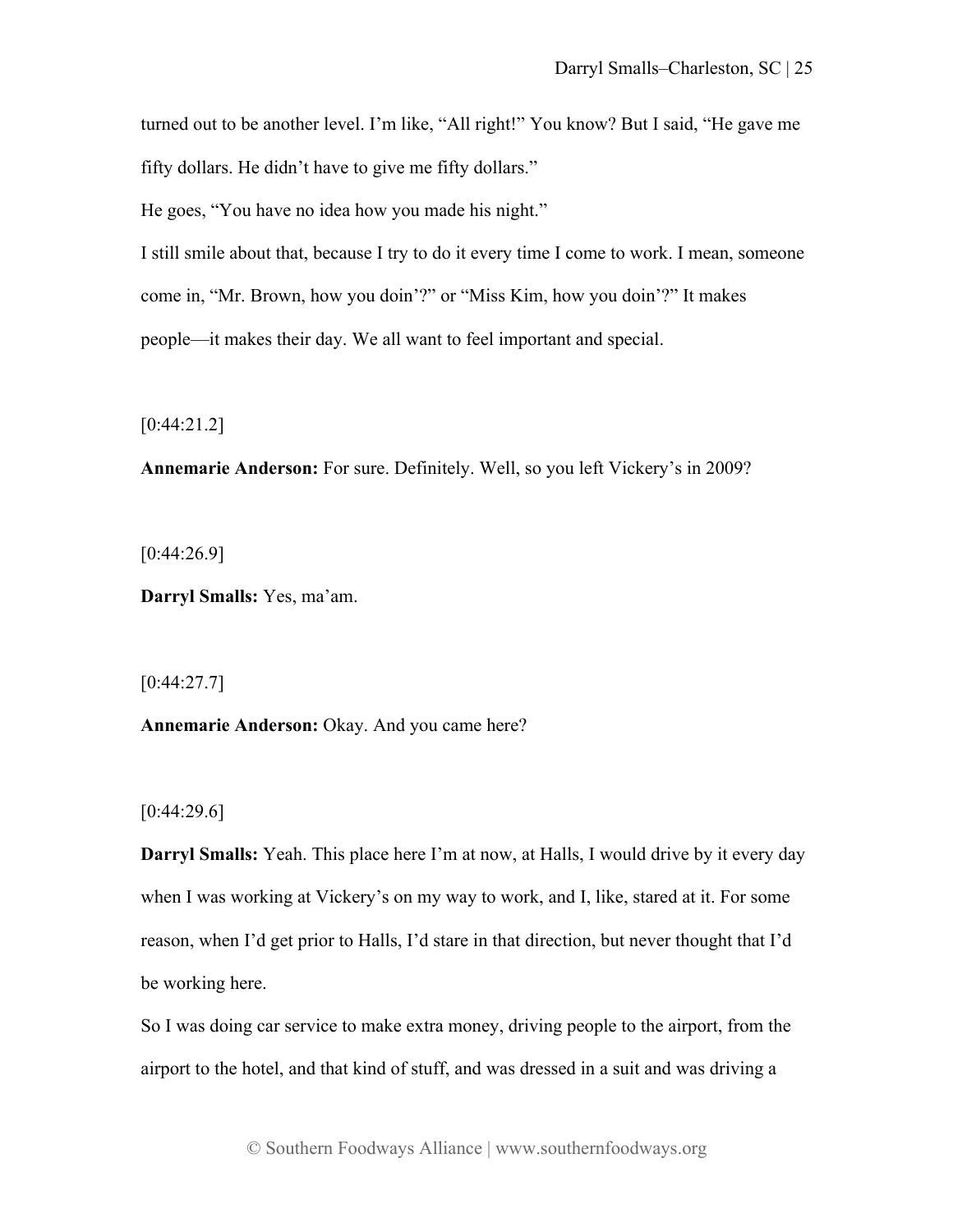Navigator, Lincoln Navigator. Loved it. I'm like, "Oh, this is so cool!" Because my car was like a little Honda. So getting dressed in a suit and meeting people coming from the airport or coming from Kiawah [Island], that was an adventure for me, but it was extra money.

One day I decided—I mean, we were going through a recession during that time, 2008, and my boss, Jim Stalker, came over to Halls and talked to Mr. Hall, Mr. Bill Hall, and said that he had an employee that he thinks that he should hire. I had no idea of this. So one day I pulled over and came into Halls. I walked in there. Tommy Hall was here, and he was talking to me. He says, "Darryl, so what you want to do?"

I said, "I'm interested in working here." I'm like, "I see this place every day on my way to work. I'm interested." I'm like, "What do y'all do?"

He goes, "Well, it's a steakhouse." Then he asked me, he sat me down by the piano—I remember like it was yesterday—he said, "Darryl, what's hospitality to you?"

And I kept staring up at the interior, and they were playing Motown, and I was like, "I like this." I said, "You mind if I look upstairs?"

He says, "Sure." So Tommy Hall gave me a tour of the restaurant, and we went upstairs. We sat in the booths, and he took me in the back. He took me through the kitchen. When I walked in the kitchen, it's like I knew everybody's in the kitchen, and there's people in there that I knew. People said, "Hey, Darryl! Hey, Darryl!" And they're telling him, "He works at Vickery's. He works at Vickery's."

And Tommy said, "Okay, if you know what Ron drinks, I'll hire you." Ron was this Puerto Rican guy.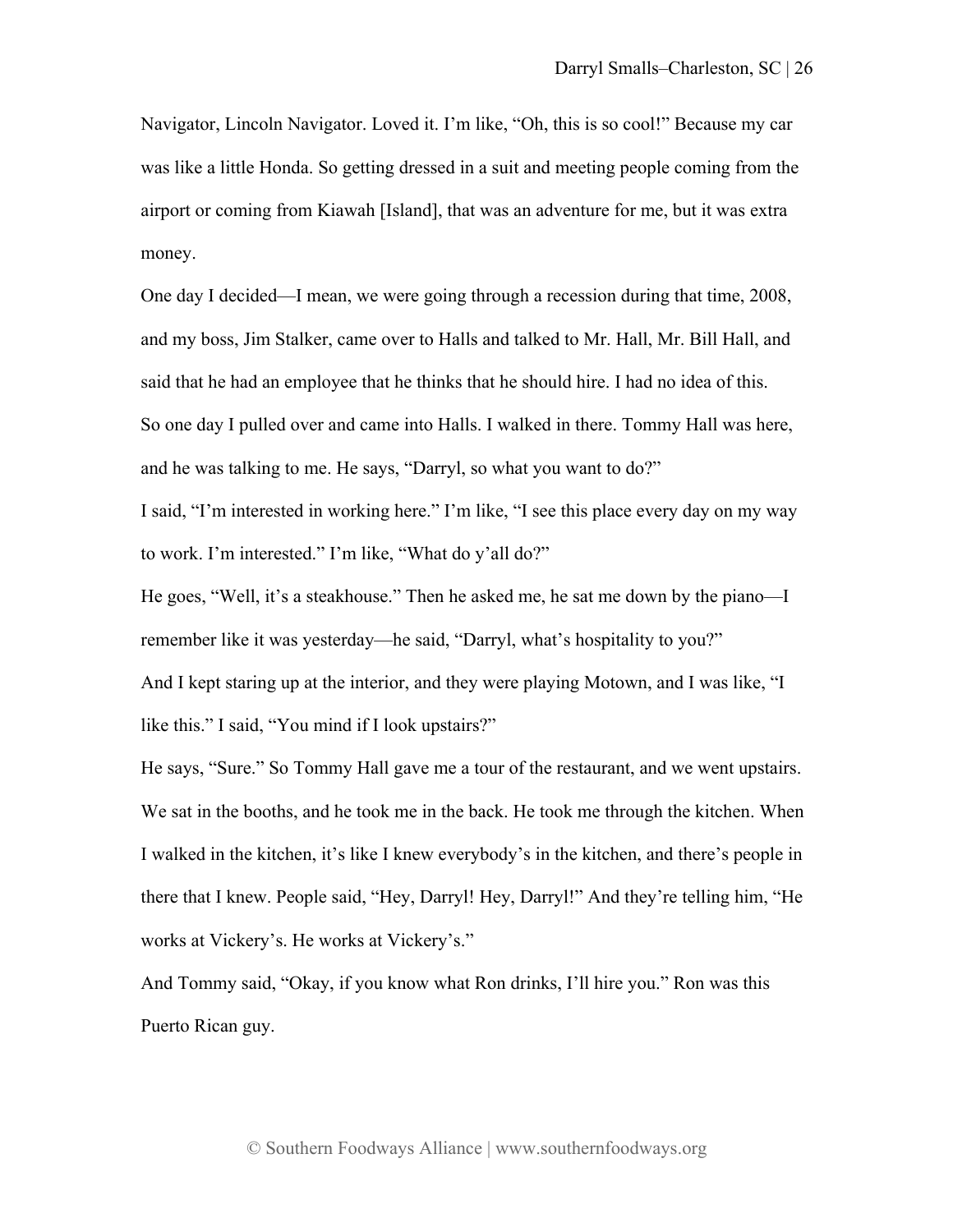I said, "Ron drinks— he used to work at Charleston Place. He drinks Bacardi and Diet Coke."

And Tommy says, "Is that true?"

He goes, "Yeah, that's my favorite drink!"

He goes, "You're hired!"

Then we walked through the kitchen and we walked out of the kitchen and I met

Tommy's dad, Bill Hall, and I said, "You the owner of this place?"

He goes, "I am."

I said, "You have a nice place here."

And after I left, I got a phone call the next day. Well, after I left, I went down to Chai's, a bar down the street, and I was going to apply there, because I didn't know if I was going to get hired here. And while I was getting interviewed by the manager, my phone rang and it was Tommy Hall. It was like ten, fifteen minutes after I left, and he asked me if I can come interview on the next day. I went, "Wow! Really?" And nine years later, I'm still here.

 $[0:48:14.7]$ 

# **Annemarie Anderson:** That's great!

[0:48:15.8]

**Darryl Smalls:** Yeah.

[0:48:16.4]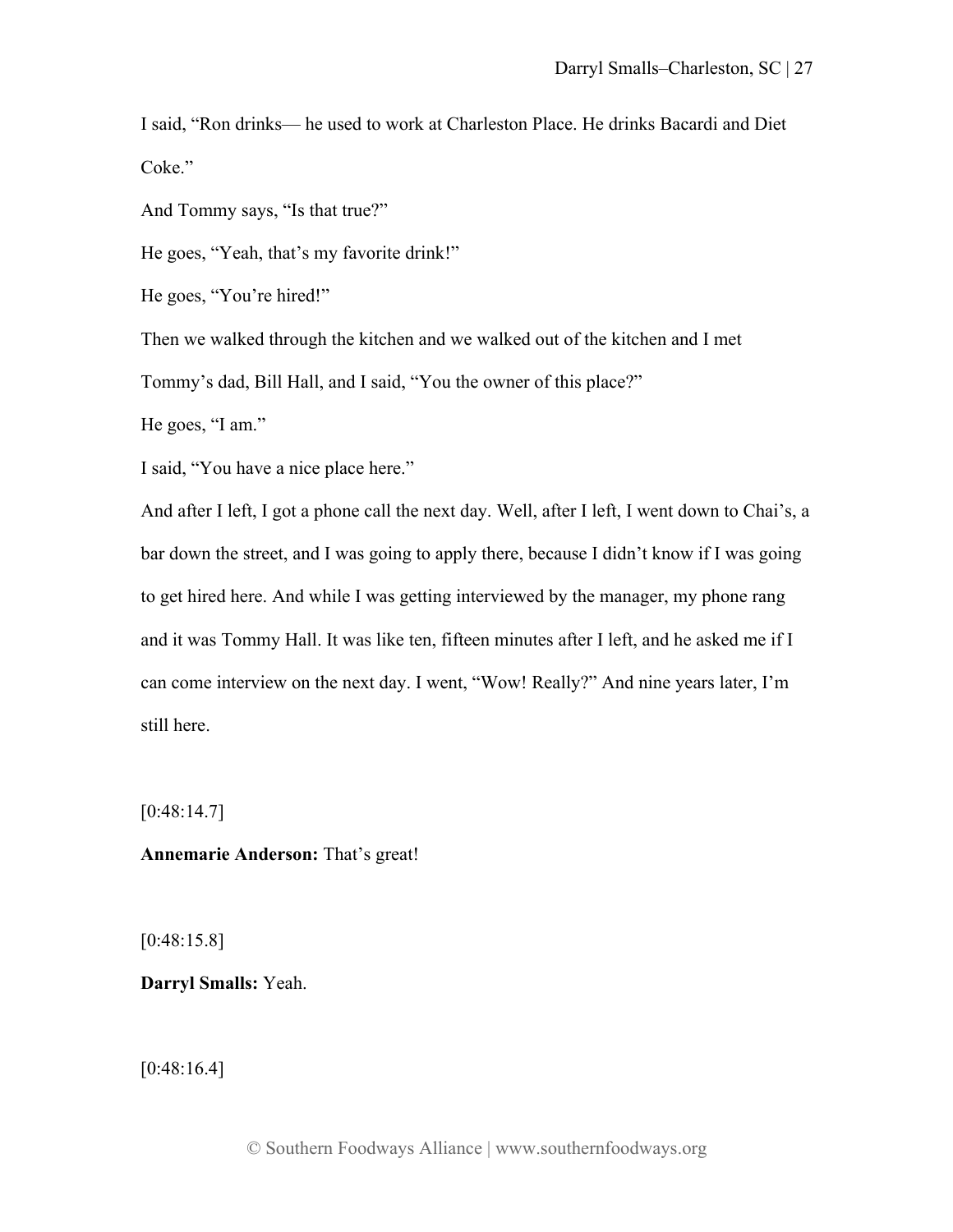**Annemarie Anderson:** So here do you both serve and bartend?

[0:48:19.0]

**Darryl Smalls:** Yes, ma'am.

[0:48:20.2]

**Annemarie Anderson:** Okay.

[0:48:20.7]

**Darryl Smalls:** Yes, ma'am. I started working here, and I've met some—I was getting trained and while I was getting trained, people that knew me kept coming in, the clientele kept coming in, and my boss was like, "How you know all these people in Charleston?" I said, "Oh, my gosh, I've known these guys since I was sixteen years old, and they're coming here now."

So the business started growing, and I started getting request parties, and people kept calling for me, and it just spiraled and just kept going and getting bigger and bigger and bigger. I'm, like, getting ready for work, was like, "I can't wait to get to work!" My wife's like—it was a recession, and I was married at the time. My wife's like, "Why are you going to leave Vickery's?"

I said, "Well, I want to move on to something else, and I like where I'm at," I said, "but you don't understand. I'm meeting people again that I met twenty years down the road behind me." And it was just, Miss Anderson, I mean, it's still going that way. I mean, every day's a new day for me. When I come to work, I feel great. When I leave work, I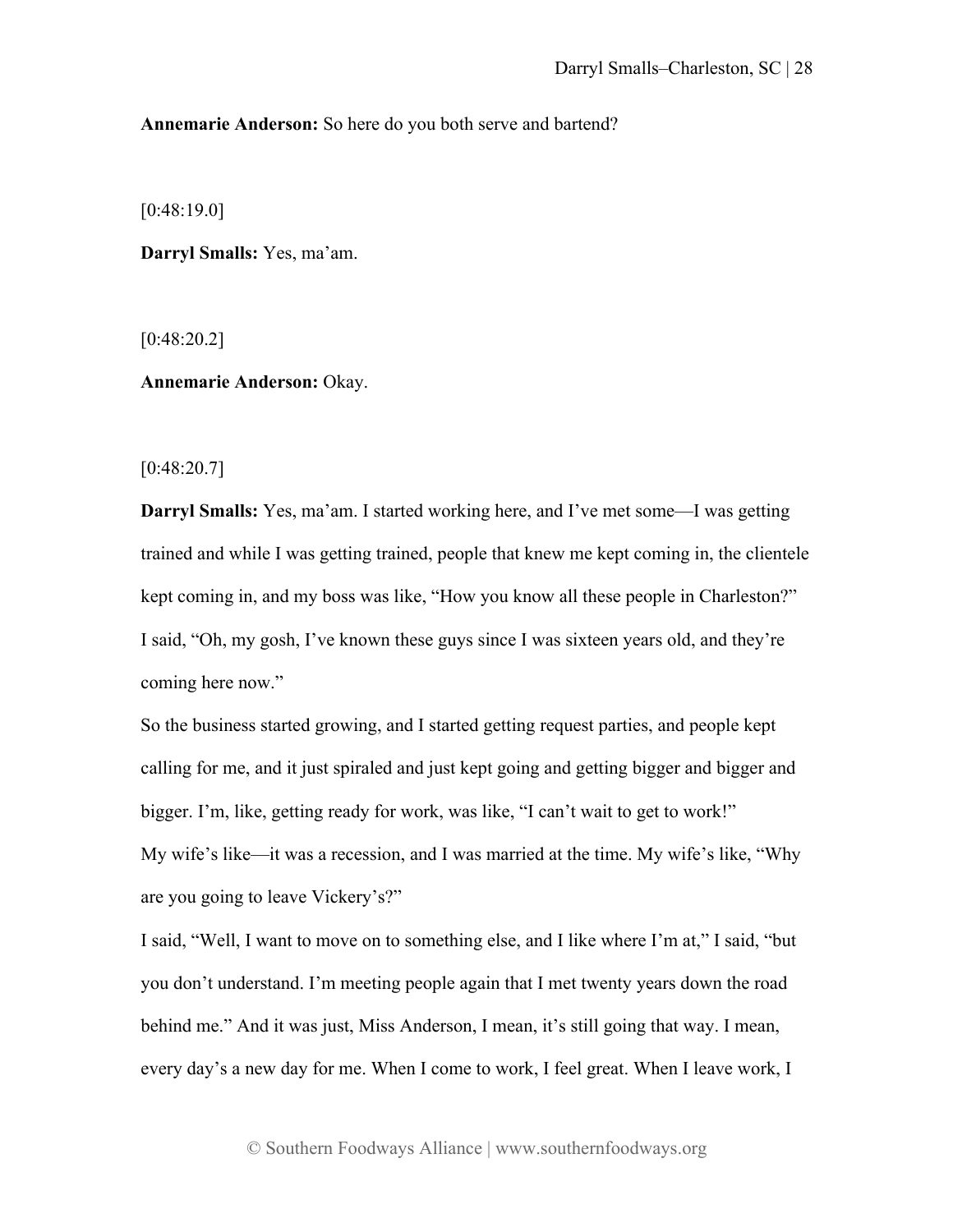feel great. It's been a wonderful experience in food and beverage for me, one of the best. And when I feel down, I go to work. It brings me up because I make people smile. I went through divorce in my life, and it was the hardest thing that *ever* hit me. It happened like six years ago. My boss said, "You're going to get through this. You're going to be fine."

My mother's like, "Darryl, it happens to the best of us, but take care of your kids and you're going to be okay."

And you know what? I read my Bible, I focused on work. It still would hit me every now and then when I would leave work, because I found out that work was my family, and when I would leave work, the separation of my wife would hit me again.

Then my mom talked to me, she said, "Darryl, read your Bible."

When I read the Bible, I read about Job, and I read Job, I'm like, "I'm not going through anything at all." I said, "I can get through this."

Ever since I read Job, my boss is like, "Look at you. You look like a brand-new person." But I used to cry and I would cry and I would cry when I would leave work, but then I'd get back to work, I'm like, "Yay!"

I met a friend here, a young lady by the name of Bridget. She was going through a hard time at the same time I was going a hard time. Her sister, something tragically happened to her sister, and we shared our stories. When I would get to work, we'd give each other a hug, we'd talk about it. But we got so busy that it was like, you know, we were having fun, and everything was okay because I was at work and I was doing what I liked to do.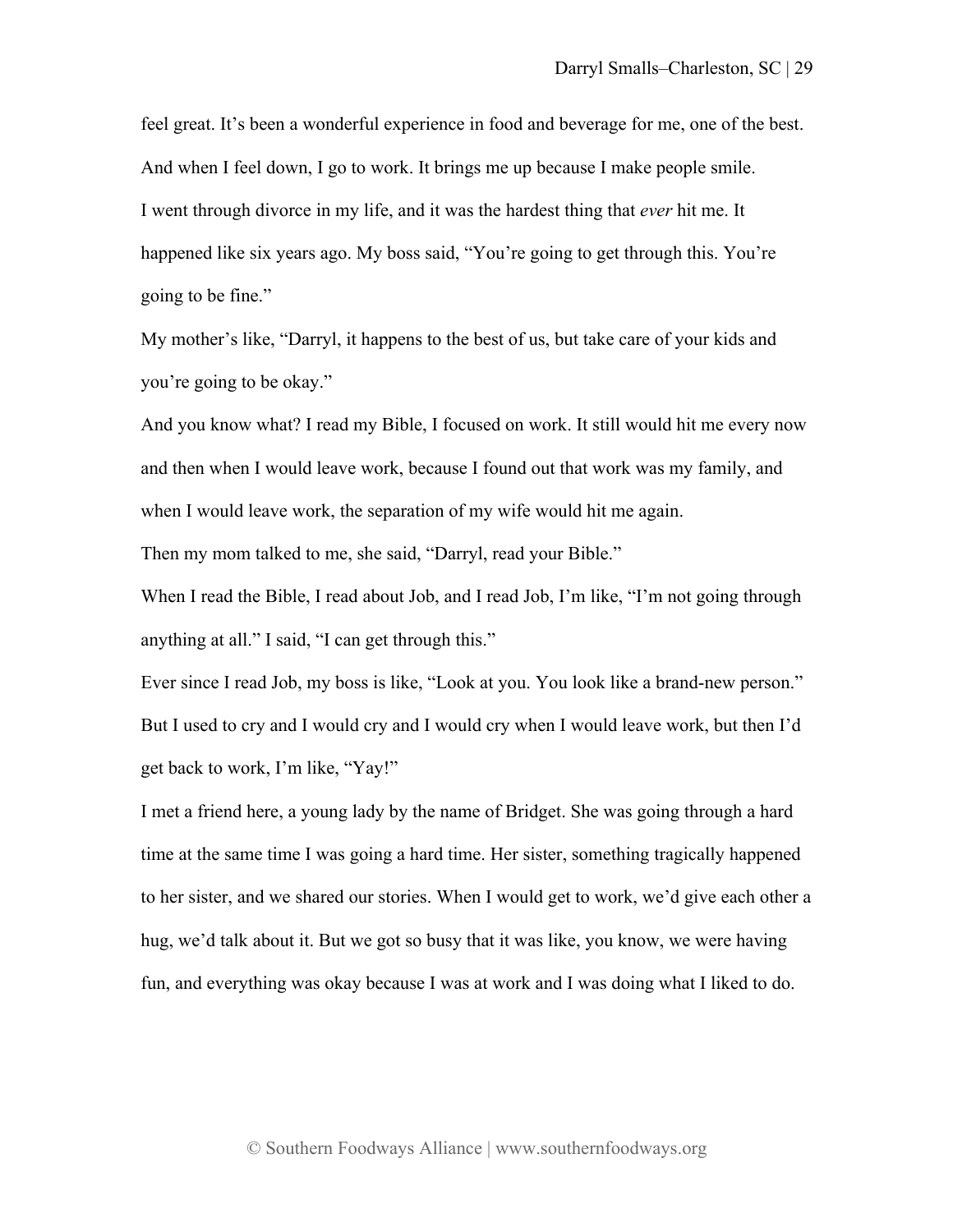Divorce came shortly after that, after the separation, and I stayed focused on taking care of my kids. I was making money and taking care of my kids. I'm like, "I can't believe this is all falling in place," but it was because what I do and where I was.

 $[0:51:53.6]$ 

**Annemarie Anderson:** Definitely. Sorry that happened to you.

[0:51:58.4]

**Darryl Smalls:** Yeah, I mean, I'll tell you what. I mean, when you think everything's coming down, there's somebody's always getting it worse. Just got to keep your head about yourself and stay focused. You know, that's the triumphs of life. Sure as you smile, sure as you're going to cry.

#### $[0:52:19.6]$

**Annemarie Anderson:** Well, tell me a little bit, too, about—so we talked a lot about especially your kind of connection to the people you work with here, but could you talk about working relationships and friendships and the kind of community in food and beverage that kind of exists here in Charleston and kind of your place within it?

 $[0:52:39.7]$ 

**Darryl Smalls:** Working in this industry, it's a special gift, I feel, because you never know who you're going to meet. When you come to a new place, for me, a restaurant—I got out of fine dining for about seventeen years. I started when I was sixteen, like I said,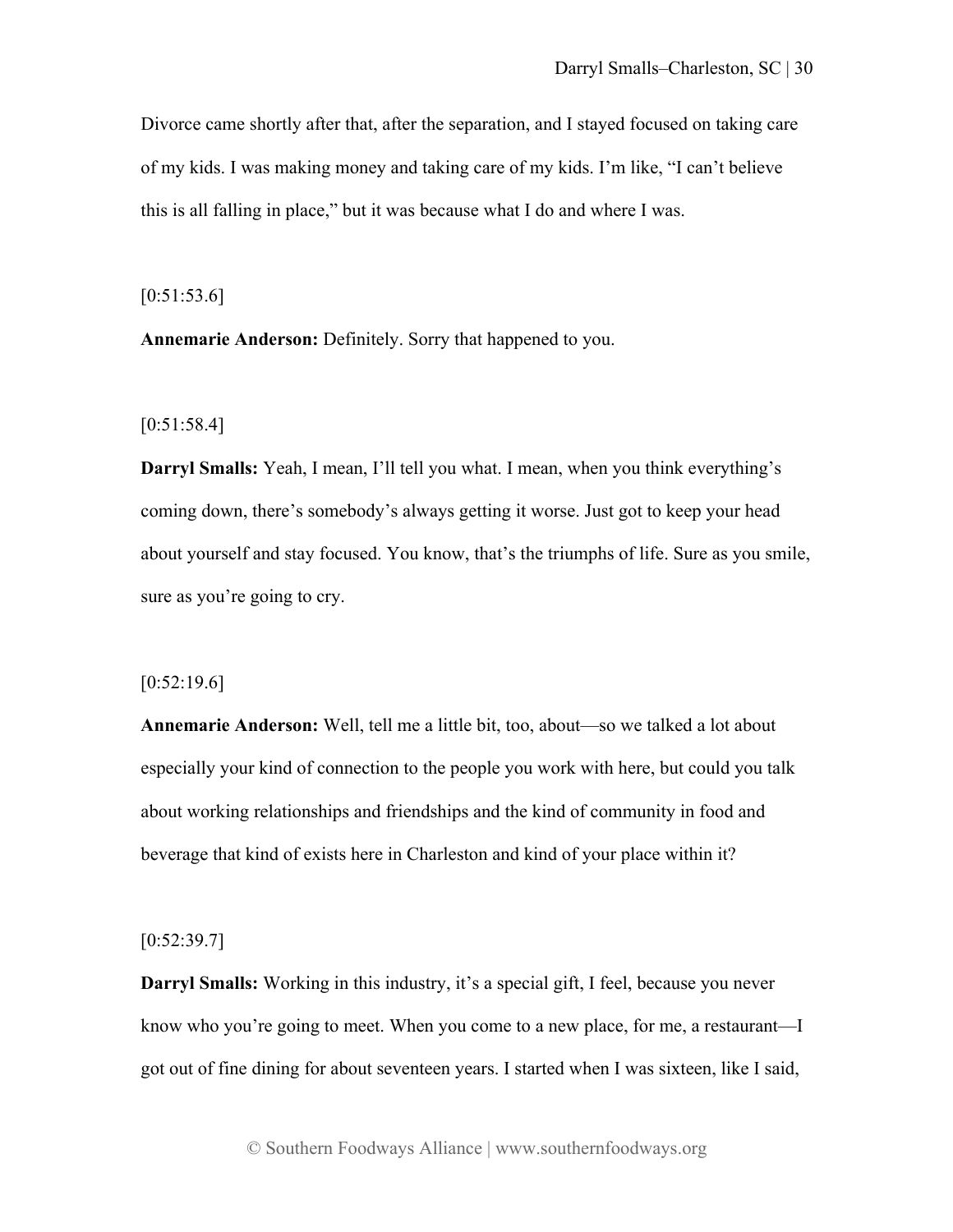and after thirteen years later, I stopped and went into just bartending, wondering if I could get back into it, coming to Halls after just bartending. I met the employees at Halls over here, and I got retrained. I'm like, "I'm a lot older now. Can I do this?" Every day I'd come to work, I'd meet somebody. I'd get trained by someone else or someone different. When I would meet these people, I'm, like, how friendly they were, and, I mean, the knowledge that they had, and made me more interested.

And you know what? I love meeting these people, and coming back from the Halls, from working in a French restaurant to an American-style steakhouse was like a different ballgame. The hardest part about it was the wine, because I love French wines, love it. And here at Halls, when I first started here, it was all American wines, so that was the battle there, because you know what you love and what you love is what you love. I found I had blinders on. I didn't want to learn about American wines, because I love French wines. But as, day by day, we had wine tastings, I learned more, and I'm like, "Okay, you're fighting yourself. Get a bottle of wine that you like, taste a bottle of wine you like, run with it, and then the next day, move on to something else. About a week later, move on to something else."

Then I sold—there's a bottle called Amizetta Cabernet out of Napa Valley. I remember this. And we had this wine tasting, this big jammy cabernet. I'm like, "Wow! This is good!" So I started waiting, my first time waiting on tables, I was telling the guests about this wine.

They said, "We're looking for a cabernet, but we're not used to what we're tasting," which they had a wine by the glass that was like a light cabernet. [Sirens in the background]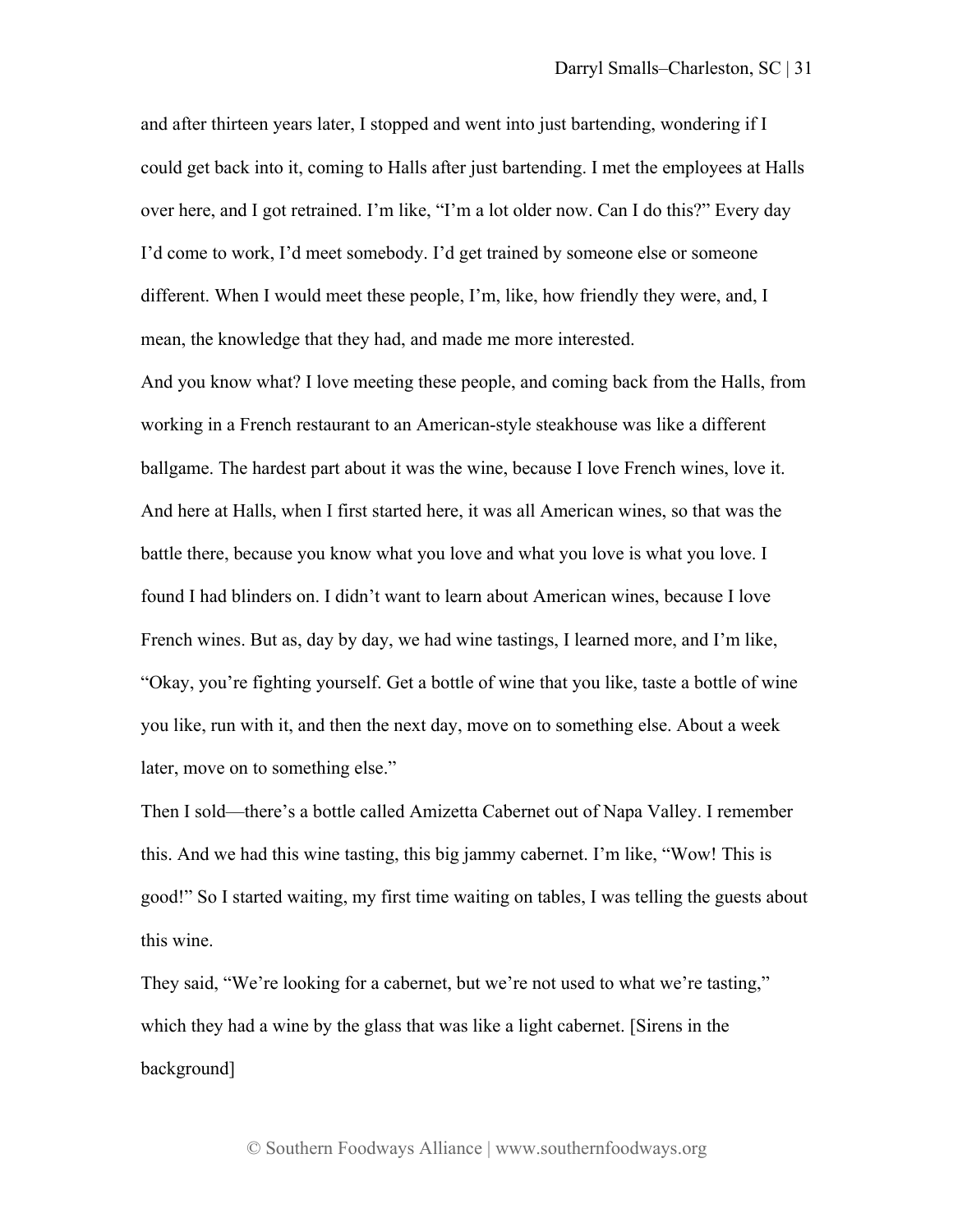I said, "Well, what I like is a big jammy cabernet, and I think that would be perfect for your steaks."

So the husband opened up the wine list, and he's looking through it, and I'm like, "Oh, gosh." I started getting a little nervous, because I'm like, "He's going to ask me a question about this wine, and I'm going to be like—." So, instead, I jumped ahead of him. I'm like, "Look, I have something you can try. It's a bottle of Amizetta Cabernet. It's in the Napa Valley section. I bet you'll like it."

He said, "We'll try it. Bring it on."

And I opened that bottle of wine, and he tasted it. It was seven people at the table. They had seven bottles of Amizetta. I was blown away, so blown away. I was like, "I've hit the peak."

I was bartending two or three months later, it was a Sunday brunch, and two gentlemen came in. I think one of them, his last name was Brown, and he's with another young man, and they were about to get a bottle of wine at the bar. I said, "I'll tell you what we got. We have a bottle of cabernet that's called Amizetta and it's from the Napa Valley." Well, lo and behold, the guy I was talking to was a good friend of the winemaker for Amizetta. He told me it was right down the street from **Caymus**, in California. I went, "Oh, my god."

He goes, "I can't wait to tell my friend what you said."

I'm like, "You really do know him?"

And he said, "Yes," and he texted the guy.

He left, and they mailed me a T-shirt, and I'm like, "Wow!"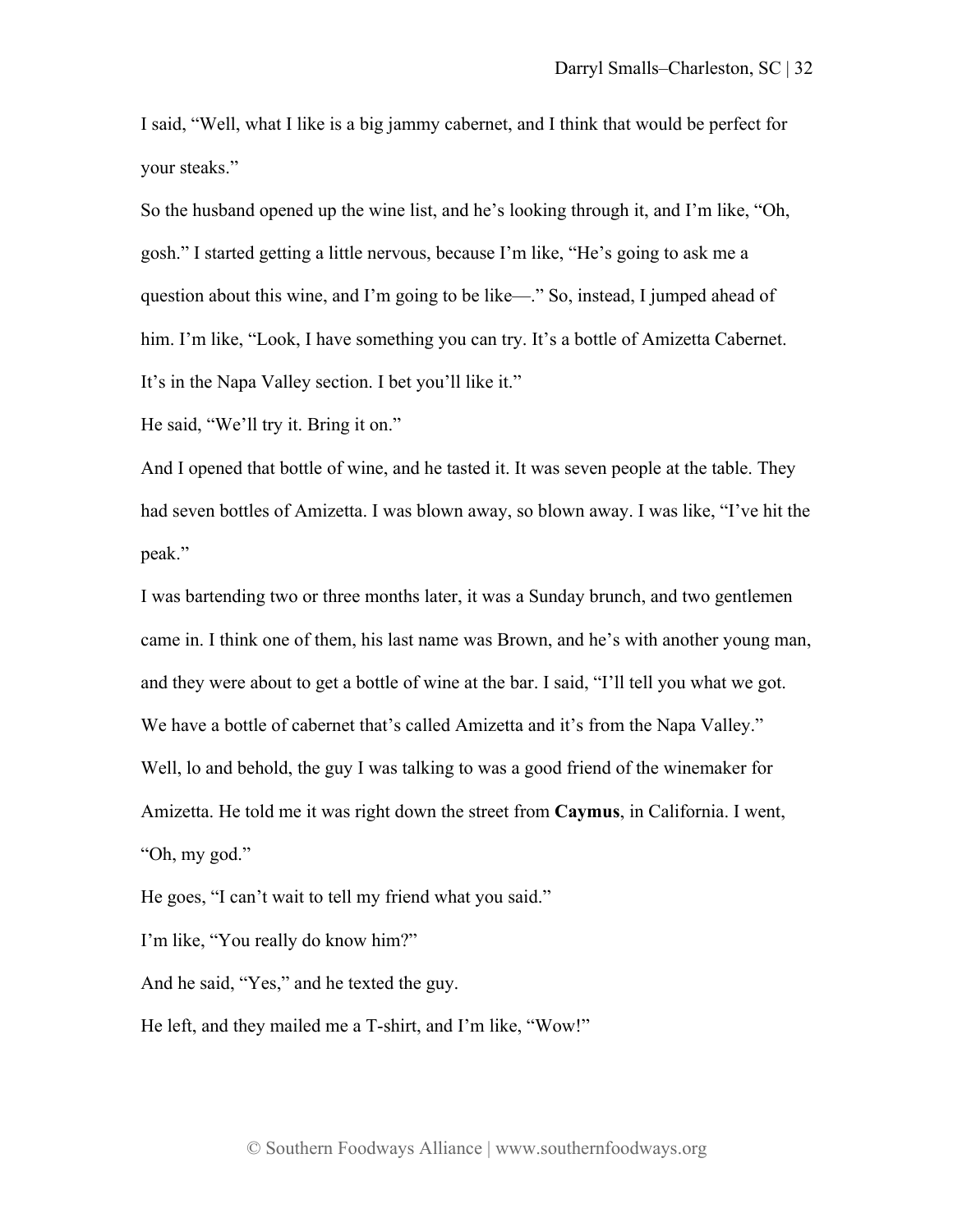# $[0:57:51.3]$

# **Annemarie Anderson:** That's great.

## $[0:57:52.5]$

**Darryl Smalls:** It just put everything—I mean, in this business, what I do, it keeps growing and keeps growing, and it just spreads in good ways in good directions, and I love that. Like I say, every day I come to work, something new comes about. So it's energy, feeds me energy, great energy.

[0:58:19.6]

**Annemarie Anderson:** For sure. What are the biggest challenges of your job?

[0:58:24.4]

**Darryl Smalls:** My biggest challenge is coming into work and seeing young folks that are coming in this business. A lot of them are in college. Here at Halls, a lot of us, we have families, we own houses. Communication has gone to the wayside with technology. That brings me down a lot, because we're not communicating that much. A lot of people are depressed, too, the younger folks, and we work with a lot of young folks here that go to college in Charleston.

You know, I'm used to when I see someone, always say, "Hello," or when you walk by someone, or walking towards someone, when you work with someone, "Hello." Biggest thing my mom taught me, always say hello, always say good morning, always give a smile. And I feel that our young folks are stressed and don't realize.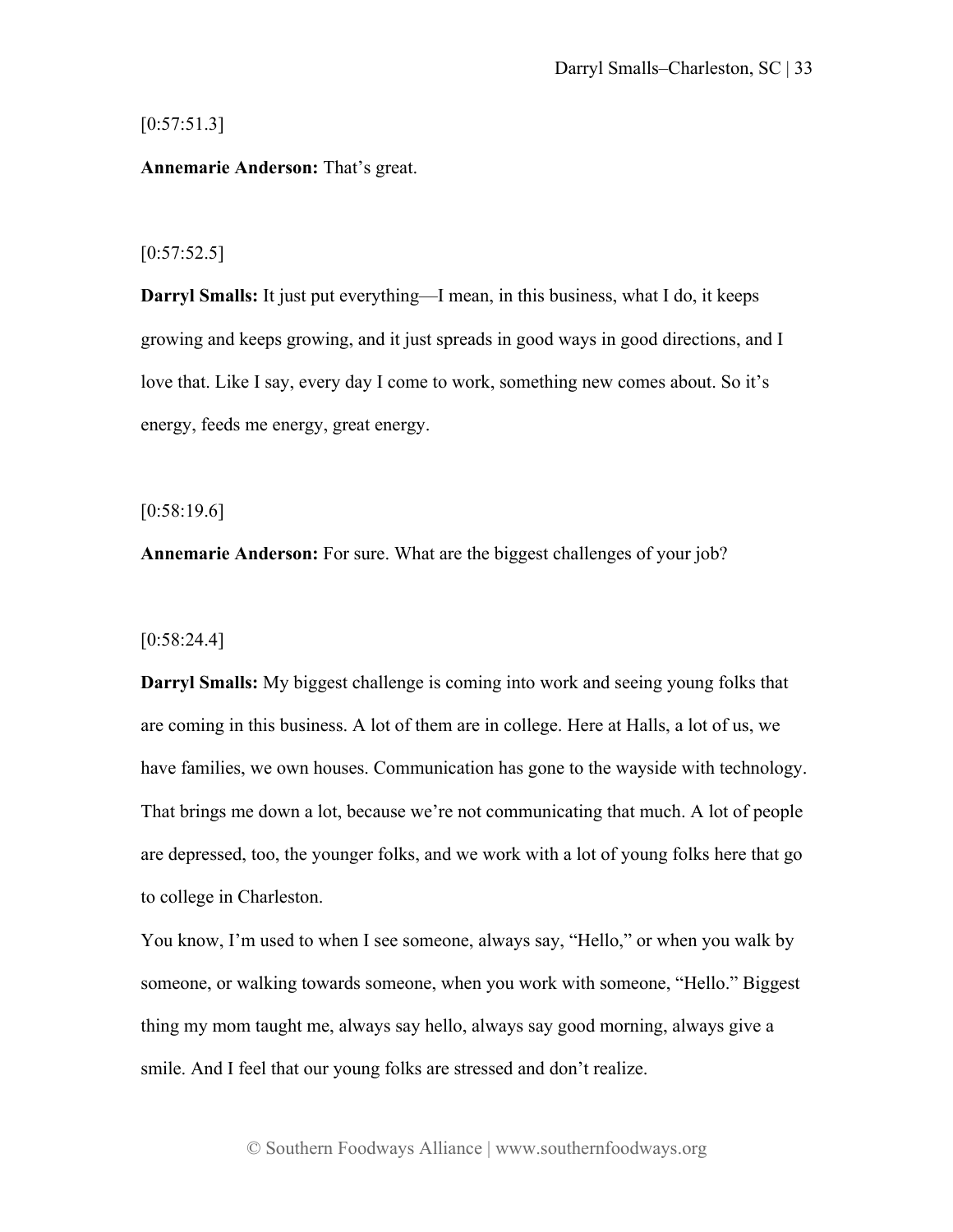You know, at a young age, where I was, I didn't have a care in the world. I was having fun, worry-free. I think that this business brings the best out of you. Even when you're upset, you come to work, you're going to meet someone, you see someone that will want to talk to you. I think when you come to work here or in food and beverage, you're displaying happiness, enjoyment to someone's experience, and when you walk around the dining room, people are watching you, and I watch people a lot, and I do my best too. If I see an employee that's not happy, I'm like, "What's going on? How you doin'? Welcome to work. We're going to have fun tonight."

I get a surprised look on their face, and the next day they'll see me, "Hey, Mr. Darryl, how you doin'?"

I'm like, "Hey, you okay today? You fine, [unclear]?"

He goes, "Yeah, thanks for last night. I appreciate it."

I said, "No problem." I said, "Come to work. Come to work dressed, look nice. You're in a good place. We're going to make memories. Keep that in mind." And every now and then I'll even pass them a little twenty. I'm talking about service, server's assistant—we call them SAs—pass them a little twenty-dollar bill, some cash, just to make them feel important because, like I say, that goes back to you don't know how people's day have gone, even at a young age, studying, parents, friends, pets. I realized that I was only making guests happy. I can make my coworkers happy, even at the worst times, tragedy, failures, or just a new job that they don't know they're going to be accepted and make them feel welcome.

I think I'm using my tools to the best of my ability. My son started working in this business, and he said, "Dad." He was in high school, and I had him come to work here

© Southern Foodways Alliance | www.southernfoodways.org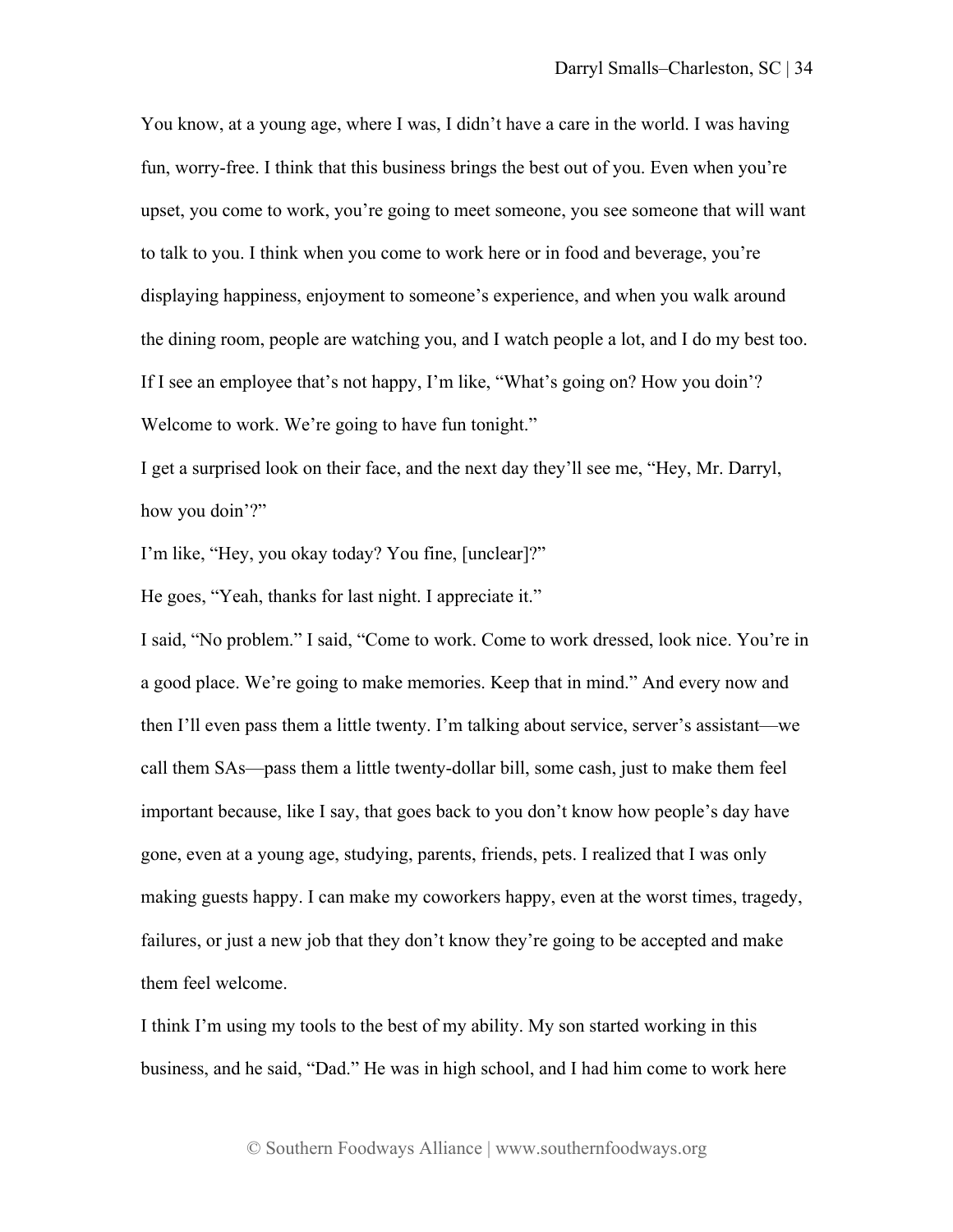with me. He used to work with Mr. Hall. Eleven years old, he'd be coming in on Sundays and help Mr. Hall with bottles, moving things for him upstairs and downstairs. And he said, "Dad." He went to college, he joined The Citadel, and he went to his knob year [Interviewer's note: freshman year at The Citadel], the month, that first year, and he called me about a month into being a knob, he said, "Dad."

I said, "How'd you get a phone?" The Citadel's a military college here, four-year college. And he said, "Dad, they gave us our phone back here. But, Dad, I want to ask you." He goes, "How'd you do it?"

I said, "What's that?"

He goes, "Dad, how'd you take care of us after going through divorce Mom and keeping your head, keeping our house, and keeping—. Dad, could you tell me?" He goes, "Dad, I miss you so. Thanks for disciplining me. Thank you for showing me how to be a man." He goes, "Dad, when I see you, I'm going to give you the biggest hug." And a week after that, he came to Halls with his uniform on, and we went out to lunch. He said, "Dad, people know you. People love you." He goes, "I'm at The Citadel. They're talking about Halls Chophouse," and they're saying, "There's a black man, gentleman that works there with a gold tooth, he would make you so happy every time." I'm like, "Maxwell, are you serious?"

He goes, "Dad, people talk about you all the time."

And that was another level that took me to, that, you know, somewhere else that people recognize what you do, and this business is a beautiful thing. It really is. You take it for what it's worth, and it pays off. I never worry about making money. I always say, "If you do the job, everything else follows. Enjoy what you do."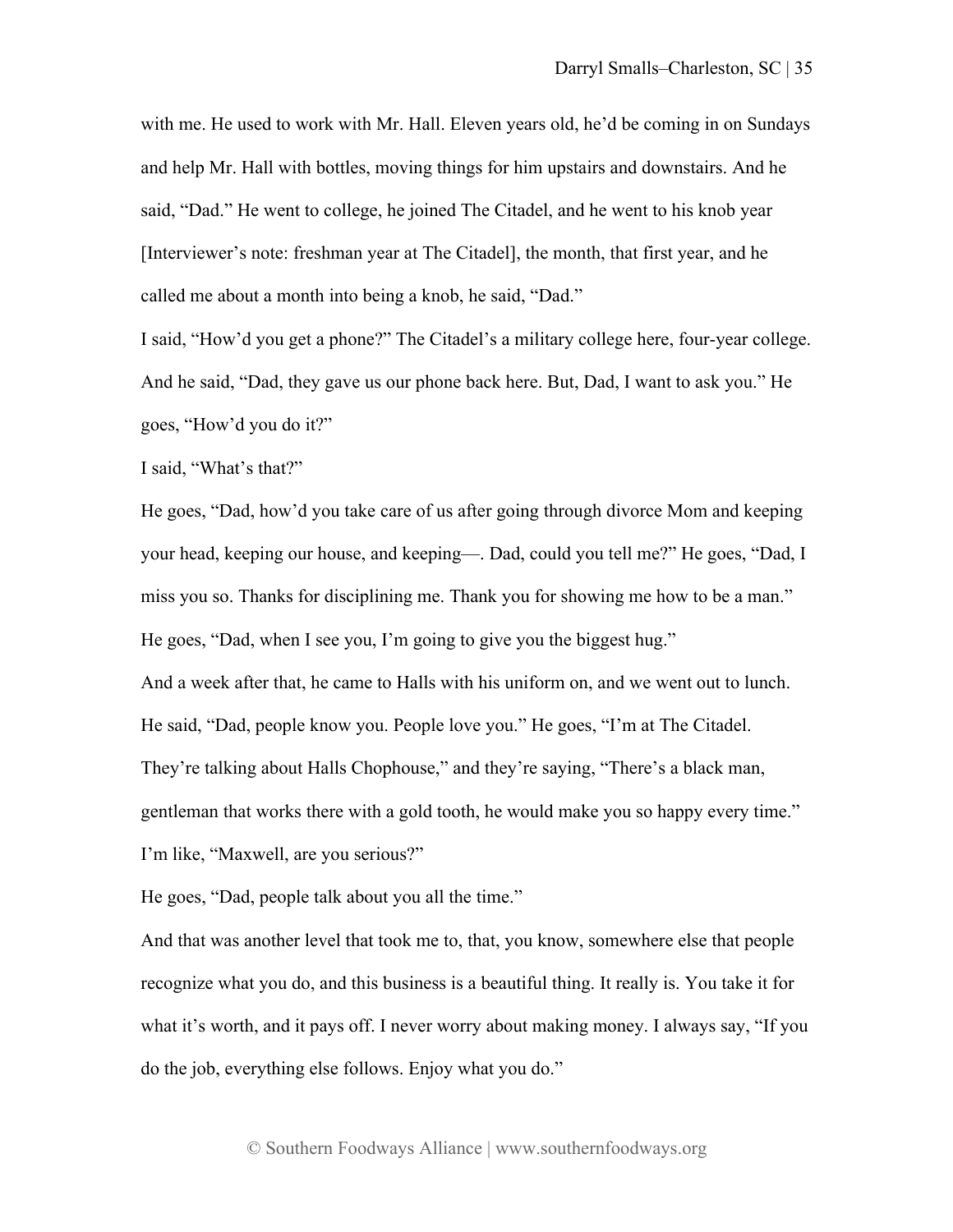[1:04:23.1]

**Annemarie Anderson:** For sure.

# [1:04:25.1]

**Darryl Smalls:** It could easily absorb you in a bad way, but we all are adults, and we've got to make good decisions. Whatever decisions you make affects you down the road. Don't let this business consume you. Enjoy it, make the best of it, and you'll do well. [1:04:56.9]

# **Annemarie Anderson:** That's great.

[1:04:59.5]

**Darryl Smalls:** I'll tell anyone that. I told my son that. He said, "Dad, but, you know, how do you have the patience to do what you do?"

I said, "It's not patience. It's what you do. It's whatever you do, do the best, make the best of it, or don't do it at all."

[1:05:19.9]

**Annemarie Anderson:** For sure. So your son went to Citadel, but have any of your children kind of followed your path into food and beverage?

[1:05:26.8]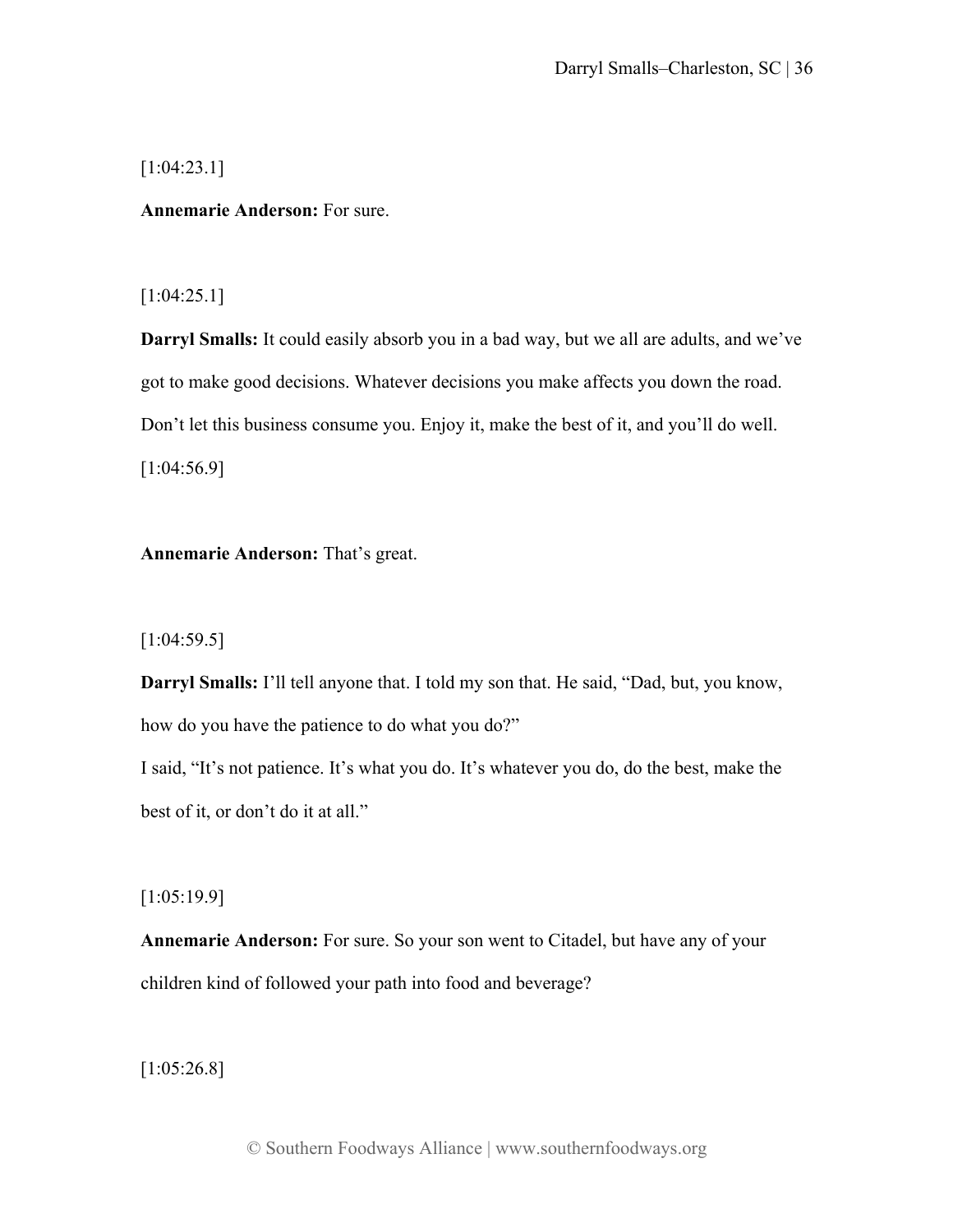**Darryl Smalls:** No. My younger son, he's sixteen, he's into baseball. He does travel baseball, he does high school baseball, so he's baseball year-round, so he's not. I don't see him in that.

I always recommend everyone should work food and beverage to get the appreciation of the things that you hear, the things that you see. It humbles you in so many ways. It teaches how to do things and how not to do things, and you learn a lot too. You meet a lot of people. It's a wonderful, wonderful career that I've had, honestly.

[1:06:12.2]

**Annemarie Anderson:** Definitely. Well, how—so Charleston also is a big tourism town. How has tourism impacted your job?

[1:06:20.0]

**Darryl Smalls:** Well, I grew up here. Like I said, I grew up here, watched this town grow from being very quaint, which it's still quaint, but Charleston is a friendly place, very friendly place, small. Everybody knows everyone. Over the years, that's changed. I think we got voted "Best Place to Vacation," and that opened a lot of doors for a lot of northerners. The buildings, the city has grown. We've got bigger buildings, hotels, parking. It's like watching something explode, and you don't know what to do. I called my mom one day, I said, "Mom, I can't believe how long it's taking me to go to work. It used to take me fifteen minutes to get to work. It's taking me twenty minutes to get to work, and it's ridiculous."

And my mom said, "Darryl."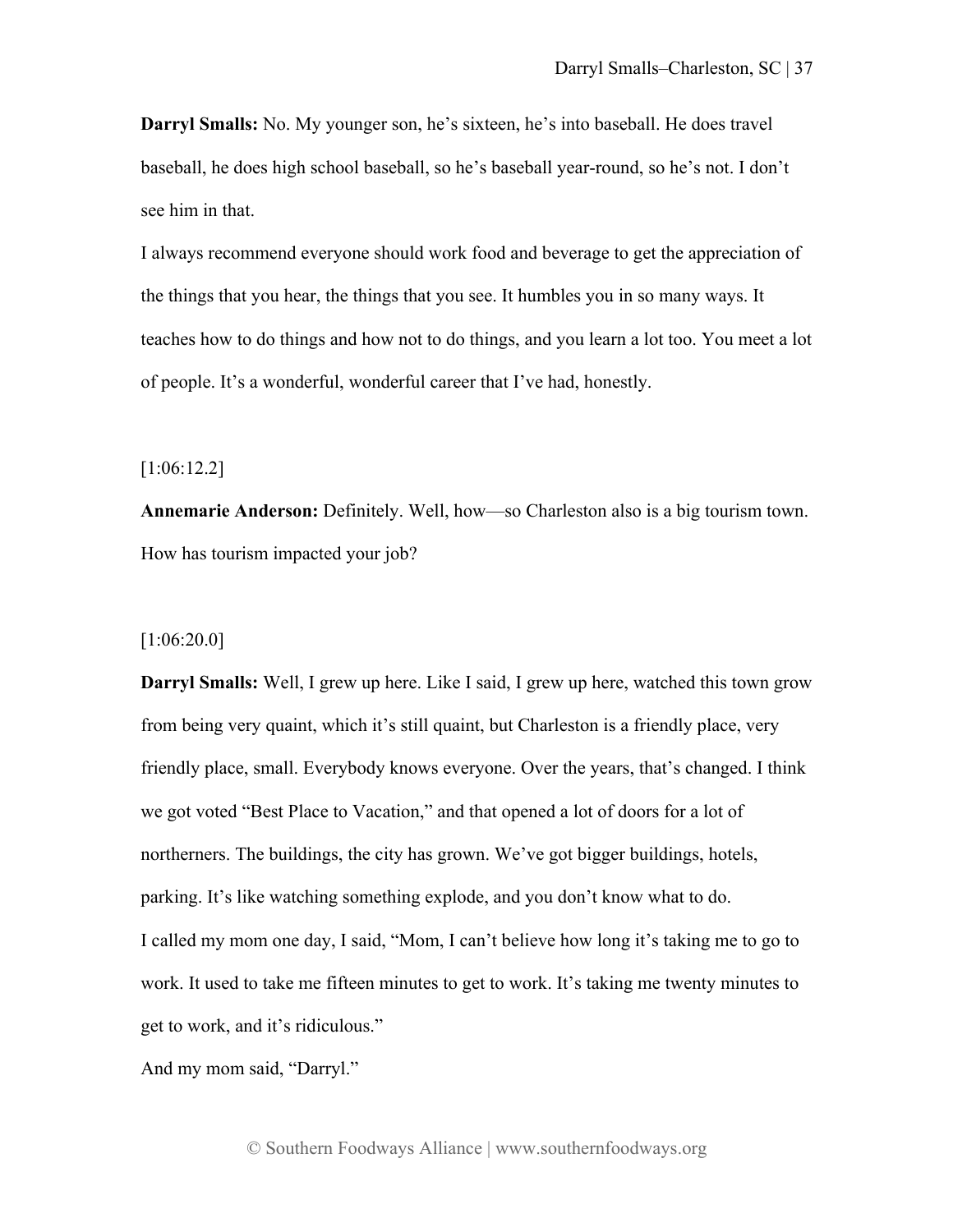I said, "Yes, ma'am."

She said, "You know this is how you make money, right?"

And I didn't realize it. I'm like, "Yeah, you're right, Mom."

She goes, "You got companies coming in. You got Boeing coming in. Falwell's

[phonetic] here. BMW."

And I'm a part of that. Tourism, corporate growth, it's a wonderful thing, yeah. Tourism, yes. I mean, it gets to me every now and then because I hope that the city doesn't lose its niceness, but, the same time, we're making new friends and people are not only visiting here, they're moving here. So it's a wonderful thing, it really is.

I've been up north once or twice, and way too fast for me. But when I come to work and I come to a table and I'm like, "Where you from?"

"New York."

"Where you from?"

"New Jersey."

"Where you from?"

"Philadelphia."

I'm like, "How do you like Charleston?"

"Why is everybody so nice?"

I say, "Enjoy it. Enjoy it. It's a good thing. Everybody's your friend and everyone's genuine." It's not a big city, but it's a learning experience at its best, Charleston is.

[1:09:20.7]

## **Annemarie Anderson:** Definitely.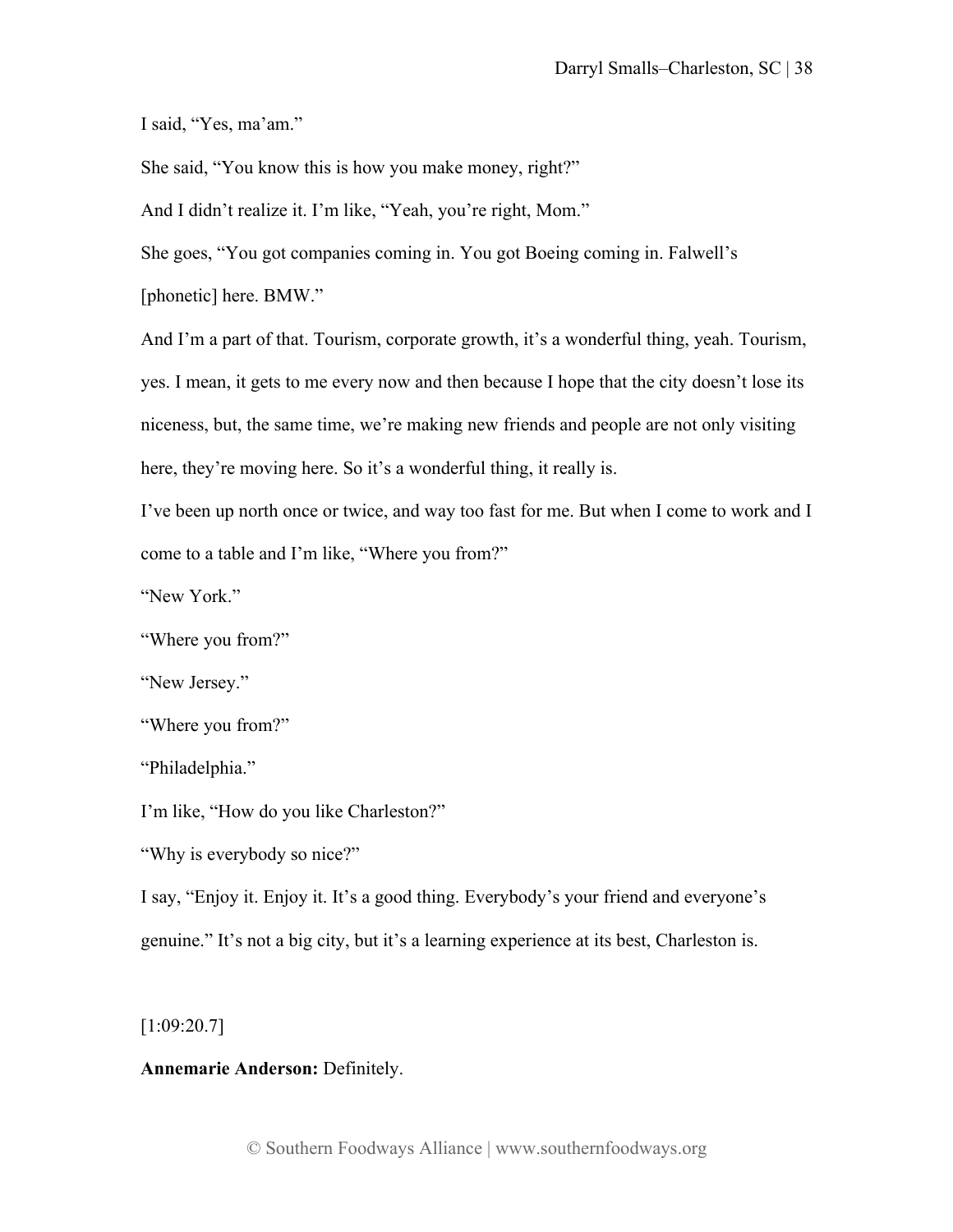[1:09:22.8]

**Darryl Smalls:** Yes, ma'am.

[1:09:23.6]

**Annemarie Anderson:** It's a lovely city.

[1:09:24.1]

**Darryl Smalls:** Yes, ma'am.

 $[1:09:25.4]$ 

**Annemarie Anderson:** Well, tell me little bit, too—you kind of mentioned this. Since your start in 1979, how have you seen Charleston's restaurant scene and the food and beverage industry here kind of change?

[1:09:38.3]

**Darryl Smalls:** We didn't have as many restaurants from 1979 up until, I would say, [19]89. You had your different levels of fine dining or bistro or fancy cuisine. Charleston Grill was one the newer places at the time. Carolina's was southern dining experience that was fun. Marianne's was French. So you had different—we had German. That was in the market area, close to the market area.

Food and beverage stuck together, hung together a lot. Everybody knew everybody. In the past ten years as King Street grew up, got bigger, Halls is one of the first restaurants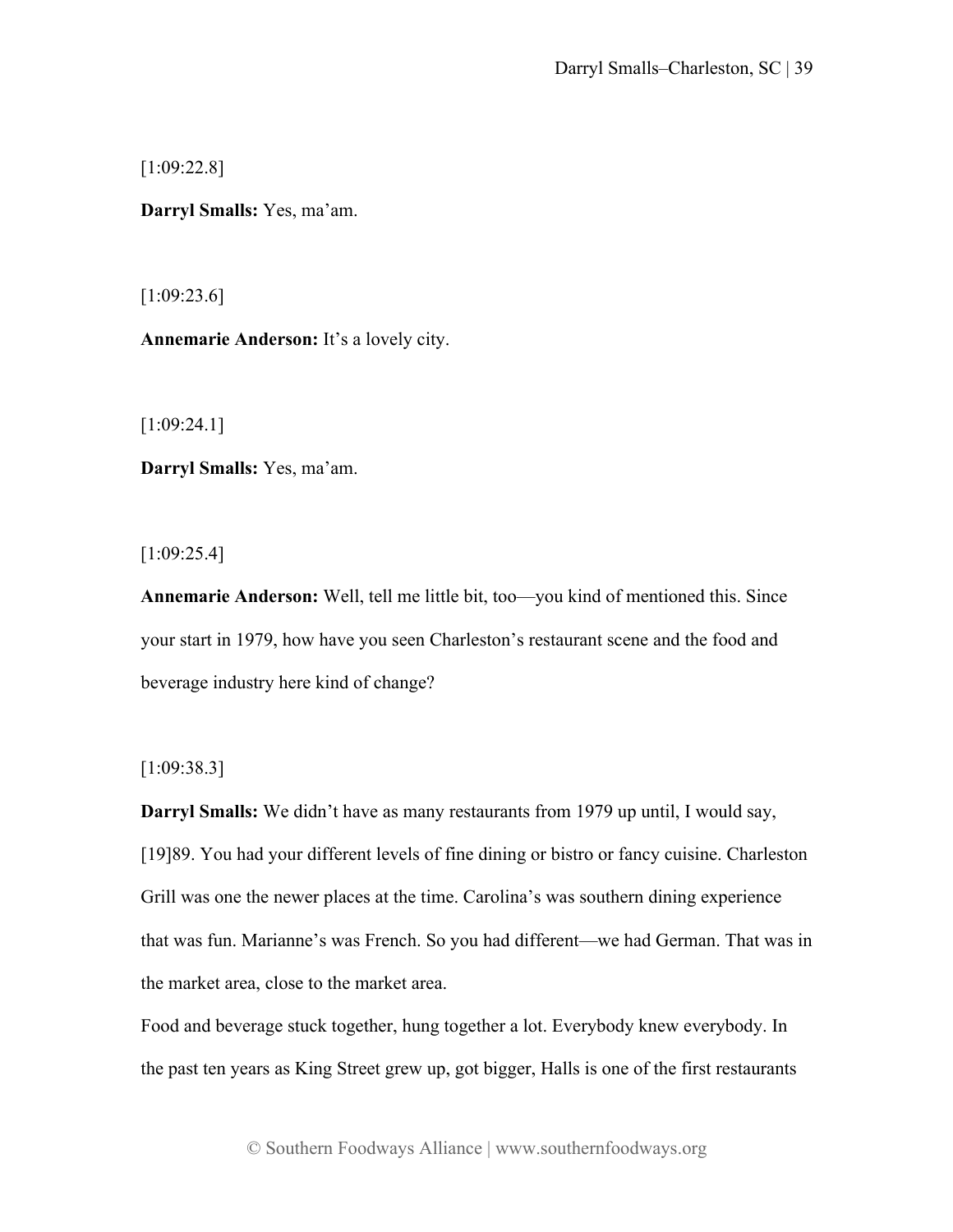that opened up, and everybody's like, "That's not going to last over here, not on King Street." Well, they opened the door. That's like King Street is the market area now. We have O-Ku, which is a sushi restaurant, Social, Uptown Social, and Macintosh is another restaurant that opened up on King Street. Jeremiah Bacon was one of the best chefs I've—I went over there and checked it out. Jeremiah Bacon, one of the best, nicest chef I ever met. Other than that, Matt Niessner, Matthew Niessner, that works here, our chef. But they lit up King Street, and it's a new venture now. The market area is touristy now, but now more locals are on King Street visit these restaurants, our restaurants. But, yeah, I watched it expand. It's gotten bigger and bigger and bigger, and to be the best, you got to do the job. You got to keep doing good things to keep the clientele, and, certainly, if you don't, you won't last. But by the blessing of God, I work at Halls, and we are on fire. We've opened seven different restaurants under Halls name, and it's done well, very well.

#### [1:12:37.2]

**Annemarie Anderson:** Definitely. Sounds like it. Could you talk a little bit, too, about the relationship that you in the dining room kind of work with and the kind of relationship that you have to have with, like, back-of-house kitchen staff to make kind of things happen?

# [1:12:53.7]

**Darryl Smalls:** Okay. Here at Halls, going back to when I worked at Marianne's, team effort. We're a team. It's a big, big word. It plays a big role at Halls. From the back of the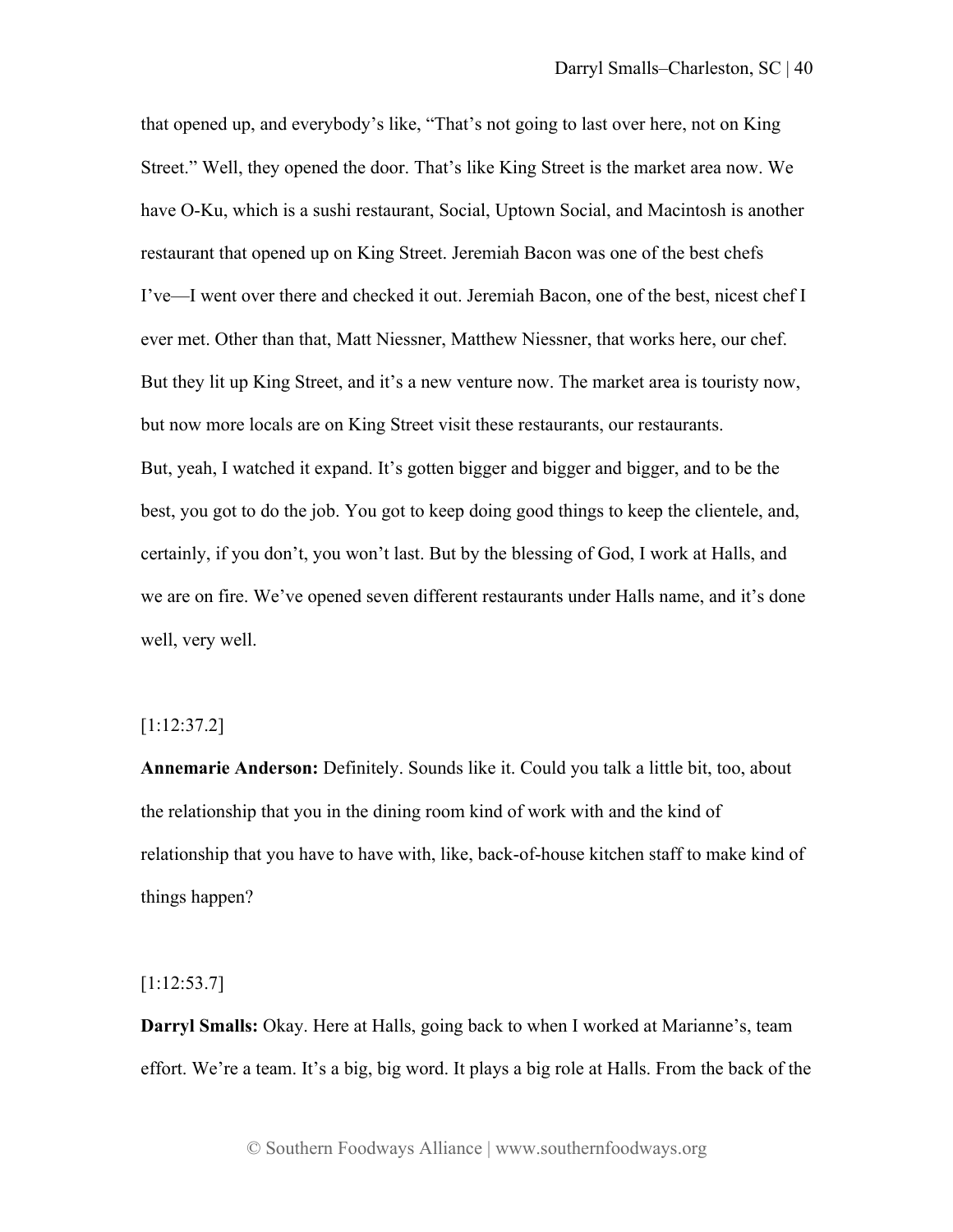house, if could take you back there, I get to work always forty-five minutes early before everyone, and my first entrance in the building is the kitchen. When you walk in there, you have these guys that have been here since 9:00 o'clock, prepping, working together, the dishwashers, the chef, the pantry, and I recognize these guys. They're working and they're prepping for the night to come. I think we overlook, as the front of the house, what they do back there, that night hadn't even started. It started at 9:00 o'clock, and the ball hits the court at 5:00 o'clock, and it's go time. We're doing three hundred to four hundred covers on a Monday night. Sunday, we do a Sunday brunch that starts at 9:30, and that's five hundred covers. So these guys in the back of the house are amazing. We as waiters, we get together at 4:30, at 4:00 o'clock for our meeting about the menu. The chef comes and talk. I look around the room, and we have some of the best waiters that you'll ever see that makes this wheel turn. I'm proud to be part of it. I think a lot of them don't realize it, because I say, with a smile on my face, after fifteen minutes in lineup, we all hit the floor, and, Miss Anderson, it's like a well-oiled machine. It's like we all are working with each other, and it's like organized chaos at its best. Put a smile on our face, and it's genuine, it's not fake.

But at the end of the day, we do our checkout, we do our side work, and some of us will go have a cocktail somewhere else. I leave downtown, I go to a place and I sit to myself, and I'll say to myself, "Wow! What a great evening. How blessed that we are to have the business that we do and that people come to see us, see this family, the Halls family." I give thanks to Serge Claire for breaking me out of my shell, first of all, at the French restaurant I worked at, Marianne's. And I thank Jim Stalker for Vickery's, for giving me opportunity to work there seventeen years bartending. My venture, Halls is my third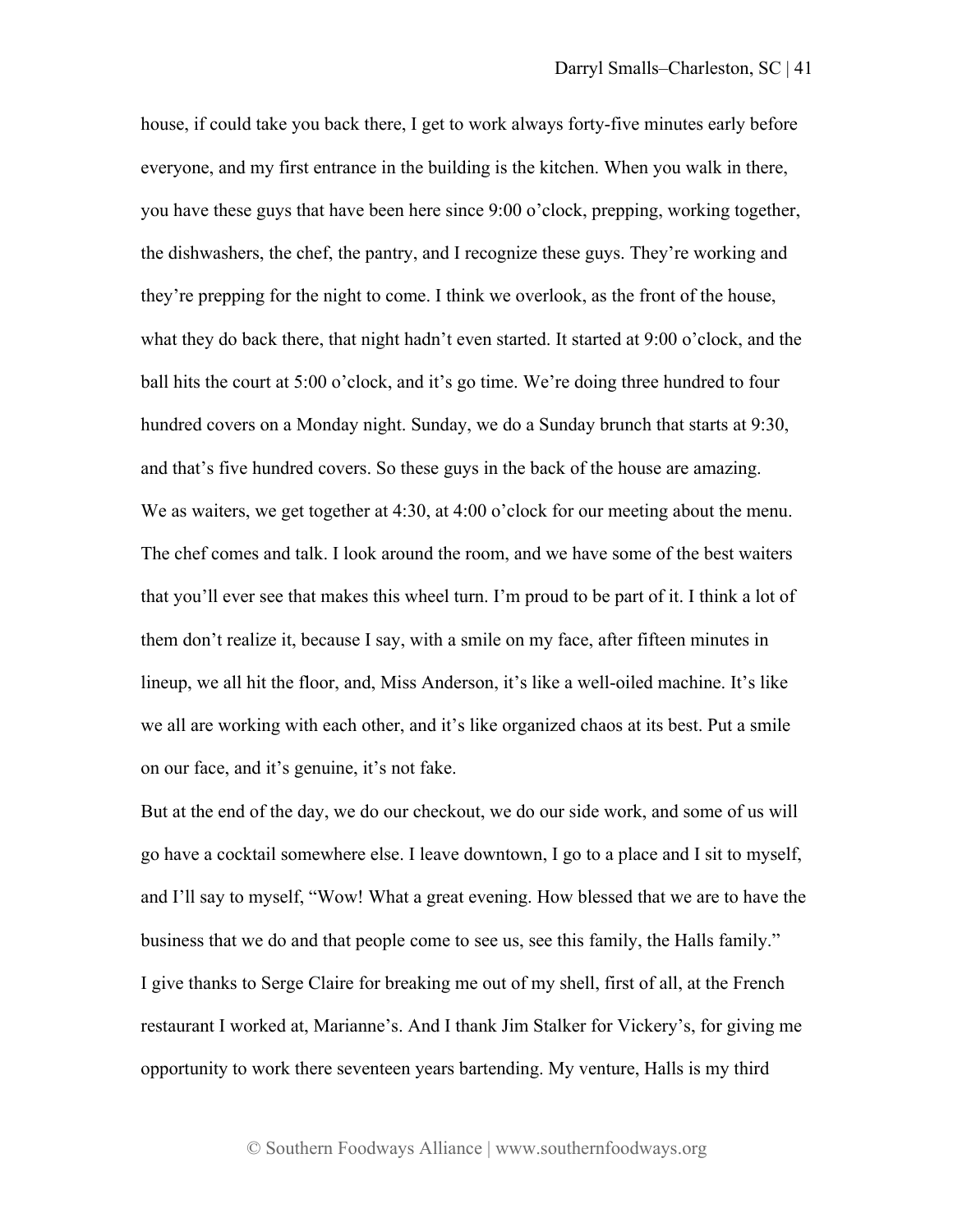restaurant, and when I met this family, they had a statement to make, and they're still making a statement that hospitality, it's what we do. When you're feeling down, come and see us, or you're feeling like all is lost, come and see us. We'll give you a hug, feed you, get you home safe.

[1:16:52.7]

**Annemarie Anderson:** That's great!

[1:16:54.2]

**Darryl Smalls:** Yes.

[1:16:54.9]

**Annemarie Anderson:** I only have a couple more questions for you. But I think we've danced around this, and you kind of obliquely talked about this, but I'm kind of interested in the concepts of service and hospitality. Could you give your definitions for both, the definition for service and the definition for hospitality, and how you see those two as similar or different?

[1:17:15.3]

**Darryl Smalls:** Okay. Hospitality is the—how could I put this? To me, is catering to others' needs in an atmosphere that requires a lot of service, things that people will like, and "No" is not the answer. What could we do for you? That's my view of hospitality. Your other question was?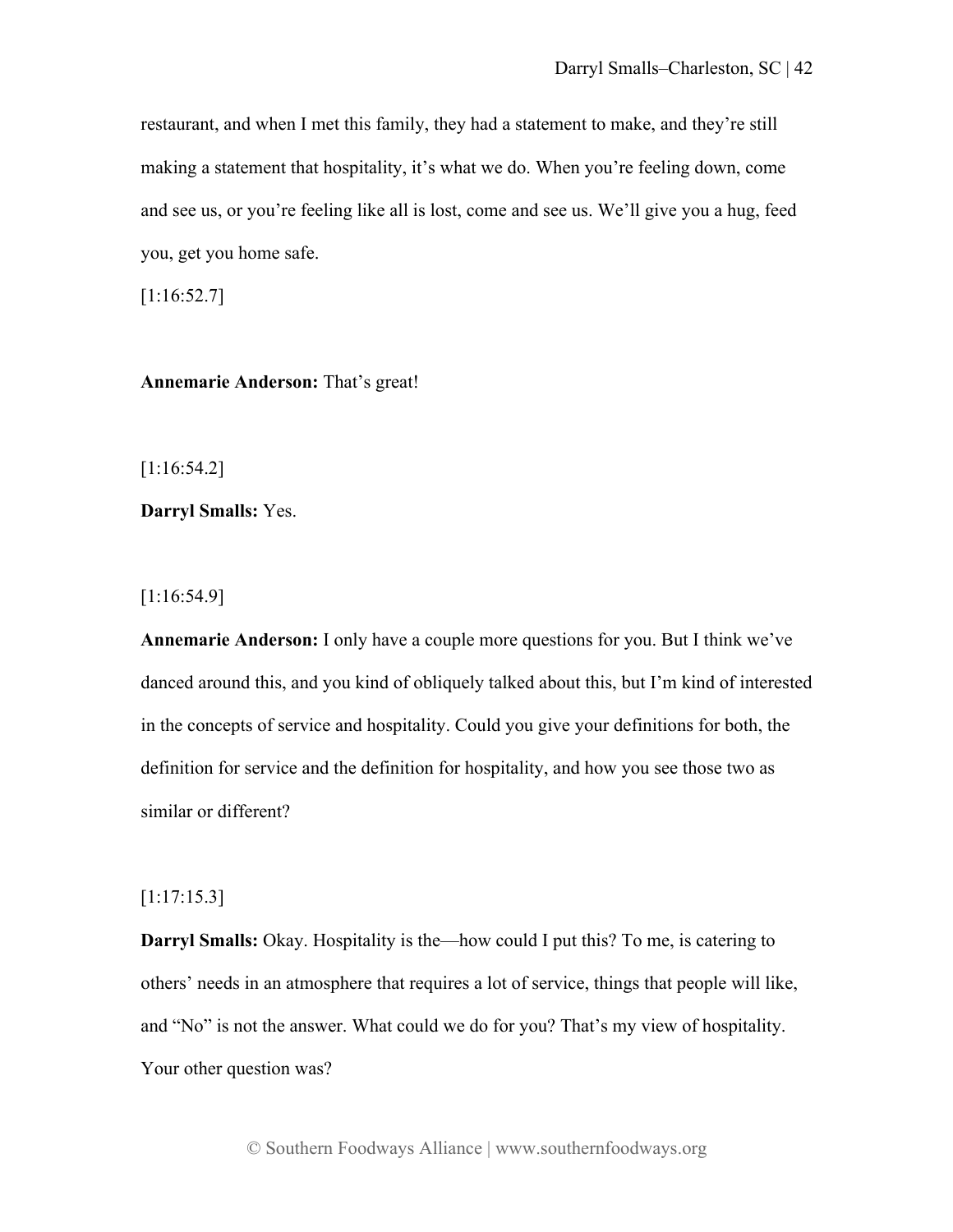# $[1:17:56.7]$

**Annemarie Anderson:** What was your definition of service?

# [1:18:00.5]

**Darryl Smalls:** Service is over and above, going beyond the call of duty, servicing that person that wants even the smallest thing. I'll do it. What can I do for you? "Yes" is the answer. What is the question? With a great smile and being genuine when you do it.

[1:18:31.1]

**Annemarie Anderson:** That's great.

[1:18:33.7]

**Darryl Smalls:** I hope I answered it.

[1:18:34.1]

**Annemarie Anderson:** Yeah, yeah. I just—it's been so interesting to see, you know, the ways that people who I've talked to, you know, how their answers have been similar or different from one another. So it's pretty interesting. And kind of my last big—and this is one of the bigger thinking questions as well, but, I mean, what are the biggest lessons you've learned since your start?

[1:18:57.1]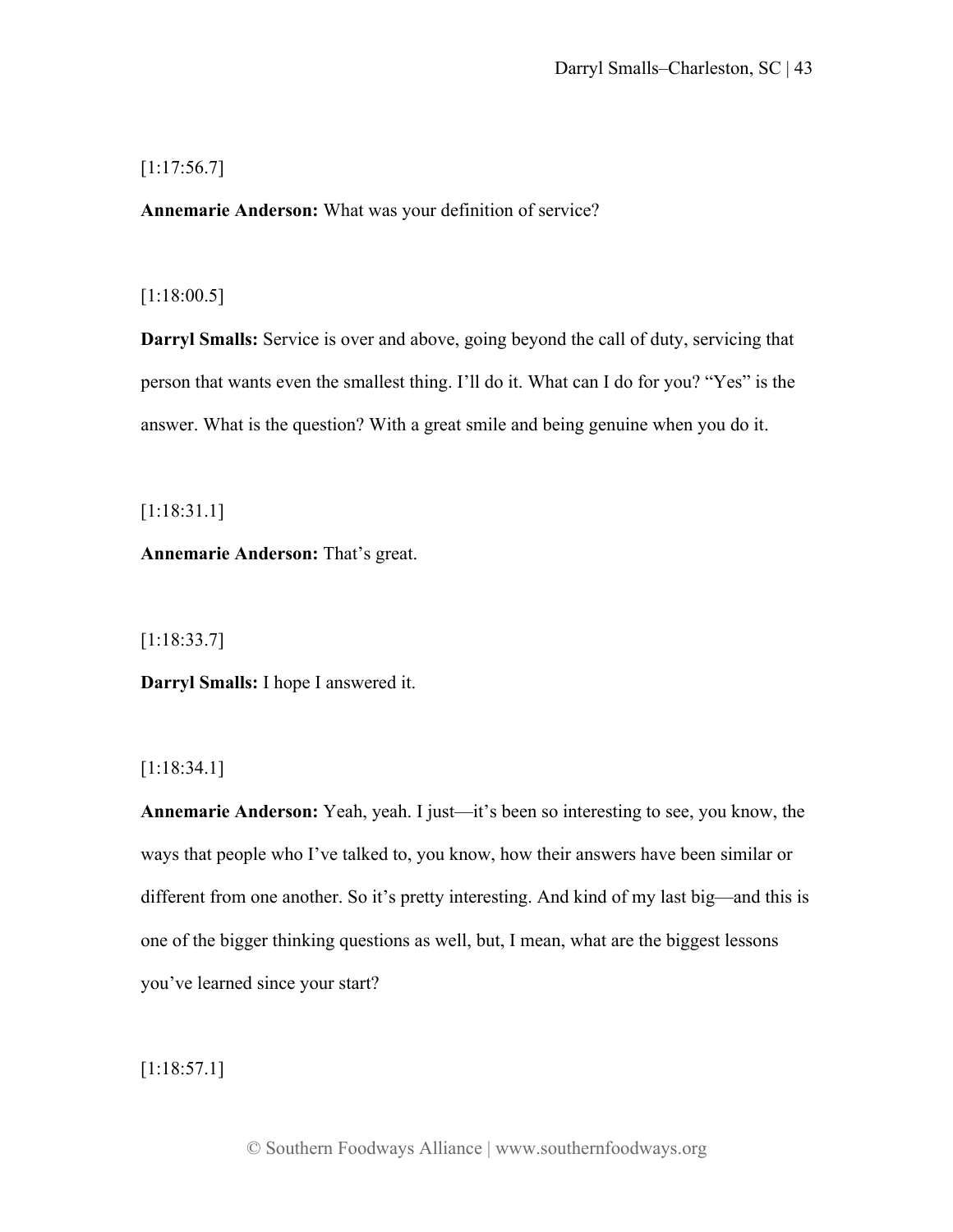**Darryl Smalls:** I think I hit a little bit of that on how this business could be lucrative or could be detrimental to you. The downfall of it is making money and spending money and partying a lot. It's the bad side of it, making bad decisions because you make a lot of money and you're entertaining every night. So I can see myself when I—when you're tired from the night before, you come to work on a Friday night, and everybody's having a great time, everybody's dressed up, and you're hosting a party, and you get caught up into it. So you're like, "Oh, they're having a great time."

When you get off from work, you fall into it, and you're like—or sometimes you have the next day off, so you took that night to indulge a lot more than you should. Then you find yourself in DUI, in drugs, all the bad things that happen after 12:00 o'clock.

The good side of it is, I get off from work, I'll get to myself and I'll have a glass of wine. Who did I make smile tonight? Whose night did I impact? I really enjoy working with my employees, and we did a great job tonight. We're going to do it again tomorrow night. Those are good things. Then, like I said, the bad things and overindulging, not making good decisions. But for the most part, you value what your job, respect yourself. Tomorrow's another day, you come back to work with the same energy.

# [1:21:25.7]

**Annemarie Anderson:** That's great. Well, I don't have any more questions for you. Is there anything that we've not talked about that you'd like to add or share?

# [1:21:35.8]

**Darryl Smalls:** I want to ask you how long y'all been doing this research.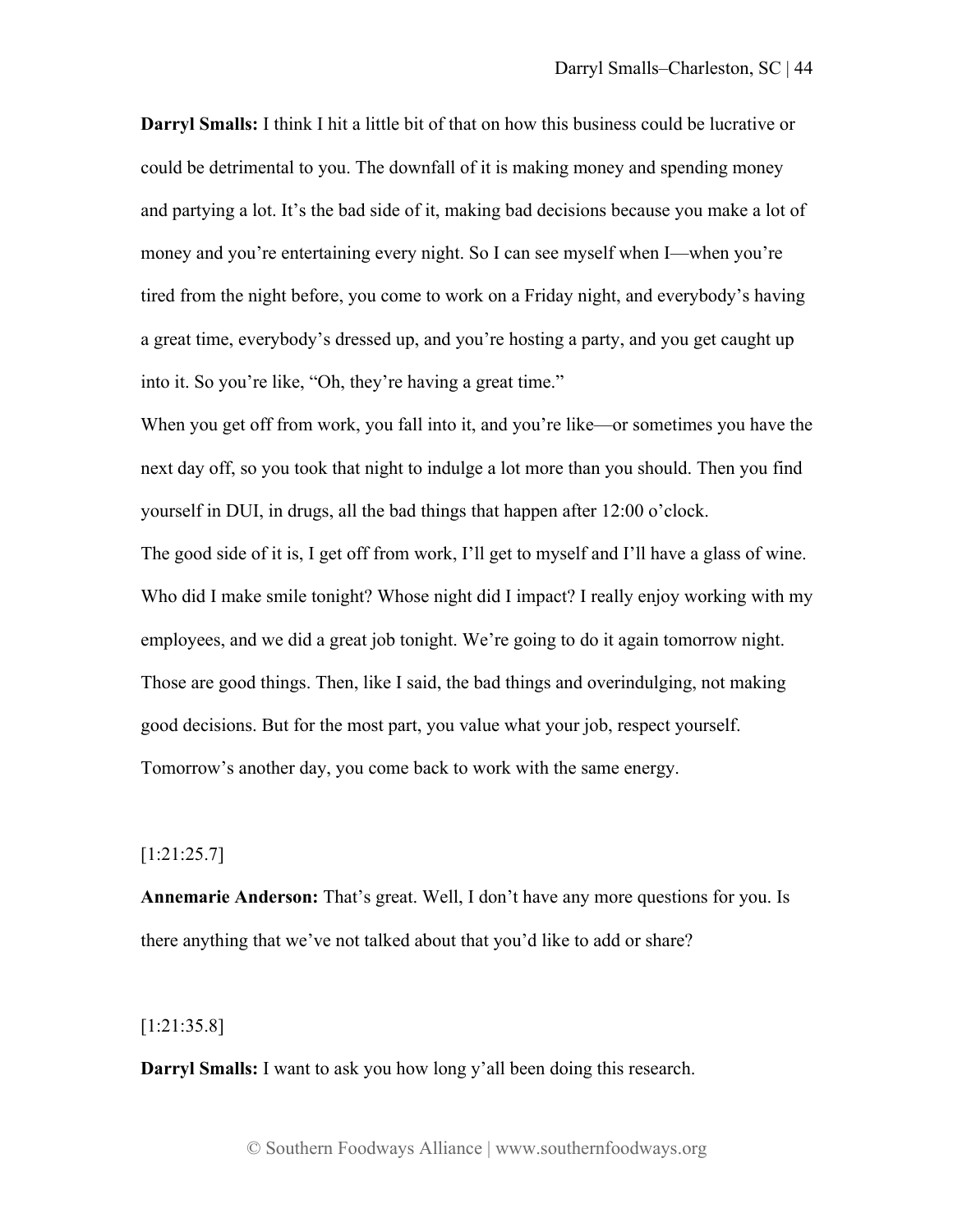## [1:21:44.5]

**Annemarie Anderson:** Yeah. Well, I started this project—we started this with my colleague Justin Nystrom in the beginning of this year, so 2019. But we've done other projects on bartenders in Louisville, in New Orleans, so we've been doing work similar since the early 2000s.

# [1:22:03.1]

**Darryl Smalls:** Yes, ma'am. I used to watch shows, and they'd have waiters. I remember going to New York a long time ago, and we went in this restaurant. It was called Sparks. I was probably twenty-four, twenty-five at the time, and I thought it was just TV at the time. This waiter came to the table, and he had gray hair and he's an older guy. Then I went to New Orleans, I saw this older guy. I'm like, "Man, these guys are still waiting on tables." I'm like, "Could you make that kind of money?" And I was in my younger years and realized it's a good thing to do. It's a job. It's a career. I thought when I was in high school some extra money to buy shoes and do what you that to do, but then I saw the money got bigger. I was living at my parents' house. I was bussing tables, I've got to tell you, Miss Anderson, and I was giving my mom like \$325 a week. My dad came in, he goes, says, "Did you give your mom money?"

I said, "Yes, sir, I do." I say, "Mom, tell Dad I give you money."

My mom said, "Yeah, he gives me \$325 every week."

My dad goes, "Are you making that kind of money?"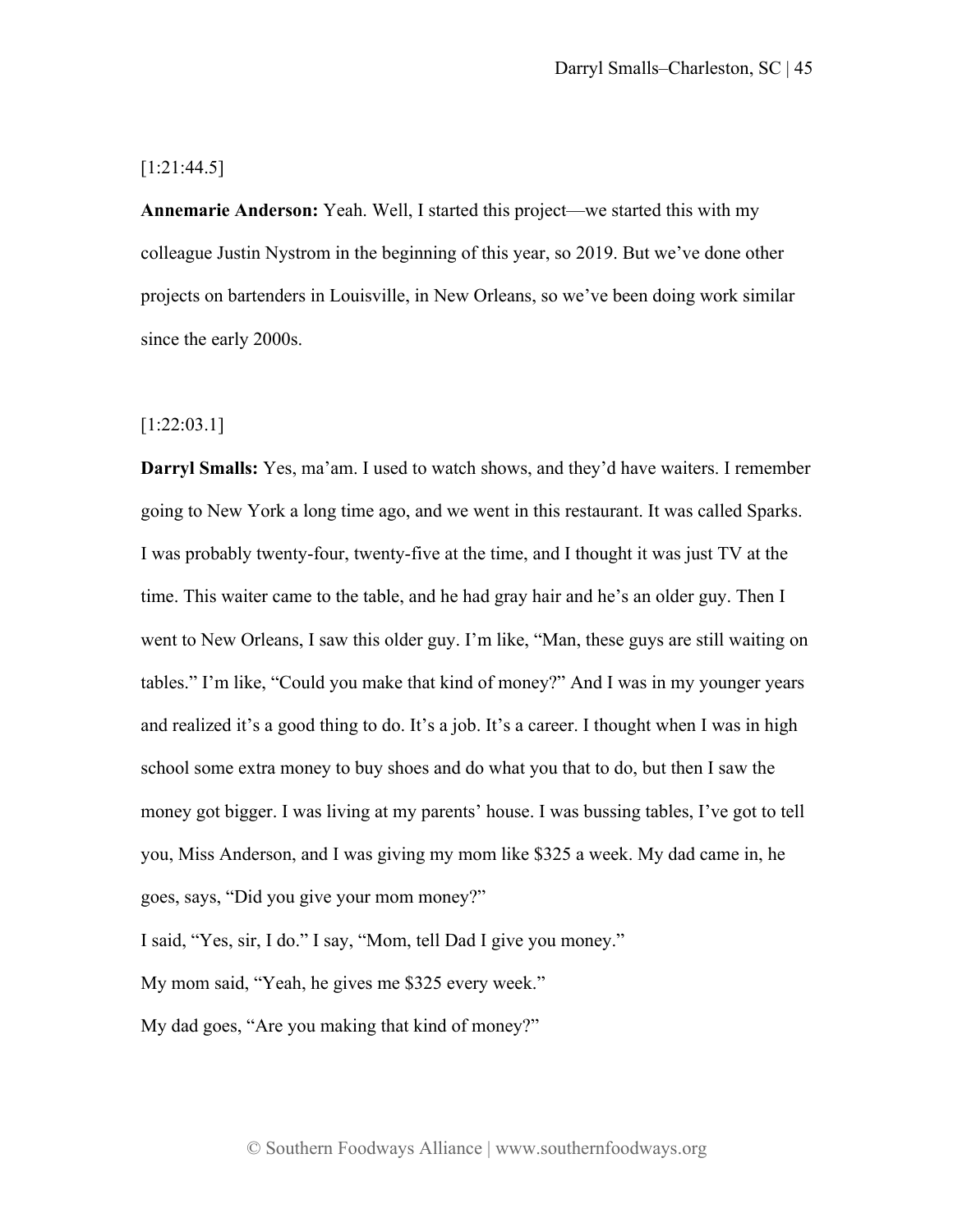I said, "Dad, I'm just bussing tables." I said, "They keep giving me money. These people, they like me."

And he was amazed by it. He's like, "You know, you have to do the right thing with that." He says, "Are you sure? Do you make that kind of money?"

I said, "Dad, you have to see this. This is amazing." And they never came to the restaurant wherever I worked.

But I remember after [Hurricane] Hugo, we had a big storm, big snowstorm, and I worked at Marianne's, and all the restaurants were closed. It was the biggest snowstorm we ever had in Charleston, and that was the funniest thing. I'm at home with Mom and Dad and just laying back, and our doorbell rings, and we all stare at each other like, "Who could that be?"

It was my boss, Serge Claire, coming to pick me up for work. He goes, "We are going to work today." And he walked in the house, and he kissed my mother on both cheeks, and my dad went nuts. I'm like, [demonstrates] "Don't do it." I said, "Dad, that's the French way."

He goes, "Oh, okay." He goes, "He just kissed my wife."

I said, "That's my boss, Dad."

Then that's how he met my parents, and then he took me to work in his Bronco. We drove down through the snow and opened up the restaurant. It was like four of us opened up the restaurant, Marianne's, and we had gas stove and cooked, and it was amazing. It was so funny.

I mean, the things I've learned and seen in this business, but it all could happen. It could happen to anyone. It's the way you take it. But I wanted to tell you, to finish on this, there